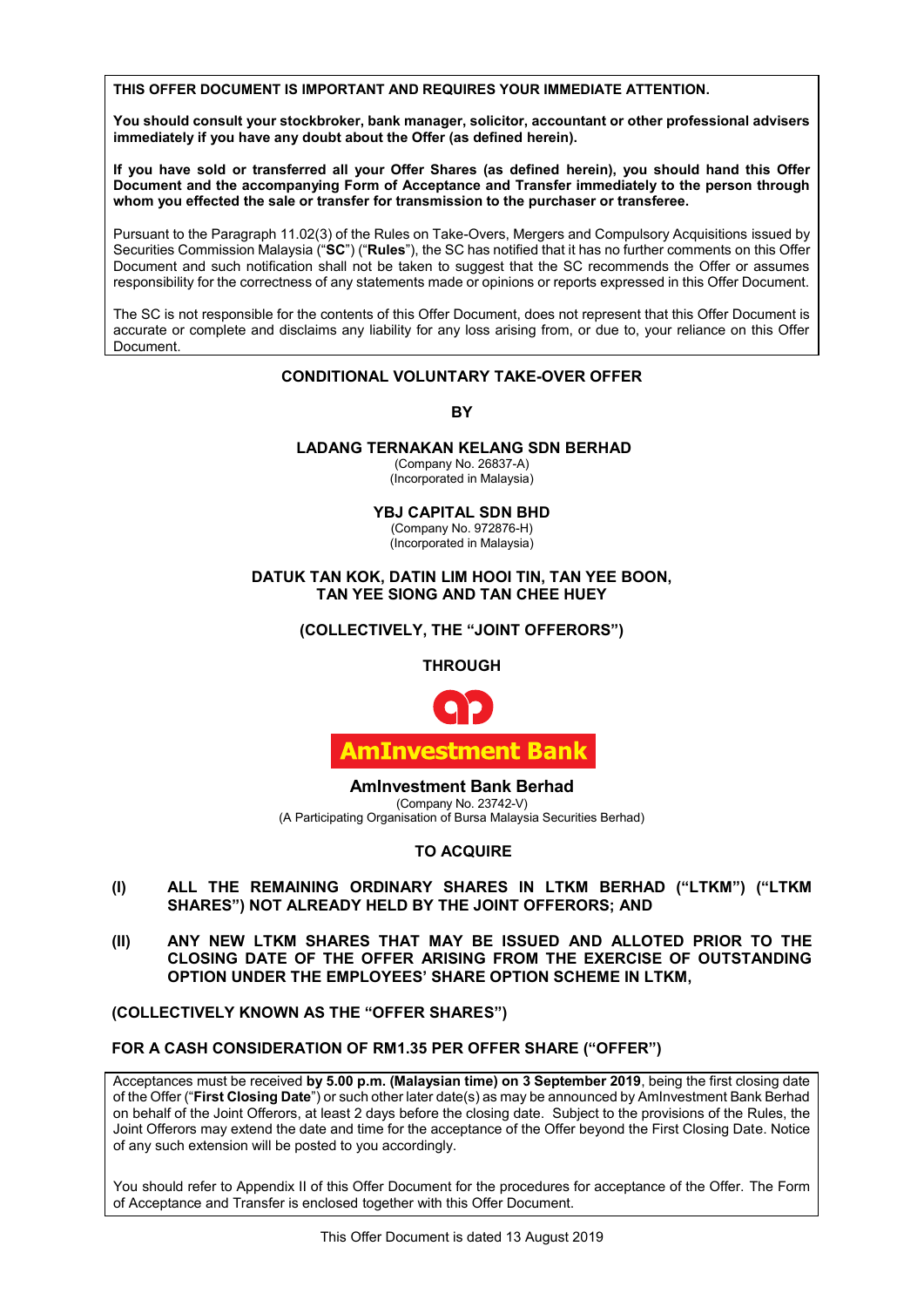## **DEFINITIONS**

The following definitions shall apply throughout this Offer Document and the accompanying Form of Acceptance and Transfer unless the context requires otherwise or where otherwise defined:

| <b>Acceptance Condition</b>                          | ÷ | The condition that the Joint Offerors having received, on or before the<br>Closing Date, Valid Acceptances in respect of the Offer Shares (provided<br>that such acceptances are not, where permitted, subsequently<br>withdrawn), which would result in the Joint Offerors holding in aggregate<br>90% or more of the voting shares in LTKM (including LTKM Shares that<br>have already been acquired, held or entitled to be acquired or held by<br>the Joint Offerors) |
|------------------------------------------------------|---|---------------------------------------------------------------------------------------------------------------------------------------------------------------------------------------------------------------------------------------------------------------------------------------------------------------------------------------------------------------------------------------------------------------------------------------------------------------------------|
| <b>Accepting Holder</b>                              |   | : Holder who accepts the Offer in accordance with the terms and<br>conditions set out in this Offer Document                                                                                                                                                                                                                                                                                                                                                              |
| Act                                                  |   | Companies Act 2016                                                                                                                                                                                                                                                                                                                                                                                                                                                        |
| <b>ADA</b>                                           |   | Authorised Depository Agent, as defined in the Rules of Bursa<br>Depository                                                                                                                                                                                                                                                                                                                                                                                               |
| <b>ADM</b>                                           |   | Authorised Direct Member, as defined in the Rules of Bursa Depository                                                                                                                                                                                                                                                                                                                                                                                                     |
| <b>Aminvestment Bank</b>                             |   | <b>AmInvestment Bank Berhad</b>                                                                                                                                                                                                                                                                                                                                                                                                                                           |
| <b>Bursa Depository</b>                              |   | Bursa Malaysia Depository Sdn Bhd                                                                                                                                                                                                                                                                                                                                                                                                                                         |
| Depository :<br><b>Bursa</b><br><b>Transfer Form</b> |   | Bursa Depository Transfer of Securities Request Form (FTF010)                                                                                                                                                                                                                                                                                                                                                                                                             |
| <b>Bursa LINK</b>                                    |   | Bursa Securities' Listing Information Network, an electronic platform for<br>submission of all announcements made by listed issuers on Bursa<br><b>Securities</b>                                                                                                                                                                                                                                                                                                         |
| <b>Bursa Securities</b>                              |   | Bursa Malaysia Securities Berhad                                                                                                                                                                                                                                                                                                                                                                                                                                          |
| <b>CDS</b>                                           |   | <b>Central Depository System</b>                                                                                                                                                                                                                                                                                                                                                                                                                                          |
| <b>Closing Date</b>                                  |   | First Closing Date unless extended or revised in accordance with the<br>Rules and terms and conditions of this Offer Document or as the Joint<br>Offerors may decide and as may be announced by AmInvestment Bank,<br>on behalf of the Joint Offerors, at least 2 days before the Closing Date                                                                                                                                                                            |
| <b>CMSA</b>                                          |   | Capital Markets and Services Act 2007                                                                                                                                                                                                                                                                                                                                                                                                                                     |
| <b>Compulsory</b><br><b>Acquisition</b>              |   | The rights of the Joint Offerors, pursuant to Section 222 of the CMSA, to<br>acquire all the remaining Offer Shares from the Dissenting Holders if the<br>Joint Offerors receive Valid Acceptances from the Holders of not less<br>than nine-tenths (9/10) in the nominal value of the LTKM Shares<br>(excluding the LTKM Shares held by the Joint Offerors and the persons<br>acting in concert with them, as at the date of the Offer)                                  |
| <b>Dissenting Holder(s)</b>                          |   | Holder(s) who does not accept the Offer and/or any Holder(s) who has<br>failed or refused to transfer the Offer Shares to the Joint Offerors in<br>accordance with the terms and conditions set out in this Offer Document                                                                                                                                                                                                                                                |
| <b>Distributions</b>                                 |   | Dividend or other distribution of any nature whatsoever declared, made<br>and/or paid by the Offeree to its shareholders, excluding the Dividend                                                                                                                                                                                                                                                                                                                          |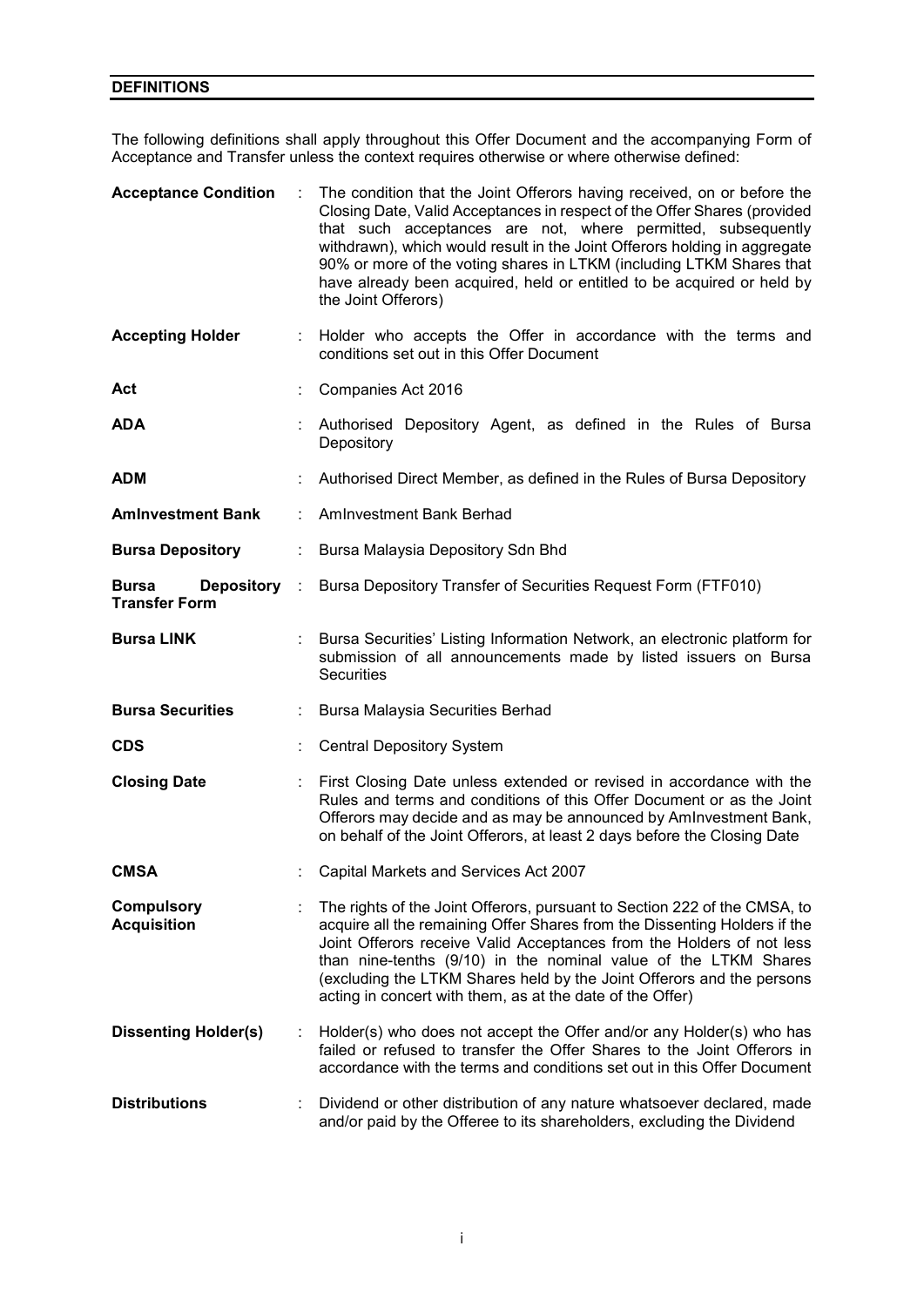| <b>Dividend</b>                              |   | A final dividend of 1.0 sen per LTKM Share for the FYE 31 March 2019                                                                                                                                                                                                                                                                                                                  |
|----------------------------------------------|---|---------------------------------------------------------------------------------------------------------------------------------------------------------------------------------------------------------------------------------------------------------------------------------------------------------------------------------------------------------------------------------------|
| <b>EPS</b>                                   |   | Earnings per share                                                                                                                                                                                                                                                                                                                                                                    |
| <b>ESOS Option(s)</b>                        | ÷ | Employees' share options granted under the LTKM's existing<br>employees' share option scheme. Each ESOS Option provides the right<br>to the grantees to subscribe for one (1) new LTKM Share at the exercise<br>price of RM1.40 per ESOS Option. The existing employees' share<br>option scheme in LTKM is valid for 3 years from 25 September 2017<br>and expires on 20 October 2020 |
| <b>First Closing Date</b>                    |   | 5.00 p.m. (Malaysian time) on 3 September 2019, being 21 days from<br>the Posting Date                                                                                                                                                                                                                                                                                                |
| <b>Form of Acceptance</b><br>and Transfer    | ÷ | Form of acceptance and transfer for the Offer Shares, enclosed with this<br><b>Offer Document</b>                                                                                                                                                                                                                                                                                     |
| <b>FYE</b>                                   |   | Financial year ended                                                                                                                                                                                                                                                                                                                                                                  |
| Holder(s)                                    |   | Holder of the Offer Shares                                                                                                                                                                                                                                                                                                                                                            |
| <b>Independent Adviser</b>                   |   | Mercury Securities Sdn Bhd, which has been appointed by the LTKM<br>Board as the independent adviser in accordance with Paragraph 3.06 of<br>the Rules to advise the non-interested directors of LTKM and the Holders<br>in respect of the Offer                                                                                                                                      |
| <b>Independent Advice</b><br><b>Circular</b> |   | Independent advice circular to be issued by the Independent Adviser to<br>the Holders in relation to the Offer                                                                                                                                                                                                                                                                        |
| <b>Interested Directors</b>                  | ÷ | Collectively, Datuk Tan Kok, Datin Lim Hooi Tin and Tan Chee Huey, who<br>are deemed interested in the Offer and have abstained and will continue<br>to abstain from deliberating and voting at all the relevant board meeting(s)<br>of LTKM in relation to the Offer                                                                                                                 |
| <b>Joint Offerors</b>                        |   | Collectively, LTKSB, Datuk Tan Kok, Datin Lim Hooi Tin, YBJ Capital, Tan<br>Yee Boon, Tan Yee Siong and Tan Chee Huey                                                                                                                                                                                                                                                                 |
| <b>Listing Requirements</b>                  | ÷ | Main Market Listing Requirements of Bursa Securities                                                                                                                                                                                                                                                                                                                                  |
| <b>LPD</b>                                   |   | 6 August 2019, being the latest practicable date prior to the Posting Date                                                                                                                                                                                                                                                                                                            |
| <b>LTD</b>                                   |   | 18 July 2019, being the last full trading day prior to the date of the Notice                                                                                                                                                                                                                                                                                                         |
| <b>LTKM</b> or Offeree                       | ÷ | <b>LTKM Berhad</b>                                                                                                                                                                                                                                                                                                                                                                    |
| <b>LTKM Board</b>                            |   | Board of Directors of LTKM                                                                                                                                                                                                                                                                                                                                                            |
| <b>LTKM Group or Group</b>                   | ÷ | <b>LTKM</b> and its subsidiaries                                                                                                                                                                                                                                                                                                                                                      |
| <b>LTKM Share(s)</b>                         |   | Ordinary share(s) in LTKM                                                                                                                                                                                                                                                                                                                                                             |
| <b>LTKSB</b>                                 | t | Ladang Ternakan Kelang Sdn Berhad                                                                                                                                                                                                                                                                                                                                                     |
| <b>LTKSB Shares</b>                          | ÷ | Ordinary shares in LTKSB                                                                                                                                                                                                                                                                                                                                                              |
| <b>Market Day</b>                            |   | Any day on which Bursa Securities is open for trading of securities                                                                                                                                                                                                                                                                                                                   |
| ΝA                                           |   | Net assets                                                                                                                                                                                                                                                                                                                                                                            |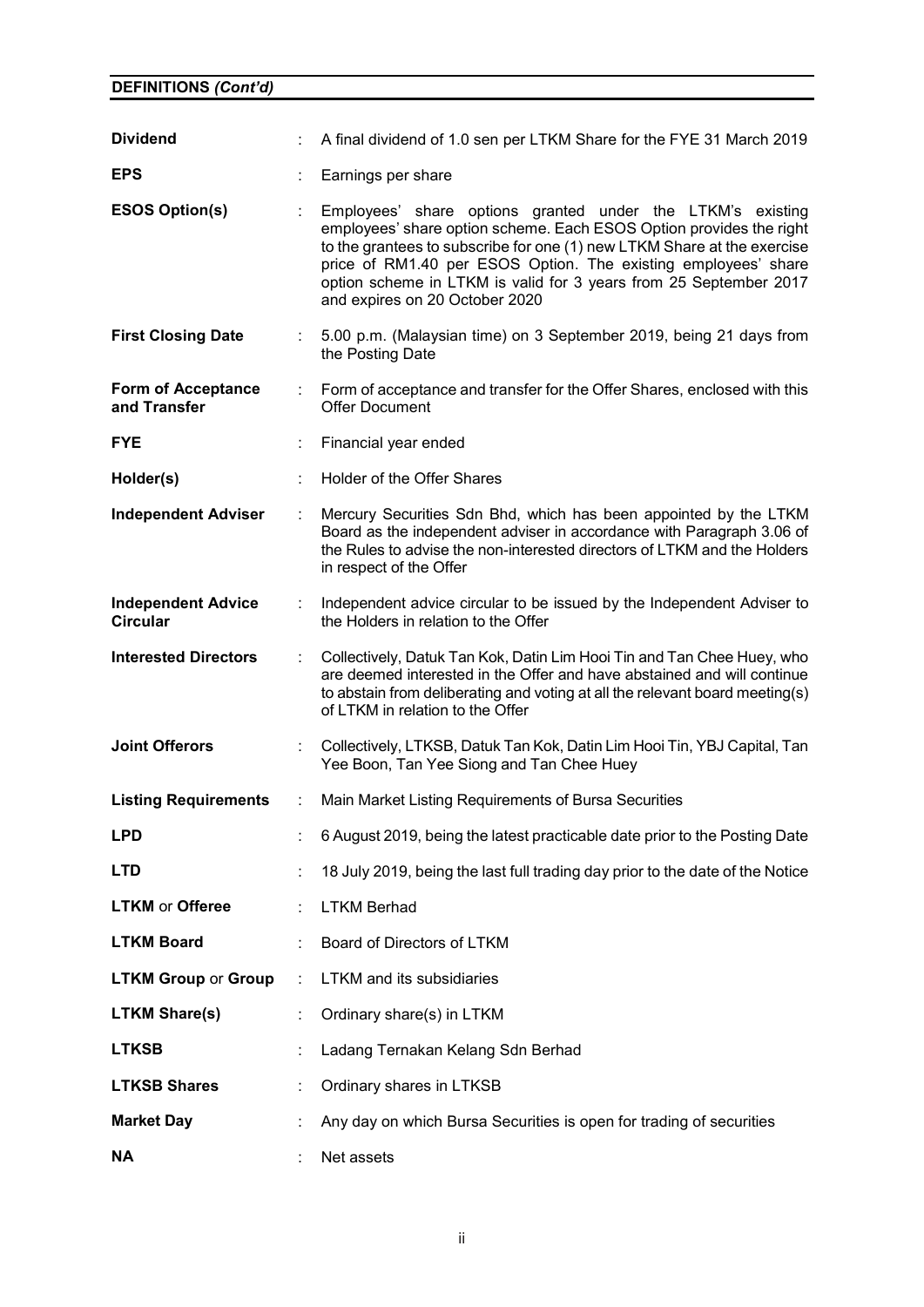| Non-Interested<br><b>Directors</b> |   | Collectively, Datuk Ir. Kamarudin bin Md Derom, Ooi Hoy Bee @ Ooi<br>Hooi Bee, Tan Kah Poh and Goh Kean Hoe                                                                                                                                                                                                                                                                                                               |
|------------------------------------|---|---------------------------------------------------------------------------------------------------------------------------------------------------------------------------------------------------------------------------------------------------------------------------------------------------------------------------------------------------------------------------------------------------------------------------|
| <b>Non-Resident</b><br>Holder(s)   | ÷ | Holder(s) (including without limitation, any nominees, agents,<br>representatives, trustees and custodians) who are a citizen or national<br>of, or resident in, or has a registered address in a jurisdiction outside<br>Malaysia, or is incorporated or registered with, or approved by any<br>authority outside Malaysia or is non-residents within the definition<br>prescribed under the Financial Services Act 2013 |
| <b>Notice</b>                      |   | Notice of the Offer dated 22 July 2019 issued by Aminvestment Bank,<br>on behalf of the Joint Offerors, and served on the LTKM Board                                                                                                                                                                                                                                                                                      |
| <b>Offer</b>                       |   | Conditional voluntary take-over offer by the Joint Offerors, through<br>AmInvestment Bank, to acquire all the Offer Shares at the Offer Price in<br>accordance with the terms and conditions set out in this Offer<br>Document, including any revision thereof                                                                                                                                                            |
| <b>Offer Document</b>              | ÷ | This document dated 13 August 2019 together with the Form of<br>Acceptance and Transfer                                                                                                                                                                                                                                                                                                                                   |
| <b>Offer Period</b>                |   | Period commencing from 22 July 2019, being the date of the service of<br>Notice and expiring on:                                                                                                                                                                                                                                                                                                                          |
|                                    |   | (i)<br>Closing Date; or                                                                                                                                                                                                                                                                                                                                                                                                   |
|                                    |   | the date on which the Offer lapses or is withdrawn with the written<br>(ii)<br>consent of the SC,                                                                                                                                                                                                                                                                                                                         |
|                                    |   | whichever is earlier                                                                                                                                                                                                                                                                                                                                                                                                      |
| <b>Offer Price</b>                 | ÷ | Cash offer price of RM1.35 per Offer Share                                                                                                                                                                                                                                                                                                                                                                                |
| <b>Offer Shares</b>                |   | Collectively:                                                                                                                                                                                                                                                                                                                                                                                                             |
|                                    |   | all the remaining 41,292,984 LTKM Shares not already owned by<br>(i)<br>the Joint Offerors, representing 31.74% of the total number of<br>issued LTKM Shares as at the LPD; and                                                                                                                                                                                                                                           |
|                                    |   | (ii)<br>all the new LTKM Shares that may be issued and allotted prior to<br>the Closing Date of the Offer arising from the exercise of<br>outstanding ESOS Options. As at the LPD, there are 1,140,000<br>outstanding ESOS Options.                                                                                                                                                                                       |
| <b>Official List</b>               |   | A list specifying all securities which have been admitted for listing on<br>Bursa Securities and not removed                                                                                                                                                                                                                                                                                                              |
| <b>PACs</b>                        |   | Tan Chong @ Tan Chin Lok, Lim Keng Huat @ Lim Kian Hua, Fua Gua<br>Song, Loh Wei Ling, Wee Siyu Kee and Tan Chee Kiat, being the                                                                                                                                                                                                                                                                                          |
|                                    |   | persons acting in concert with the Joint Offerors (in accordance with<br>Section 216(2) and/or Section 216(3) of the CMSA and the Rules) in<br>relation to the Offer as at the LPD                                                                                                                                                                                                                                        |
| <b>PAT</b>                         |   | Profit after taxation                                                                                                                                                                                                                                                                                                                                                                                                     |
| <b>PBT</b>                         |   | Profit before taxation                                                                                                                                                                                                                                                                                                                                                                                                    |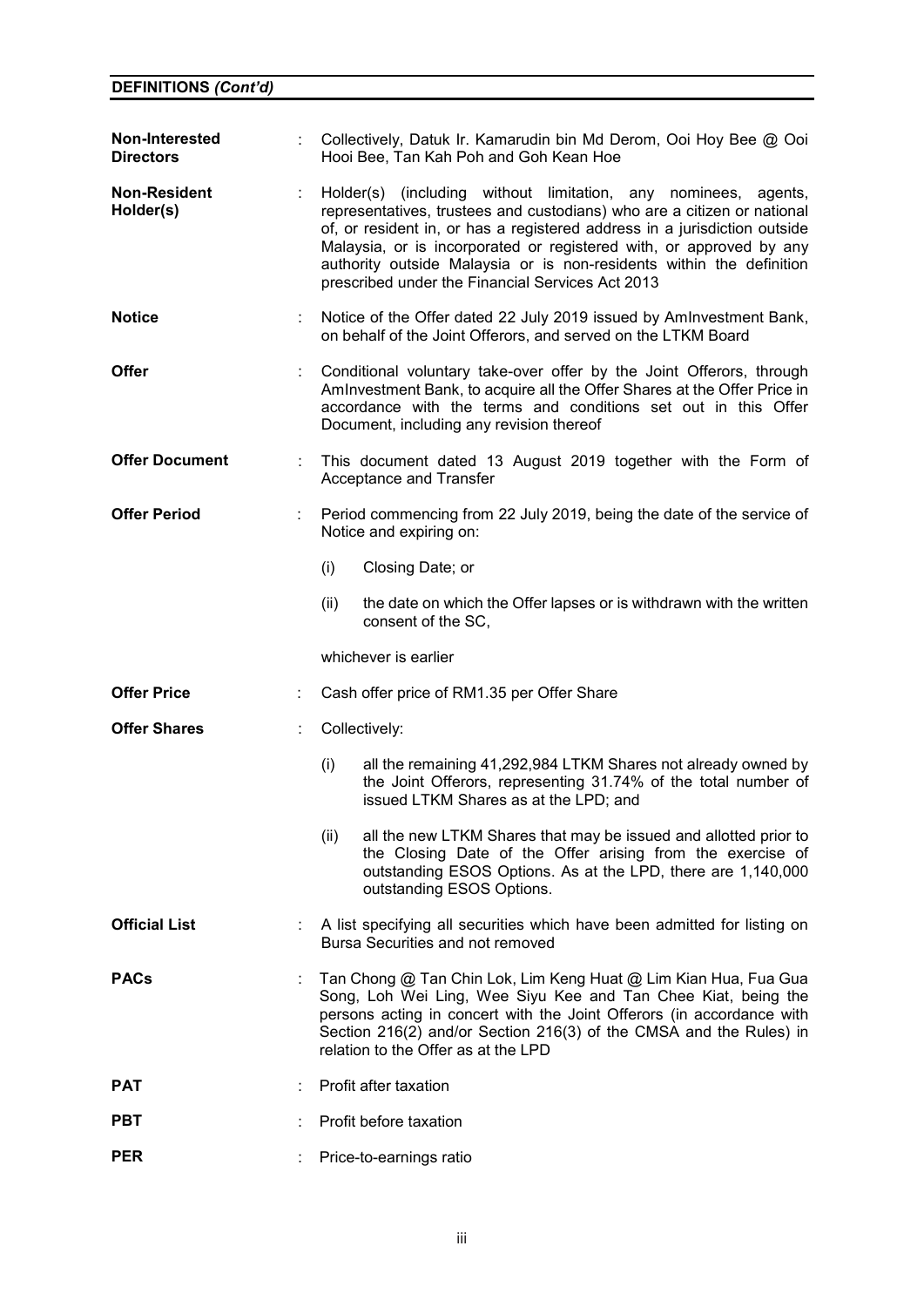| <b>Posting Date</b>                        |   | 13 August 2019, being the date of posting of this Offer Document                                                                                                                                                                                                                                      |
|--------------------------------------------|---|-------------------------------------------------------------------------------------------------------------------------------------------------------------------------------------------------------------------------------------------------------------------------------------------------------|
| <b>Public Spread</b><br><b>Requirement</b> |   | Requirement under Paragraph 8.02(1) of the Listing Requirements,<br>whereby a listed issuer must ensure that at least 25% of its total listed<br>shares (excluding treasury shares) are in the hands of public shareholders<br>to ensure its continued listing on the Main Market of Bursa Securities |
| <b>Relevant Day</b>                        |   | Market Day following the day on which the Offer is closed, due to close,<br>or becomes or is declared unconditional (whether as to acceptances or<br>in all respects), or is revised or extended, as the case may be                                                                                  |
| <b>Restricted</b><br><b>Jurisdiction</b>   |   | Any jurisdiction where the extension or acceptance of the Offer or where<br>the sending or making of available information concerning the Offer to the<br>Holders in such jurisdiction would or might be in contravention of local<br>laws or regulations in that jurisdiction                        |
| <b>RM</b> and sen                          |   | Ringgit Malaysia and sen respectively, being the lawful currency of<br>Malaysia                                                                                                                                                                                                                       |
| <b>Rules</b>                               |   | Rules on Take-overs, Mergers and Compulsory Acquisitions issued by<br>the SC                                                                                                                                                                                                                          |
| <b>Rules of Bursa</b>                      | ÷ | Rules of Bursa Depository as issued under the SICDA                                                                                                                                                                                                                                                   |
| <b>Depository</b>                          |   |                                                                                                                                                                                                                                                                                                       |
| SC                                         |   | Securities Commission Malaysia                                                                                                                                                                                                                                                                        |
| <b>Share Registrar</b>                     |   | Tricor Investor & Issuing House Services Sdn Bhd, to whom<br>acceptances of the Offer should be forwarded, whose address and<br>contact numbers are set out in Appendix II of this Offer Document,<br>acting as the registrar for acceptance of the Offer                                             |
| <b>SICDA</b>                               |   | Securities Industry (Central Depositories) Act 1991                                                                                                                                                                                                                                                   |
| <b>Valid Acceptance</b>                    | ÷ | Acceptance of the Offer by a Holder in accordance with the terms and<br>conditions of this Offer Document, where such acceptance will be<br>deemed by the Joint Offerors to be valid and complete in all respects                                                                                     |
| <b>VWAP</b>                                |   | Volume-weighted average market price                                                                                                                                                                                                                                                                  |
| <b>YBJ Capital</b>                         |   | YBJ Capital Sdn Bhd                                                                                                                                                                                                                                                                                   |

Words denoting the singular shall, where applicable, include the plural and vice versa. Words denoting the masculine gender shall, where applicable, include the feminine and neuter genders and vice versa. References to persons shall include corporations.

All references to "**you**" or "**Holder**" in this Offer Document are to each Holder of the Offer Shares, being the person to whom this Offer is being made.

Any discrepancy in the tables included in this Offer Document between the amounts listed, actual figures and the totals thereof in this Offer Document are due to rounding adjustments made.

All references to dates and times in this Offer Document shall be references to Malaysian dates and times, unless otherwise stated. If any period of time is specified from a given day, or the day of a given act or event, it is to be calculated exclusive of that day and if any period of time falls on a Saturday, Sunday or public holiday, then that period is to be deemed to only expire on the next Market Day.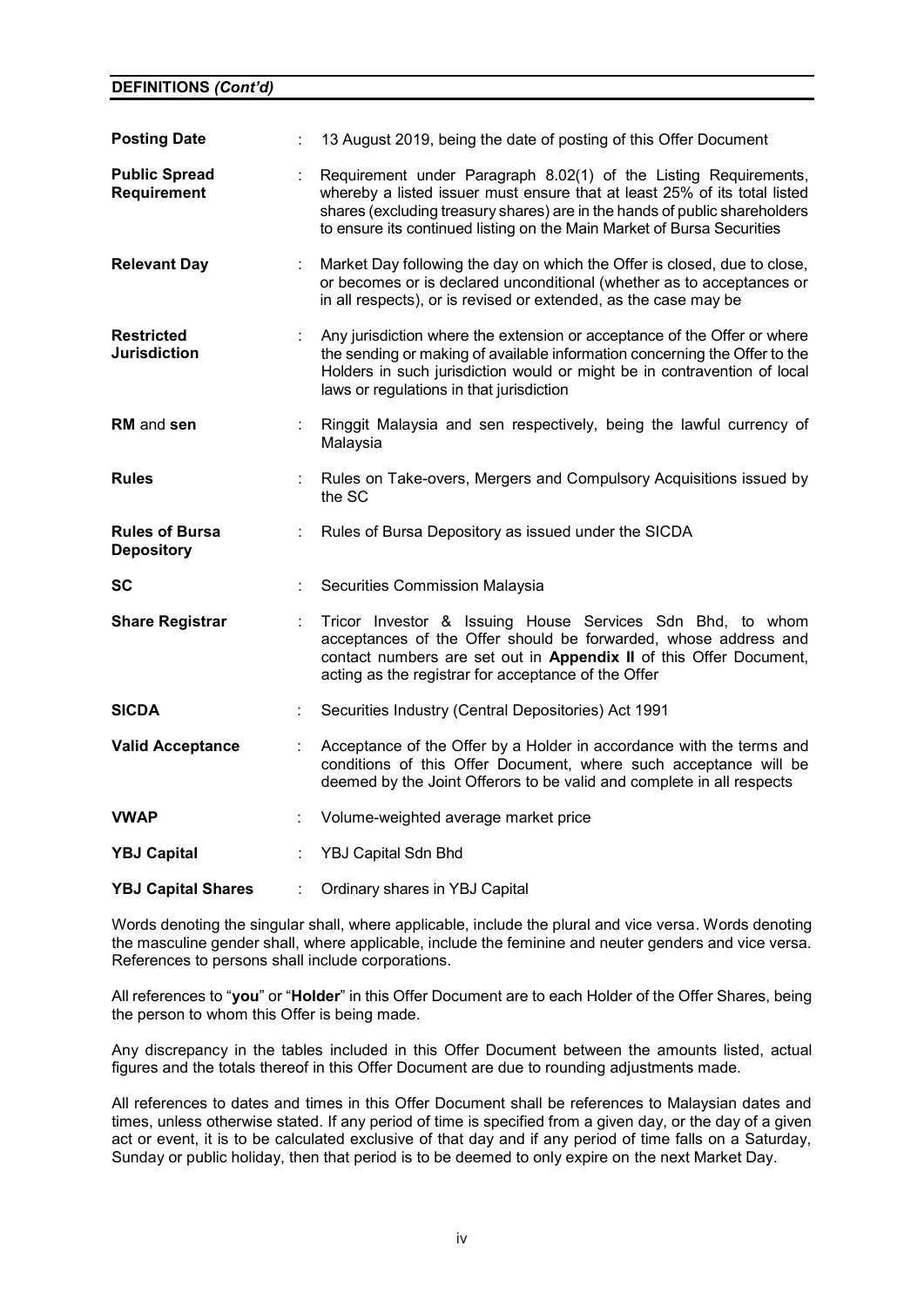Any reference in this Offer Document to any provision of a statute, rule, regulation, enactment or rule of stock exchange shall (where the context admits) be construed as a reference to the provision of such statute, rule, regulation, enactment or rule of stock exchange (as the case may be) as modified by any written law or, if applicable, any amendment or re-enactment to the statute, rule, regulation, enactment or rule of stock exchange for the time being in force.

Where a period specified in this Offer Document ends on a day which is not a Market Day, the period is extended until the next Market Day in accordance with Paragraph 2.02 of the Rules.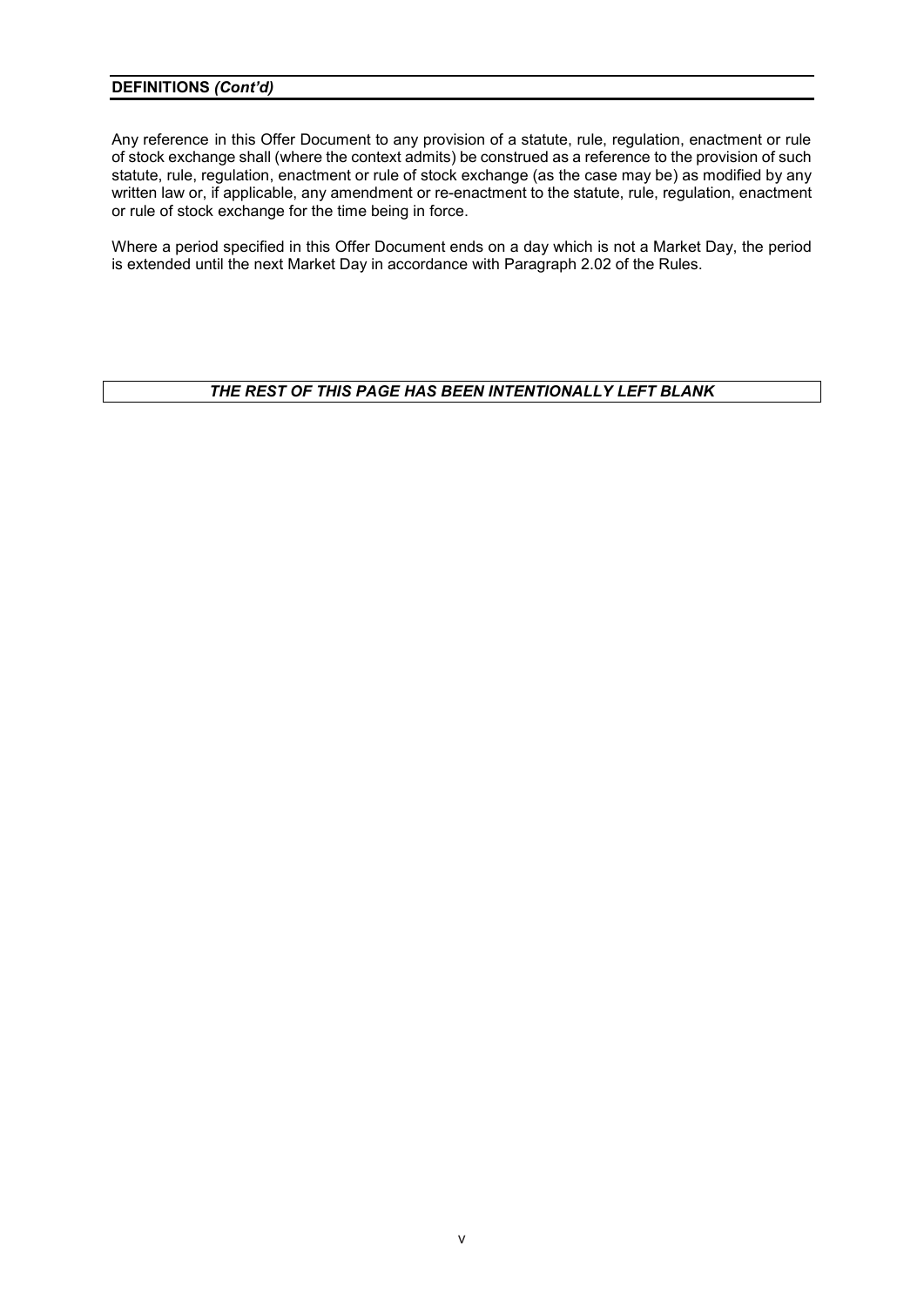## **TABLE OF CONTENTS**

## **LETTER FROM AMINVESTMENT BANK ON BEHALF OF THE JOINT OFFERORS IN RESPECT OF THE OFFER CONTAINING:**

|  | Page |
|--|------|
|  |      |

| $\mathbf{1}$ .  |  |
|-----------------|--|
| 2 <sub>1</sub>  |  |
| 3.              |  |
| 4.              |  |
| 5.              |  |
| 6.              |  |
| 7 <sub>1</sub>  |  |
| 8.              |  |
| 9.              |  |
| 10.             |  |
| 11.             |  |
| 12 <sub>1</sub> |  |

## **APPENDICES**

| APPENDIX III |                                                                    |  |
|--------------|--------------------------------------------------------------------|--|
|              | APPENDIX II PROCEDURES FOR ACCEPTANCE AND METHOD OF SETTLEMENT  19 |  |
|              |                                                                    |  |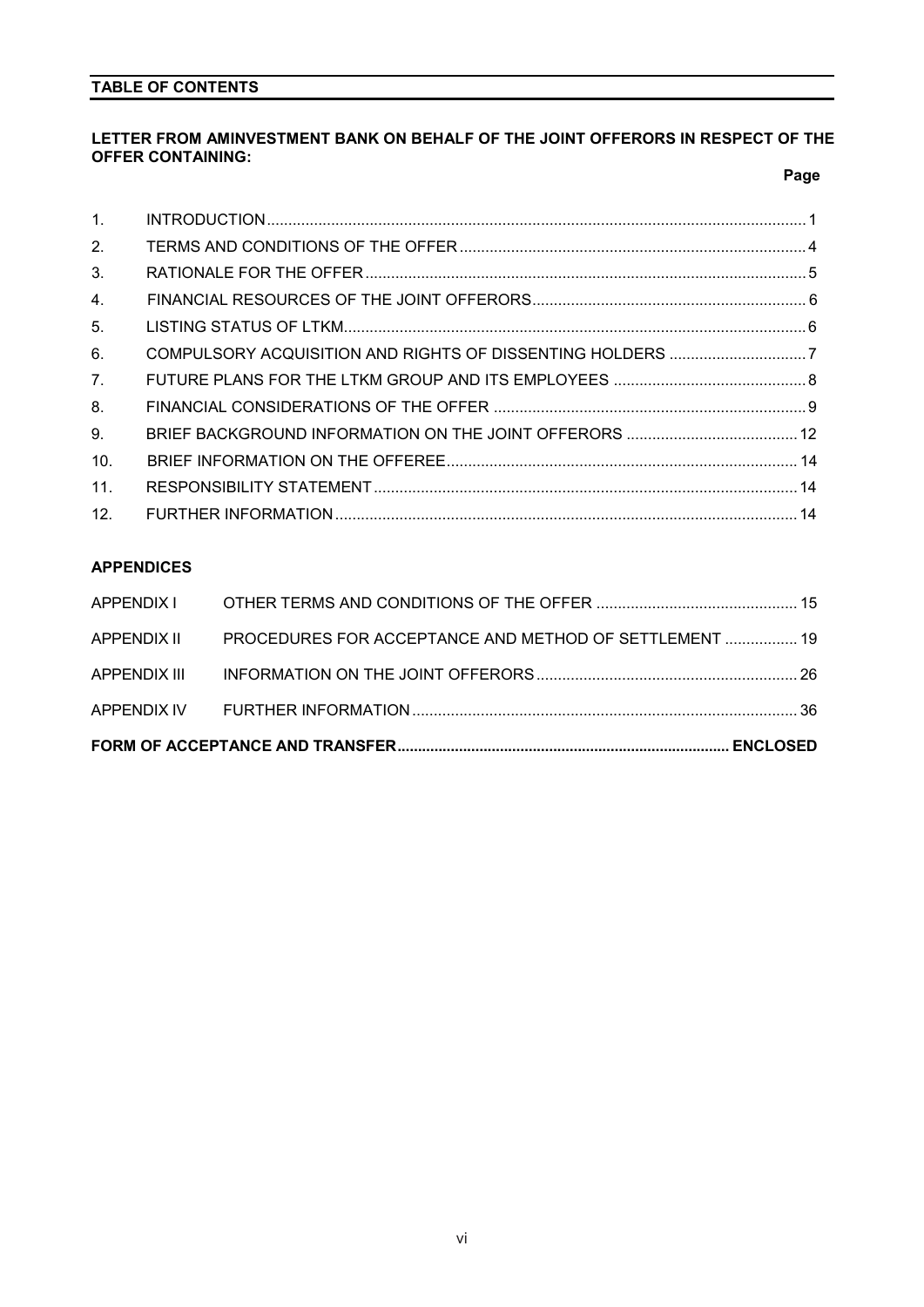

13 August 2019

## **Registered office of LTKSB**

B-1-3 (Ground Floor), Intania Klang Jalan Intan 1/KS 1 Teluk Gadong Besar 41200 Klang Selangor Darul Ehsan, Malaysia

## **Registered office of AmInvestment Bank**

22nd Floor, Bangunan AmBank Group No. 55, Jalan Raja Chulan 50200 Kuala Lumpur, Malaysia

#### To : **The Holders**

Dear Sir/Madam,

## **CONDITIONAL VOLUNTARY TAKE-OVER OFFER BY THE JOINT OFFERORS THROUGH AMINVESTMENT BANK TO ACQUIRE THE FOLLOWING:**

- **(I) ALL THE REMAINING LTKM SHARES NOT ALREADY OWNED BY THE JOINT OFFERORS; AND**
- **(II) ANY NEW LTKM SHARES THAT MAY BE ISSUED AND ALLOTED PRIOR TO THE CLOSING DATE OF THE OFFER ARISING FROM THE EXERCISE OF OUTSTANDING ESOS OPTIONS IN LTKM,**

### **FOR A CASH CONSIDERATION OF RM1.35 PER OFFER SHARE**

#### **1. INTRODUCTION**

- 1.1 On 22 July 2019, AmInvestment Bank had, on behalf of the Joint Offerors, served the Notice on the LTKM Board informing them of the Joint Offerors' intention to undertake a conditional voluntary take-over offer to acquire the Offer Shares for a cash consideration of RM1.35 per Offer Share.
- 1.2 On 22 July 2019, the LTKM Board announced the receipt of the Notice and a copy of the Notice was despatched to the Holders on 29 July 2019.
- 1.3 On 22 July 2019, the LTKM Board (excluding the Datuk Tan Kok, Datin Lim Hooi Tin and Tan Chee Huey, being the interested directors of LTKM) had appointed Mercury Securities Sdn Bhd as the Independent Adviser for the Offer to advise the noninterested directors of LTKM and Holders in respect of the Offer in accordance with Paragraph 3.06 of the Rules.
- 1.4 There is no ultimate offeror for this Offer. As at the LPD, the PACs in relation to the Offer who hold LTKM Shares are as follows:
	- (i) Tan Chong @ Tan Chin Lok, being a sibling of Datuk Tan Kok;
	- (ii) Lim Keng Huat @ Lim Kian Hua, being a sibling of Datin Lim Hooi Tin;
	- (iii) Fua Gua Song, being the spouse of Lim Keng Huat @ Lim Kian Hua;
	- (iv) Loh Wei Ling, being the spouse of Tan Yee Siong;
	- (v) Wee Siyu Kee, being the mother of Tan Chee Huey; and
	- (vi) Tan Chee Kiat, being a sibling of Tan Chee Huey.

For the avoidance of doubt, the Offer shall be extended to the PACs.

**AmInvestment Bank Berhad** (23742-V)

*A member of the AmBank Group (A Participating Organisation of Bursa Malaysia Securities Berhad)*

22nd Floor, Bangunan AmBank Group, No. 55, Jalan Raja Chulan, 50200 Kuala Lumpur, Malaysia. P. O. Box 10233, 50708 Kuala Lumpur, Malaysia. **T:** +603 2036 2633 **F:** +603 2078 2842 **Telex:** AIGB MA 34124

**W:** ambankgroup.com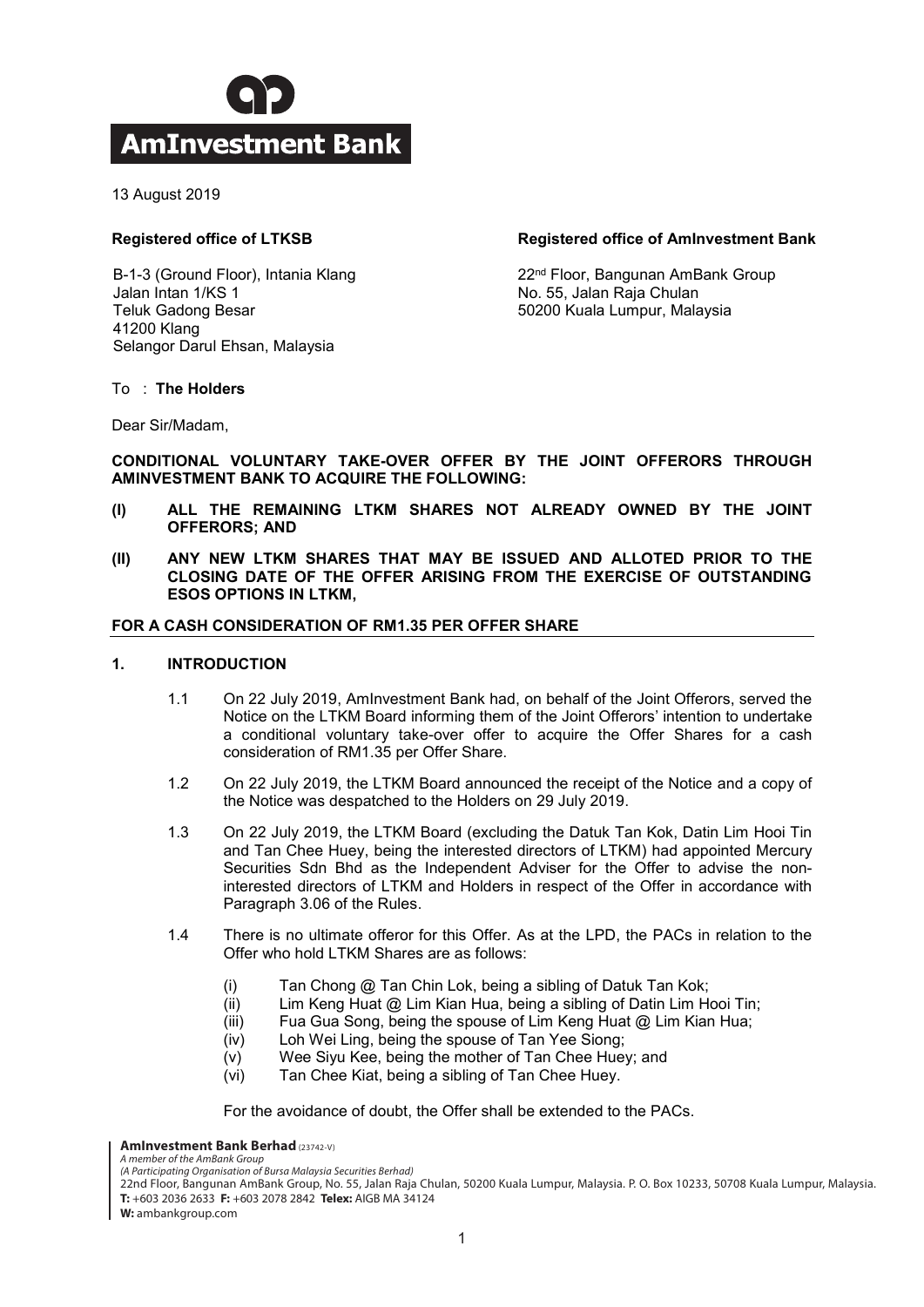|                              | <b>Direct</b>                |           | <b>Indirect</b>              |       |  |
|------------------------------|------------------------------|-----------|------------------------------|-------|--|
| <b>Name</b>                  | No. of LTKM<br><b>Shares</b> | %         | No. of LTKM<br><b>Shares</b> | %     |  |
| <b>Joint Offerors</b>        |                              |           |                              |       |  |
| <b>LTKSB</b>                 | 79,785,006                   | 61.32     |                              |       |  |
| Datuk Tan Kok                | 3,458,116                    | 2.66      | $(i)$ 84,440,906             | 64.90 |  |
| Datin Lim Hooi Tin           | 600,000                      | 0.46      | (ii) 84,440,906              | 64.90 |  |
| <b>YBJ Capital</b>           | 2,657,000                    | 2.04      |                              |       |  |
| Tan Yee Boon                 | 1,506,900                    | 1.16      | $(iii)$ 2,657,000            | 2.04  |  |
| Tan Yee Siong                | 492,000                      | 0.38      | $(iv)$ 12,000                | 0.01  |  |
| Tan Chee Huey                | 312,000                      | 0.24      | $(9)$ 4, 163, 900            | 3.20  |  |
| <b>Total</b>                 | 88,811,022                   | 68.26     |                              |       |  |
| <b>PACs</b>                  |                              |           |                              |       |  |
| Tan Chong @ Tan Chin Lok     | 181,400                      | 0.14      |                              |       |  |
| Lim Keng Huat @ Lim Kian Hua | 42,000                       | 0.03      |                              |       |  |
| Fua Gua Song                 | 68,000                       | 0.05      |                              |       |  |
| Loh Wei Ling                 | 12,000                       | 0.01      | $(vi)$ 492,000               | 0.38  |  |
| Wee Siyu Kee                 | 12,000                       | 0.01      |                              |       |  |
| Tan Chee Kiat                | 5,000                        | $(vii)$ _ |                              |       |  |
| <b>Total</b>                 | 320,400                      | 0.24      |                              |       |  |

1.5 As at the LPD, the shareholdings of the Joint Offerors and the PACs in LTKM are as follows:

*Notes:*

- *(i) Deemed interested by virtue of his shareholdings in LTKSB pursuant to Section 8(4) and Section 59(11)(c) of the Act for the LTKM Shares held by his children, Tan Yee Boon (including his shareholdings in YBJ Capital) and Tan Yee Siong.*
- *(ii) Deemed interested by virtue of her shareholdings in LTKSB pursuant to Section 8(4) and Section 59(11)(c) of the Act for the LTKM Shares held by her children, Tan Yee Boon (including his shareholdings in YBJ Capital) and Tan Yee Siong.*
- *(iii) Deemed interested by virtue of his shareholdings in YBJ Capital pursuant to Section 8(4) and Section 59(11)(c) of the Act.*
- *(iv) Deemed interested pursuant to Section 59(11)(c) of the Act for the LTKM Shares held by his spouse, Loh Wei Ling.*
- *(v) Deemed interested by virtue of her shareholdings in YBJ Capital pursuant to Section 8(4) and Section 59(11)(c) of the Act for the LTKM Shares held by her spouse, Tan Yee Boon.*
- *(vi) Deemed interested pursuant to Section 59(11)(c) of the Act for the LTKM Shares held by her spouse, Tan Yee Siong.*
- *(vii) Negligible.*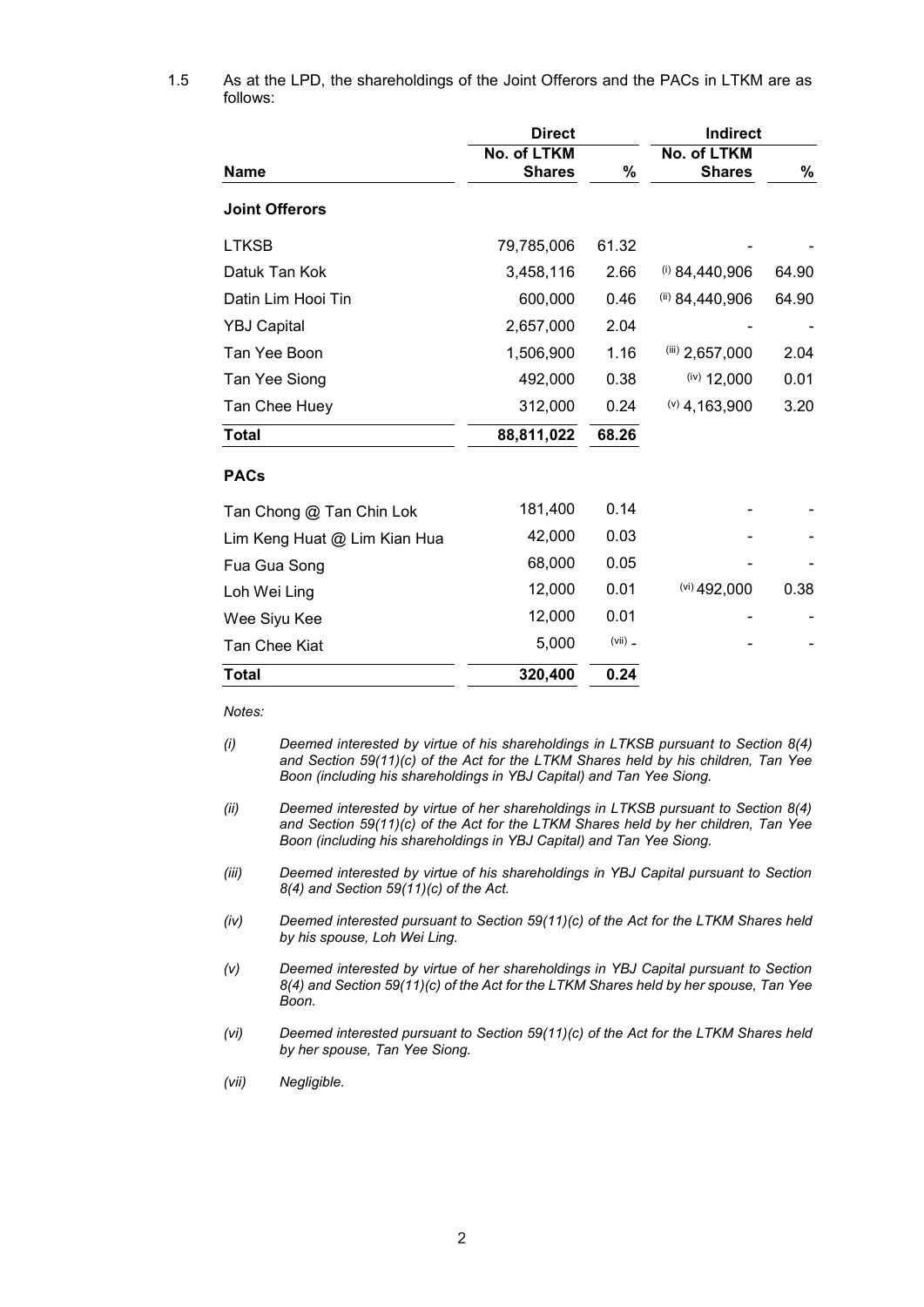Save as disclosed below, the Joint Offerors and the PACs do not hold any outstanding convertible securities:

| <b>Name</b> | <b>Number of ESOS Options held</b> |
|-------------|------------------------------------|
|             |                                    |

|  | <b>Joint Offerors</b> |
|--|-----------------------|
|--|-----------------------|

Datuk Tan Kok 60,000 Datin Lim Hooi Tin 60,000 Tan Yee Boon 40,000 Tan Yee Siong **40,000** Tan Chee Huey 40,000

### **PACs**

Loh Wei Ling 40,000

As at the LPD, the Joint Offerors collectively hold 88,811,022 LTKM Shares, representing approximately 68.26% of the total number of issued LTKM Shares. For information purposes, the Joint Offerors do not intend to exercise their ESOS Options on or before the Closing Date of the Offer.

- 1.6 As at the LPD, the Joint Offerors and the PACs have not received any irrevocable undertaking from any Holder to accept or reject the Offer.
- 1.7 All the Offer Shares validly accepted under the Offer will be credited into LTKSB's CDS account.
- 1.8 Pursuant to Paragraph 11.02(3) of the Rules, the SC had vide its letter dated 8 August 2019, notified that it has no further comments on this Offer Document. However, such notification shall not be taken to suggest that the SC recommends the Offer or assumes responsibility for the correctness of any statements made or opinions or reports expressed in the Offer Document.
- 1.9 The tentative timetable for the Offer is as follows:

| Event                                                         | <b>Date</b>      |  |  |
|---------------------------------------------------------------|------------------|--|--|
| Despatch of this Offer Document                               | 13 August 2019   |  |  |
| Last date for the issuance of the Independent Advice Circular | 23 August 2019   |  |  |
| First Closing Date (i)                                        | 3 September 2019 |  |  |

*Note:*

*(i) The Offer will remain open for acceptance until 5.00 p.m. (Malaysian time) on 3 September 2019, being the First Closing Date, unless extended or revised in accordance with the Rules or as the Joint Offerors may decide and as may be announced by AmInvestment Bank on behalf of the Joint Offerors, at least 2 days before the closing date. Notice of such any extension will be posted to the Holders accordingly.*

**This Offer Document seeks to extend a formal offer by the Joint Offerors, through AmInvestment Bank, to acquire your Offer Shares.** 

**You are advised to read this Offer Document and the Independent Advice Circular carefully which will be despatched to you within 10 days from the date of this Offer Document. You should consider the recommendation of the Independent Adviser carefully before making your decision in relation to the Offer.** 

**You should consult your stockbroker, bank manager, solicitor, accountant or other professional advisers immediately if you have any doubts about the Offer.**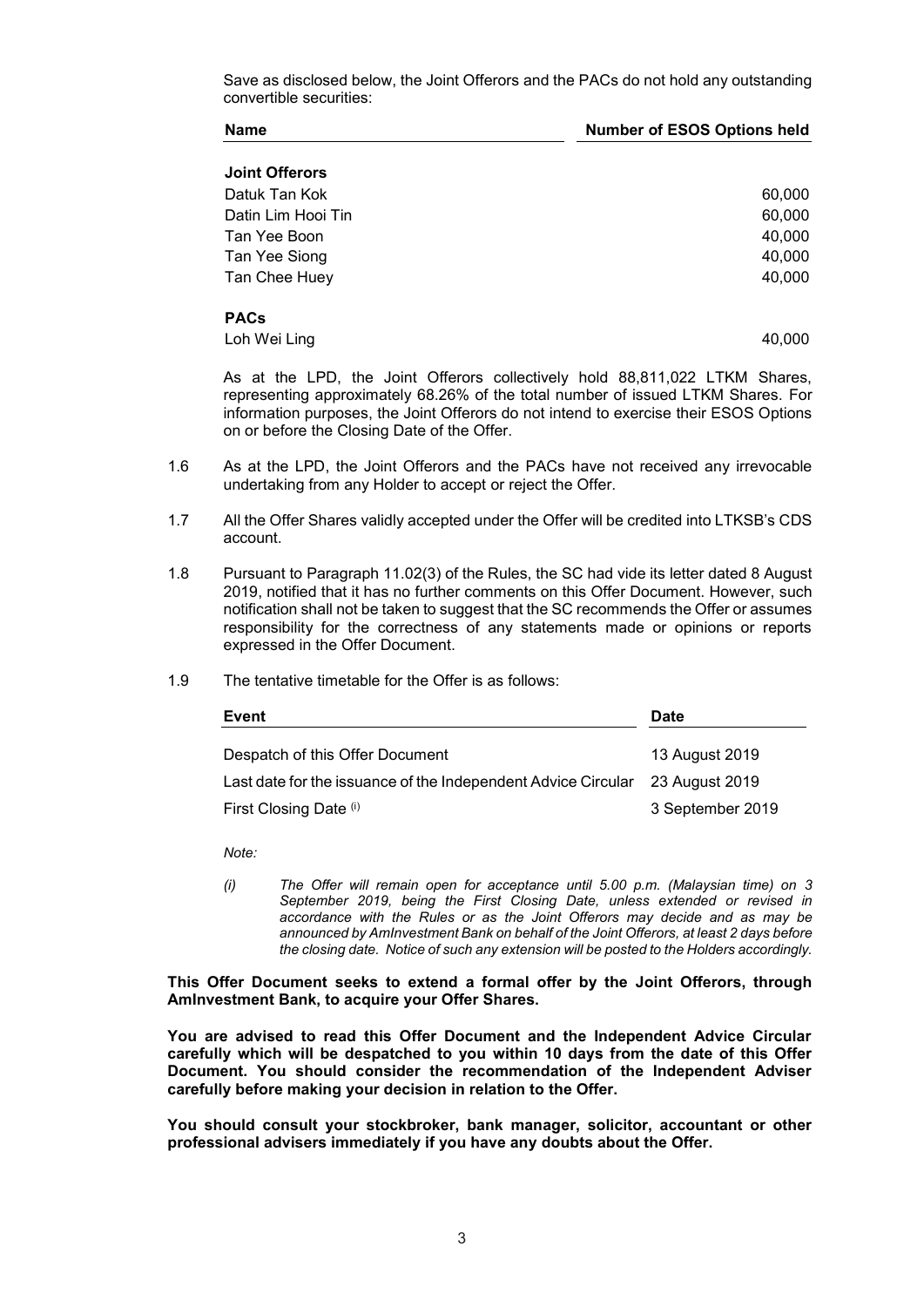**If you wish to accept the Offer, you should complete and sign the accompanying Form of Acceptance and Transfer according to the instructions therein. Please refer to Appendix II of this Offer Document for the details on the procedures for acceptance and method of settlement of the Offer. Special instructions for Non-Resident Holders who wish to accept this Offer are also set out in Appendix II of this Offer Document.**

**You do not need to take any action if you decide not to accept the Offer.**

## **2. TERMS AND CONDITIONS OF THE OFFER**

The terms and conditions of the Offer, unless otherwise directed or permitted to be varied by the SC, include the following:

### **2.1 Consideration for the Offer Shares**

The consideration for the Offer Shares of RM1.35 per Offer Share shall be satisfied wholly in cash.

Save for the Dividend, if LTKM declares, makes or pays any further Distribution on or after the date of the Notice, but prior to the Closing Date of the Offer and the Holders are entitled to retain such Distribution, the Offer Price shall be reduced by an amount equivalent to the net Distribution per LTKM Share which such Holders are entitled to retain.

Holders should take note that the Board had, on 3 July 2019, resolved to recommend the Dividend, subject to the approval of shareholders of LTKM at the forthcoming 22nd Annual General Meeting of LTKM to be held on 27 September 2019. The entitlement date is 4 October 2019 as announced by the Board on 26 July 2019. For avoidance of doubt, **no adjustment** will be made to the Offer Price in respect of the Dividend.

Holders may accept the Offer in respect of all or any part of their Offer Shares. The Joint Offerors will not pay fractions of a sen to Accepting Holders. Entitlement to the cash payment will be rounded down to the nearest whole sen.

## **2.2 Condition of the Offer**

The Offer is conditional upon the Joint Offerors having received, on or before the Closing Date, Valid Acceptances in respect of the Offer Shares (provided that such acceptances are not, where permitted, subsequently withdrawn), which would result in the Joint Offerors holding in aggregate **90.00% or more of the voting shares in LTKM Shares** (including LTKM Shares that have been already acquired, held or entitled to be acquired or held by the Joint Offerors).

The Acceptance Condition shall be fulfilled on or before the Closing Date, failing which the Offer will cease to be capable of further acceptance and all acceptances shall be returned to the Accepting Holders, and the Joint Offerors will thereafter cease to be bound by any such prior acceptances of the Offer.

#### **2.3 Duration of the Offer**

The Offer will remain open for acceptance until 5.00 p.m. (Malaysian time) on 3 September 2019, being the First Closing Date or such other later date(s) as the Joint Offerors may decide. Any such extension will be announced by AmInvestment Bank, on behalf of the Joint Offerors, at least 2 days before the Closing Date and the Offer will remain open for acceptances for a period of at least 14 days from the date of announcement of any such extension. Notices of such extension will be posted to the Holders accordingly.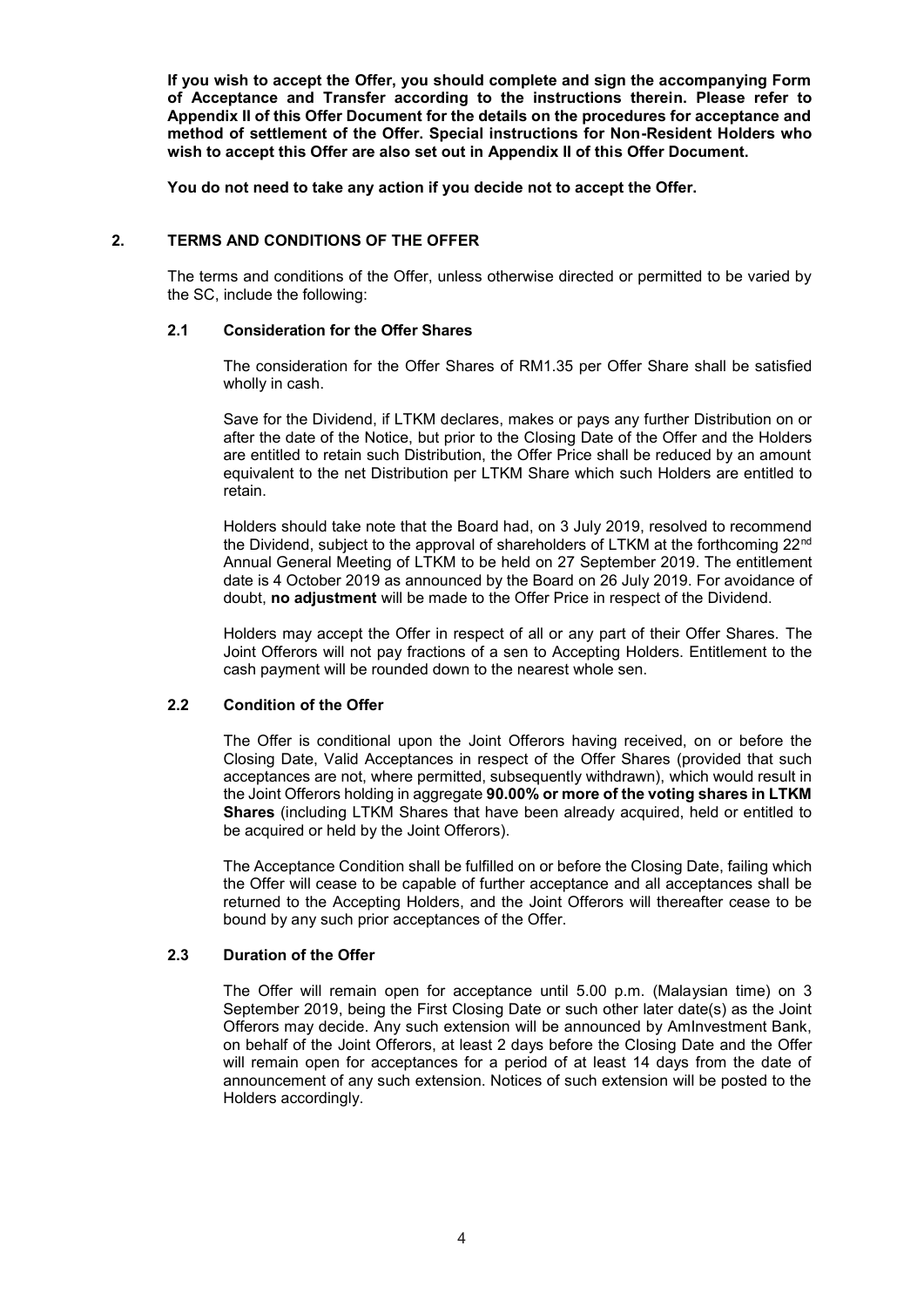Please refer to Section 2 of Appendix I of this Offer Document for further details on the duration of the Offer.

## **2.4 Method of Settlement**

Save for the Joint Offerors' rights to reduce the Offer Price as set out in Section 2.1 of this Offer Document and except with the consent of the SC, the Joint Offerors will settle the consideration in full in accordance with the terms of the Offer without regard to any lien, right of set-off, counter claim or other analogous rights to which the Joint Offerors may be entitled against the Accepting Holder. This, however, is without prejudice to the Joint Offerors' rights to make any claim against the Accepting Holder after such full settlement in respect of a breach of any of the warranties set out in Section 1 of the Appendix I.

If the Joint Offerors deem your acceptance to be complete and valid in all respects in accordance with the terms and conditions set out in this Offer Document, settlement of the consideration for the Offer will be effected via remittance in the form of cheque(s), banker's draft(s) or cashier's order(s) which will be despatched by ordinary mail to the Accepting Holders (or your designated agents, as you may direct) at your registered Malaysian address last maintained with Bursa Depository in respect of Valid Acceptances, at your own risk within 10 days from:

- (i) the date the Offer becomes or is declared wholly unconditional, if the Valid Acceptances are received during the period when the Offer is still conditional; or
- (ii) the date of the Valid Acceptances, if the Valid Acceptances are received during the period after the Offer is or has become or has been declared wholly unconditional.

Please refer to Appendix I of this Offer Document for the other terms and conditions of the Offer and Appendix II of this Offer Document for the procedures for acceptance and method of settlement of the consideration for the Offer.

## **3. RATIONALE FOR THE OFFER**

The de-listing and privatisation of LTKM is also expected to eliminate the administrative costs in maintaining the listing status of LTKM and this would enable resources to be diverted towards the core business of the LTKM Group. LTKM has not leveraged its positions as a public listed company to undertake any major equity raising exercise within the past 10 years, and does not anticipate a fund raising exercise from the equity capital markets in its expansion plans in the foreseeable future.

The Joint Offerors intend to make the Offer with a view to delist and privatise the Offeree. Should the Offer result in the Joint Offerors successfully de-listing and privatising LTKM, it will allow the Joint Offerors greater flexibility to review and execute any restructuring plan for the LTKM Group, if required. For clarity, as at the LPD, the Joint Offerors do not have any definite plans to restructure LTKM Group.

The Offer also provides an opportunity for the shareholders of LTKM who wish to realise their investments in LTKM at the Offer Price given the low trading liquidity of the LTKM Shares. As elaborated in Section 8.3 of this Offer Document, the average monthly trading volume of LTKM Shares was approximately 1,375,400 LTKM Shares for the past 6 months up to the LTD, representing a liquidity turnover of merely 3.37% over the estimated free float of 40,822,584 LTKM Shares.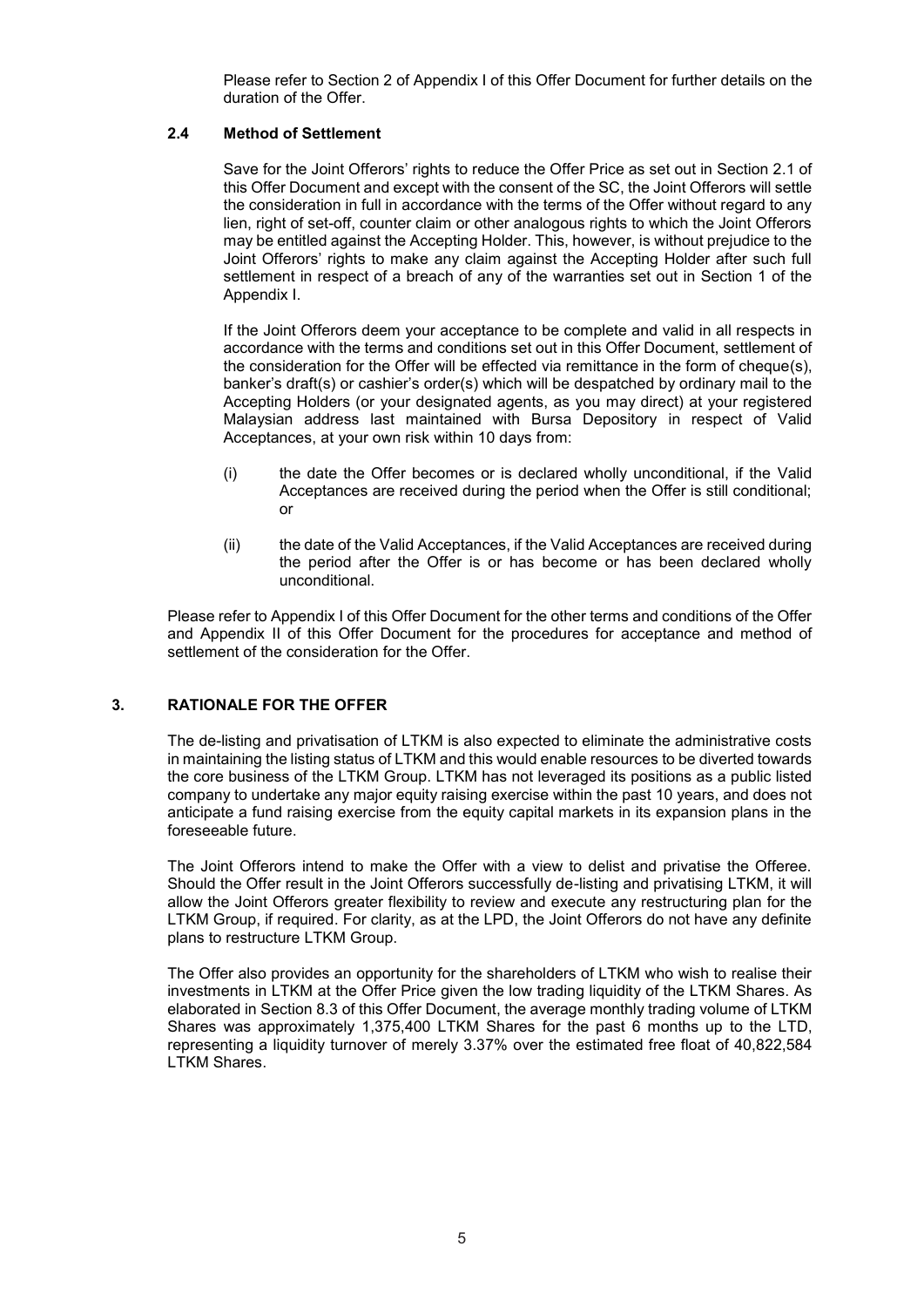Further, the Offer presents an opportunity for the shareholders of LTKM to realise their investments in LTKM at premiums ranging from 11.70% to 30.74% over the last traded price of LTKM Shares on the LTD, 5-day VWAP, 1-month VWAP, 3-month VWAP, 6-month VWAP and 12-month VWAP of LTKM Shares up to and including the LTD.

### **4. FINANCIAL RESOURCES OF THE JOINT OFFERORS**

The Joint Offerors have confirmed that they have sufficient financial resources to satisfy full acceptance of the Offer. The Joint Offerors have also confirmed that the Offer would not fail due to insufficient financial capability, and that every Holder who wishes to accept the Offer will be paid in full by way of cash.

AmInvestment Bank, confirmed that the Joint Offerors have sufficient financial resources to satisfy full acceptance of the Offer. AmInvestment Bank has also confirmed that the Offer will not fail due to insufficient financial capability of the Joint Offerors, and that every Holder who wishes to accept the Offer will be paid in full by cash.

## **5. LISTING STATUS OF LTKM**

Paragraph 8.02(1) of the Listing Requirements states that a listed issuer must ensure that at least 25% of its total listed shares (excluding treasury shares) are in the hands of public shareholders. Bursa Securities may accept a percentage lower than 25% of the total number of listed shares (excluding treasury shares) if it is satisfied that such lower percentage is sufficient for a liquid market of such shares. In addition, a listed issuer may withdraw its listing from the Official List pursuant to the Paragraph 16.07 of the Listing Requirements, whereby in relation to a take-over offer under the Take-Overs and Mergers Code, upon 90% or more of its listed shares (excluding treasury shares) being held by a shareholder, either individually or jointly with associates of the said shareholder.

A listed issuer that fails to maintain the Public Spread Requirement may request for an extension of time to rectify the situation in the manner as may be prescribed by Bursa Securities. Where no extension of time is granted by Bursa Securities, Bursa Securities may take or impose any type of action or penalty pursuant to Paragraph 16.19 of the Listing Requirements for a breach of Paragraph 8.02(1) of the Listing Requirements and may, at its discretion, suspend trading in the securities of the listed issuer pursuant to Paragraph 16.02(1) of the Listing Requirements. Notwithstanding this, the non-compliance of the Public Spread Requirement would not automatically result in the delisting of LTKM from the Official List of Bursa Securities.

In relation to a take-over offer for the acquisition of the listed shares of a listed issuer pursuant to the Rules, upon 90% or more of the listed shares (excluding treasury shares) of the said listed issuer being held by a shareholder either individually or jointly with associates of the shareholder, an immediate announcement must be made by the listed issuer pursuant to Paragraph 9.19(48) of the Listing Requirements. Upon such immediate announcement, Bursa Securities shall, in the case where the listed issuer does not intend to maintain the listing status, suspend the trading in the listed issuer's securities immediately upon the expiry of five (5) Market Days from the close of the offer period.

**The Joint Offerors do not intend to maintain the listing status of LTKM on the Main Market of Bursa Securities.** Accordingly, in the event that the Joint Offerors receive Valid Acceptances resulting in the Joint Offerors holding in aggregate 90% or more of the listed shares of LTKM (excluding treasury shares), an immediate announcement will be made by LTKM. Upon such announcement, Bursa Securities shall suspend the trading in LTKM Shares immediately upon expiry of 5 Market Days from the close of the offer period. Thereafter, the Joint Offerors will procure LTKM to take the requisite steps to withdraw its listing status from the official list of Bursa Securities in accordance with Chapter 16 of the Listing Requirements. If the de-listing of LTKM is successful, LTKM Shares will no longer be traded on the Main Market of Bursa Securities.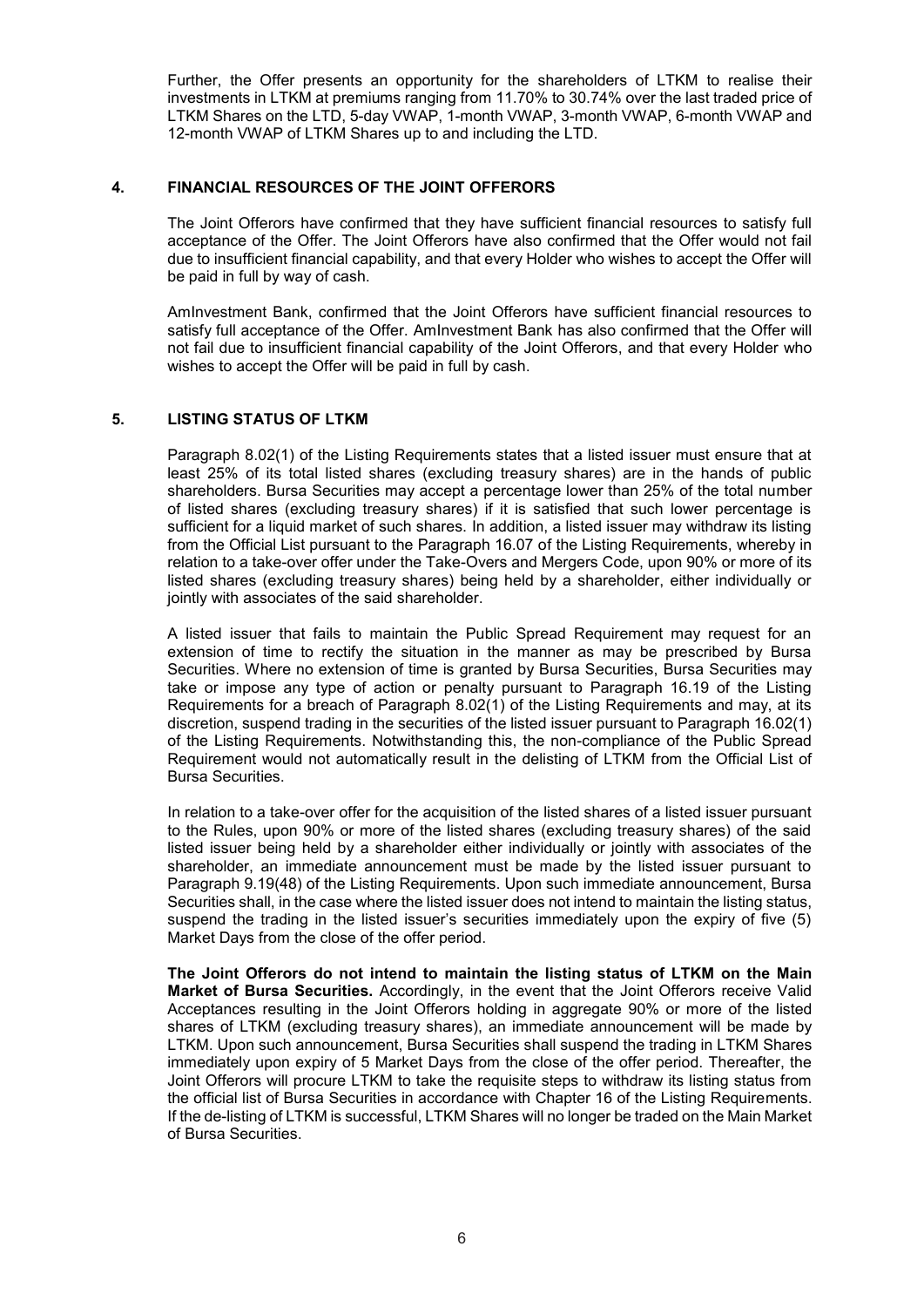## **6. COMPULSORY ACQUISITION AND RIGHTS OF DISSENTING HOLDERS**

## **6.1 Compulsory Acquisition**

Section 222(1) of the CMSA provides that where the offeror:

- (a) has made a take-over offer for all the shares or all the shares in any particular class in an offeree; and
- (b) has received acceptances of not less than nine-tenths (9/10) in the nominal value of the offer shares,

the offeror may, within 4 months of the date of the take-over offer, acquire the remaining shares or remaining shares in any particular class in the offeree, by issuing a notice in the form or manner specified by the SC to such effect, to all dissenting shareholders provided that the notice:

- (a) is issued within 2 months from the date of achieving the conditions under Sections 221(1)(a) and 221(1)(b) of the CMSA; and
- (b) is accompanied by a copy of a statutory declaration by the offeror that the conditions for the giving of the notice are satisfied.

Section 222(1A) of the CMSA provides that for the purpose of Section 222(1)(b) of the CMSA, the acceptances shall not include shares already held at the date of the takeover offer by the offeror or persons acting in concert.

In the event the Joint Offerors receive Valid Acceptances from the Holders of ninetenths (9/10) in the nominal value of the LTKM Shares (excluding the LTKM Shares held by the Joint Offerors and the PACs as at the date of the Offer) on or before the Closing Date, **the Joint Offerors intend to invoke the provisions of Section 222(1) of the CMSA, subject to Section 224 of the CMSA, to compulsorily acquire any outstanding Offer Shares from the Dissenting Holders**. In such event, the Joint Offerors will not maintain the listing status of LTKM and necessary steps will thereafter be taken to de-list LTKM from the Official List of Bursa Securities. For the avoidance of doubt, in the event the Joint Offerors invoke the provision of Section 222(1) of the CMSA to compulsorily acquire any remaining Offer Shares from the Dissenting Holders, for which acceptances have not been received, the settlement of the consideration for the remaining Offer Shares shall be fully satisfied in cash which is equivalent to the Offer Price on the same terms as set out in this Offer Document**.**

In accordance with Section 224(1) of the CMSA, where a notice is given under Section 222(1) of the CMSA, the court may, on an application made by any Dissenting Holder within 1 month from the date on which the notice was given, order that the Joint Offerors shall not be entitled and shall not be bound to acquire the shares of such Dissenting Holder, or specify terms of acquisition that are different from the terms of the Offer.

## **6.2 Rights of Dissenting Holders**

Notwithstanding the above and subject to Section 224 of the CMSA, Section 223 of the CMSA provides that if the Joint Offerors receive Valid Acceptances resulting in the Joint Offerors holding not less than nine-tenths (9/10) in the value of all the shares in LTKM on or before the Closing Date, a Dissenting Shareholder may exercise his/her or its rights under Section 223(1) of the CMSA, by serving a notice on the Joint Offerors to require the Joint Offerors to acquire his/her or its Offer Shares on the same terms as set out in the Offer Document or such other terms as may be agreed between the Joint Offerors and such Dissenting Holder.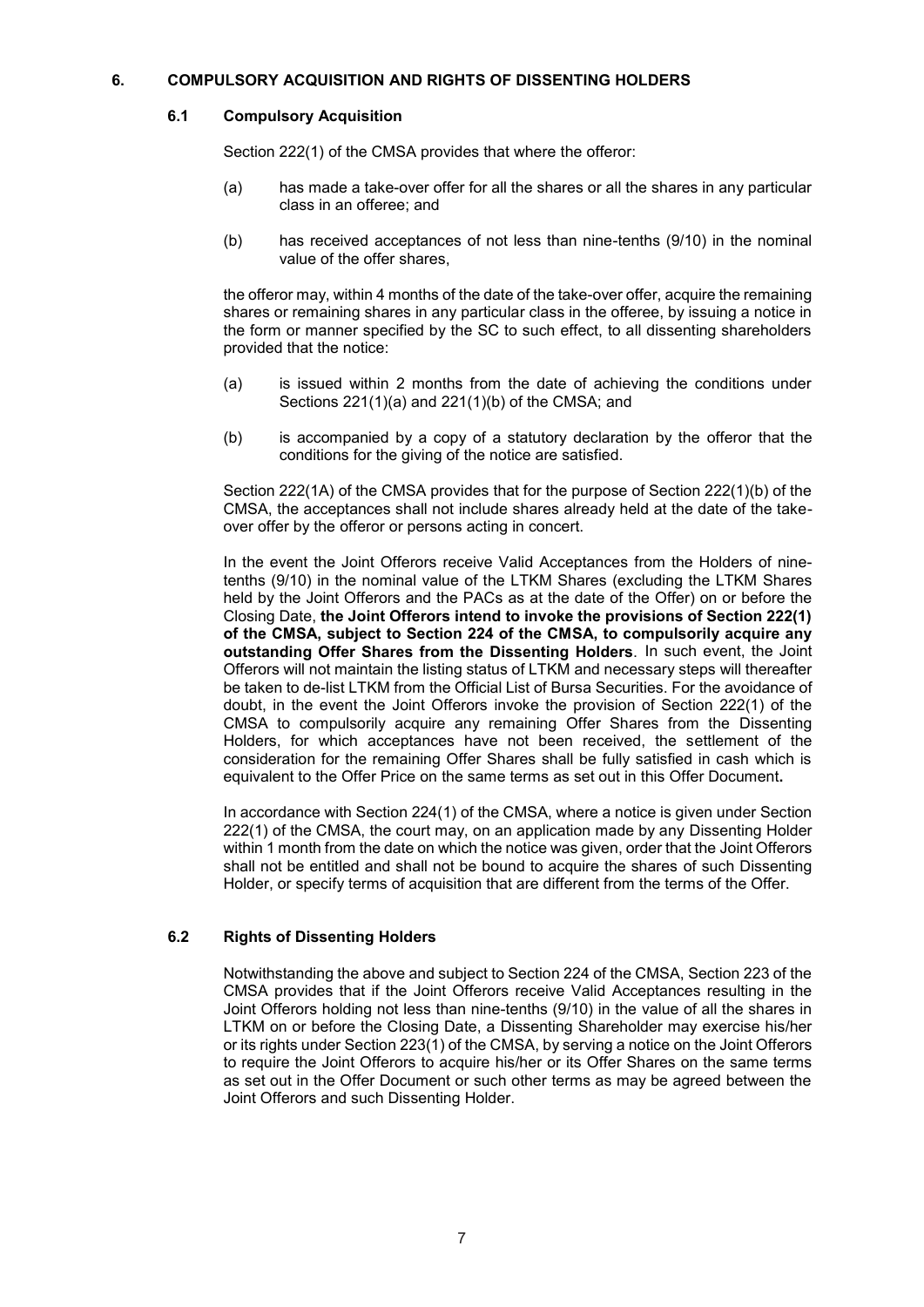If a Dissenting Holder invokes the provisions of Section 223(1) of the CMSA, the Joint Offerors shall acquire such Offer Shares in accordance with the provisions of the CMSA, subject to the provisions of Section 224 of the CMSA. In accordance with Section 224(3) of the CMSA, when a Dissenting Shareholder exercises his/her or its rights under Section 223(1) of the CMSA, the court may, on an application made by such Dissenting Shareholder or by the Joint Offerors, order that the terms on which the Joint Offerors shall acquire such Offer Shares shall be as the court thinks fit.

Section 223(2) of the CMSA requires the Joint Offerors to give the Dissenting Holders a notice in the manner specified by the SC of the rights exercisable by the Dissenting Holders under Section 223(1) of the CMSA ("**Notice to Dissenting Holders**"), within 1 month of the time of the Joint Offerors having acquired not less than nine-tenths (9/10) in the value of all the shares in LTKM. A Notice to the Dissenting Holders under Section 223(2) of the CMSA may specify the period for the exercise of the rights of the Dissenting Holders and in any event, such period shall not be less than 3 months after the Closing Date.

## **7. FUTURE PLANS FOR THE LTKM GROUP AND ITS EMPLOYEES**

The intention of the Joint Offerors with respect to the future plans of the LTKM Group and its employees after the Closing Date is as follows:

#### **(i) Continuation of the LTKM Group's business**

The Joint Offerors intend to continue LTKM Group's existing businesses after the completion of the Offer and do not have any plans or intention to liquidate any company with the LTKM Group. However, the Joint Offerors may review the LTKM Group's businesses and operations to formulate future plans and strategies for LTKM Group, for the purpose of rationalising and restructuring the existing businesses in a manner which will be in the best interest of the LTKM Group.

#### **(ii) Major changes to the LTKM Group's business**

The Joint Offerors do not have any plans or intention to introduce or effect any major change in the structure of the LTKM Group, dispose of any major assets or re-deploy the fixed assets of the LTKM Group, except where such change, disposal and/or redeployment is deemed necessary as part of the process to rationalise and restructure the business activities and/or directions of the LTKM Group or to improve utilisation of LTKM Group's resources.

#### **(iii) Employees of the LTKM Group**

The Joint Offerors have no plans to undertake any employee separation or redundancy scheme in respect of the LTKM Group as a direct consequence of the Offer. Any changes with regards to staff employment may take place as a result of rationalisation and/or streamlining of the business activities and/or to further improve efficiency of the operations of LTKM Group. Any such action will be carried out in accordance with the relevant legislation and the terms of employment of the affected employees.

As at the LPD, the Joint Offerors have no knowledge of and have not entered into any negotiation or arrangement or understanding with any third party with regard to any significant change in the business and assets of LTKM Group or shareholdings structure of LTKM.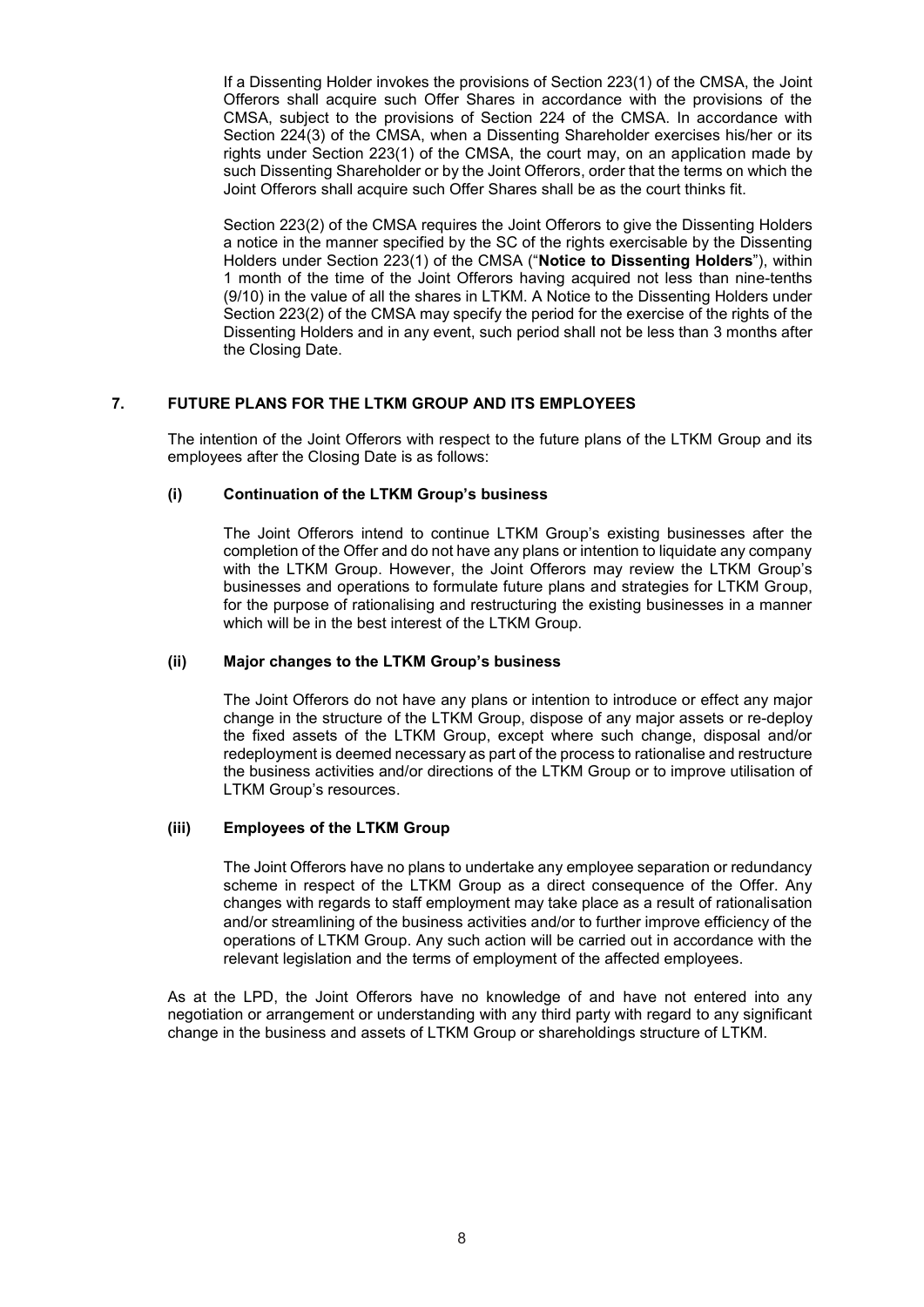#### **8. FINANCIAL CONSIDERATIONS OF THE OFFER**

The Offer Price was arrived at after taking into consideration, amongst others, the historical market prices of LTKM Shares.

Holders are advised to consider, amongst others, the following considerations before making a decision on the Offer.

#### **8.1 Market Prices**

The closing transacted market prices of LTKM Shares for the past 12 months up to and including the LPD are shown in the chart below:



*(Source: Bloomberg)*

Based on the above, it should be noted that transacted market prices of LTKM Shares have not closed at or above the Offer Price for the past 12 months up to and including the LTD, save for 27 February 2019. During the same period, the lowest and highest closing transacted market prices of LTKM Shares are RM0.78 on 19 October 2018 and 29 October 2018 and RM1.38 on 27 February 2019, respectively.

Save as disclosed below, there are no fundamental changes to the business of LTKM or announcements of material developments affecting LTKM and/or its share price for the past 12 months up to and including the LTD.

 On 4 April 2019, LTKM announced that LTK (Melaka) Sdn Bhd ("**LTK Melaka**"), a wholly-owned subsidiary of the Company has been issued with a summon (MA-63AP-1-03/2019) on 29 March 2019 to appear in the Melaka Sessions Court on 16 April 2019 for the purpose of defending the charge that LTK Melaka had infringed the Price Control and Anti-Profiteering (Mechanism to Determine Unreasonably High Profit) Regulations 2018, and as a result has committed an offence under Section 14(1) of the Price Control and Anti-Profiteering Act 2011. LTK Melaka is a major subsidiary which contributes more than 70% of the Group's profit before tax.

LTKM has announced that the potential liability, financial liability and operational impact cannot be determined with certainty at the moment. The offence, if found guilty, is punishable by up to RM500,000 for first-time offender and up to RM1,000,000 for each subsequent offence.

As at the LPD, the outcome of the case is not yet known.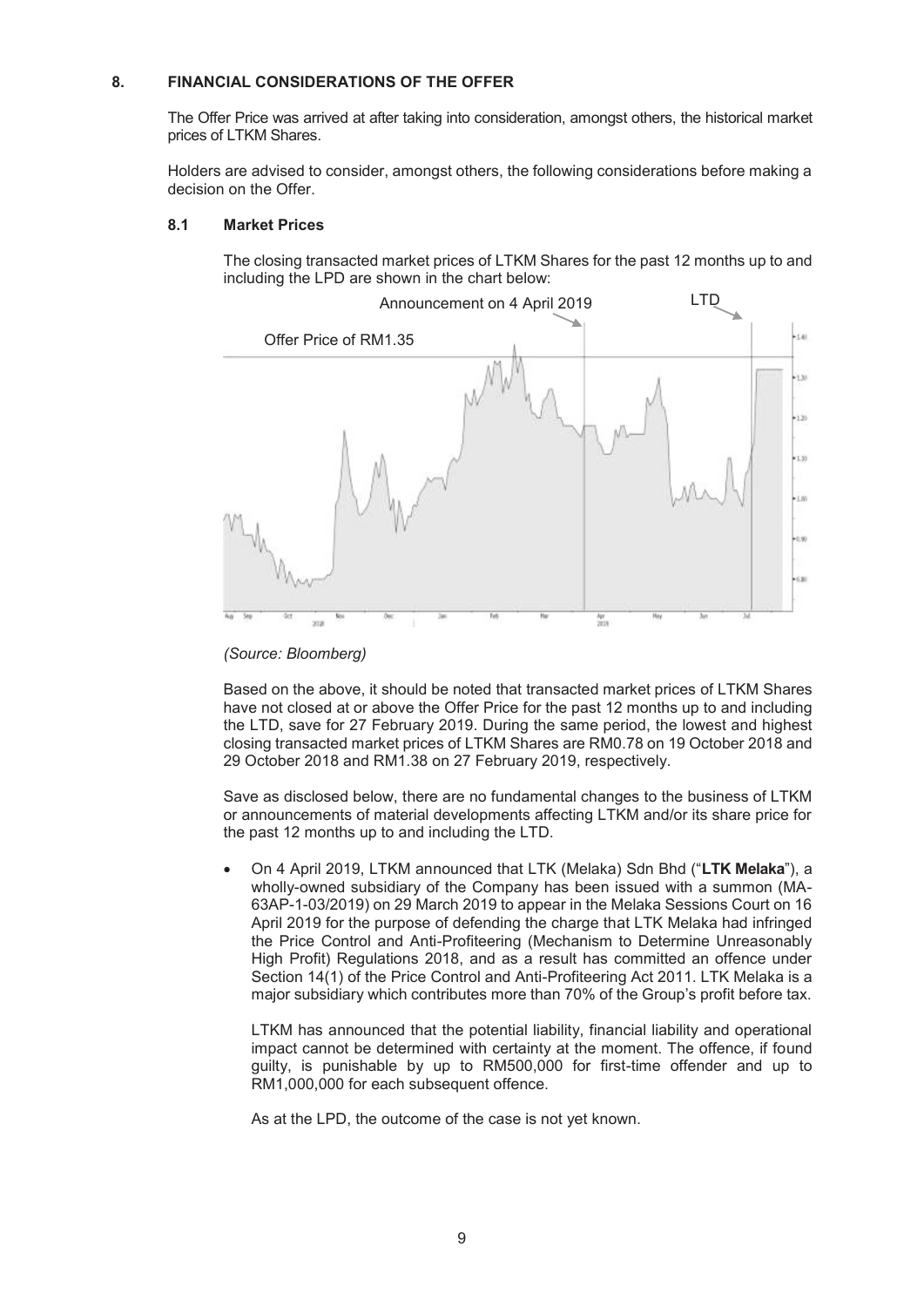The Offer Price represents a premium to the following market price and VWAP of LTKM Shares:

|       |                                                             | <b>Share price</b> | <b>Premium</b> |        |  |
|-------|-------------------------------------------------------------|--------------------|----------------|--------|--|
|       |                                                             | (RM)               | (RM)           | $(\%)$ |  |
|       | <b>Prior to the service of the Notice:</b>                  |                    |                |        |  |
| (i)   | Last traded price of LTKM Shares on the<br><b>LTD</b>       | 1.1100             | 0.2400         | 21.62  |  |
| (ii)  | 5-day VWAP of LTKM Shares up to and<br>including the LTD    | 1.0564             | 0.2936         | 27.79  |  |
| (iii) | 1-month VWAP of LTKM Shares up to and<br>including the LTD  | 1.0326             | 0.3174         | 30.74  |  |
| (iv)  | 3-month VWAP of LTKM Shares up to and<br>including the LTD  | 1.1491             | 0.2009         | 17.48  |  |
| (v)   | 6-month VWAP of LTKM Shares up to and<br>including the LTD  | 1.2086             | 0.1414         | 11.70  |  |
| (vi)  | 12-month VWAP of LTKM Shares up to and<br>including the LTD | 1.1587             | 0.1913         | 16.51  |  |
|       | <b>Before the date of this Offer Document:</b>              |                    |                |        |  |
| (i)   | Last traded price of LTKM Shares as at the<br><b>LPD</b>    | 1.3200             | 0.0300         | 2.27   |  |
| (ii)  | 5-day VWAP of LTKM Shares up to and<br>including the LPD    | 1.3200             | 0.0300         | 2.27   |  |

*(Source: Bloomberg)*

The monthly closing price and the highest and lowest closing prices of LTKM Shares for each month as traded on the Main Market of Bursa Securities for the period commencing in January 2019, being 6 months prior to the commencement of the Offer Period up to the LPD are as follows:

| <b>Month</b>        | <b>Highest</b> | Lowest | End of month<br>closing price |
|---------------------|----------------|--------|-------------------------------|
|                     | (RM)           | (RM)   | (RM)                          |
| 2019                |                |        |                               |
| January             | 1.260          | 0.980  | 1.230                         |
| February            | 1.380          | 1.230  | 1.310                         |
| March               | 1.350          | 1.180  | 1.180                         |
| April               | 1.180          | 1.110  | 1.160                         |
| May                 | 1.300          | 0.980  | 1.030                         |
| June                | 1.040          | 0.985  | 0.985                         |
| July                | 1.320          | 0.980  | 1.320                         |
| August (up to LPD)  | 1.320          | 1.320  | 1.320                         |
| (Source: Bloomberg) |                |        |                               |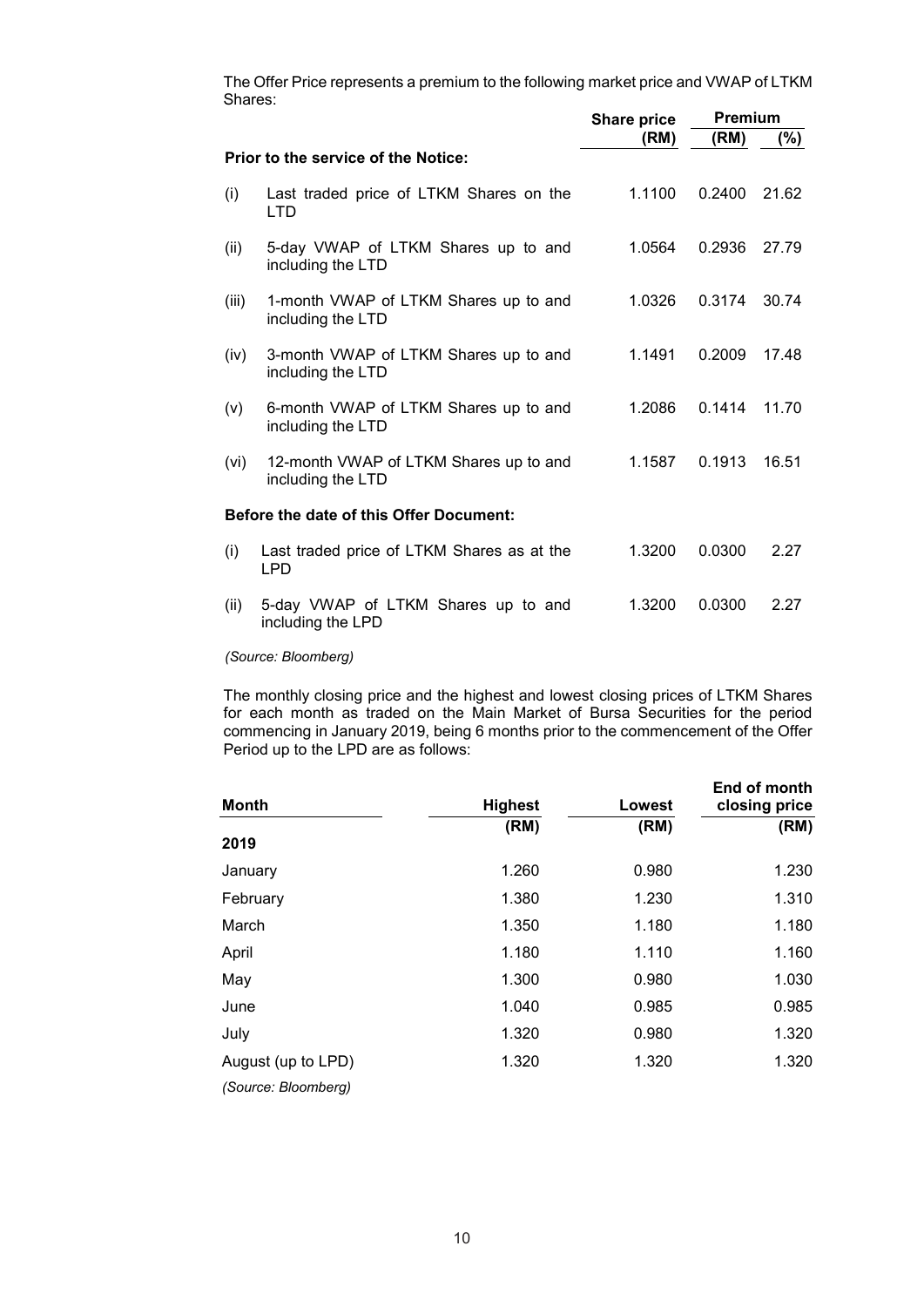During the six (6) months before the Offer Period and up to the LPD:

- (i) the highest closing price of the LTKM Shares was RM1.380, which was transacted on 27 February 2019; and
- (ii) the lowest closing price of the LTKM Shares was RM0.980, which was transacted on 2 January 2019, 24 May 2019 and 15 July 2019.

*(Source: Bloomberg)*

## **8.2 Earnings**

The Offer Price implies the following PER:

|                                                                                  | <b>EPS</b><br>(sen) | <b>PER</b><br>(times) |
|----------------------------------------------------------------------------------|---------------------|-----------------------|
| Based on the audited consolidated basic EPS of<br>LTKM for the FYE 31 March 2018 | $(i)$ 2 16          | 62.42                 |
| Based on the audited consolidated basic EPS of<br>LTKM for the FYE 31 March 2019 | $(i)$ 11.16         | 12.09                 |

*Notes:*

- *(i) Based on the restated PAT of RM2.39 million and excludes the fair value loss on biological assets of RM0.42 million.*
- *(ii) Excludes the fair value gain on investment properties of RM1.10 million and the fair value gain on biological assets of RM5.33 million.*

## **8.3 Trading Liquidity**

The monthly trading volume of LTKM Shares on the Main Market of Bursa Securities for the past 6 months up to June 2019, being the last month prior to the service of the Notice, are as follows:

| Month                                                                 | <b>Volume</b>             |
|-----------------------------------------------------------------------|---------------------------|
|                                                                       | <b>No. of LTKM Shares</b> |
| 2019                                                                  |                           |
| January                                                               | 1,270,000                 |
| February                                                              | 2,430,000                 |
| March                                                                 | 1,040,000                 |
| April                                                                 | 899,900                   |
| May                                                                   | 2,260,000                 |
| June                                                                  | 352,500                   |
| Average monthly volume traded of LTKM Shares for<br>the past 6 months | 1,375,400                 |

*(Source: Bloomberg)*

The average monthly trading volume of LTKM Shares is 1,375,400 LTKM Shares for the past 6 months up to June 2019, which represents a liquidity turnover of 3.37% based on the estimated free float of LTKM Shares of approximately 40,822,584 LTKM Shares as at the LTD.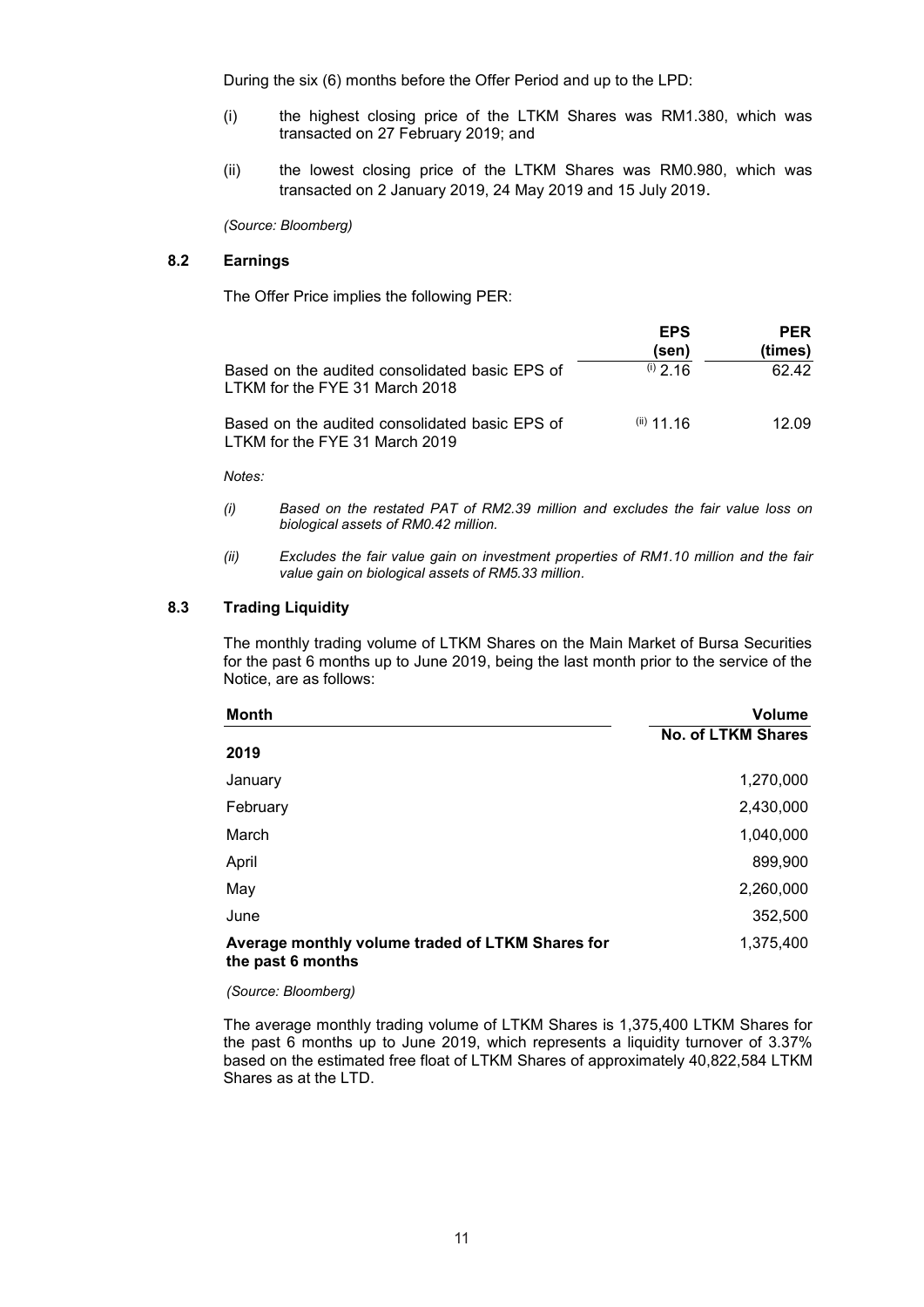#### **9. BRIEF BACKGROUND INFORMATION ON THE JOINT OFFERORS**

### **9.1 Brief Information on the Joint Offerors**

## **(i) LTKSB**

LTKSB was incorporated in Malaysia under the then Companies Act 1965 (deemed incorporated in Malaysia under the Act) on 19 March 1976 as a private limited company. LTKSB is an investment holding company. The subsidiaries of LTKSB are principally engaged in business activities of production and sale of chicken eggs and chickens, extraction and sale of sand, investment property holding, manufacturing and sale of organic fertilisers, property development and provision of management services.

As at the LPD, the issued share capital of LTKSB is RM16,156,800 comprising 16,156,800 LTKSB Shares.

As at the LPD, the directors and shareholders of LTKSB and their shareholdings in LTKSB are as follows:

|                    | <b>Direct</b>    |   | Indirect      |                          |
|--------------------|------------------|---|---------------|--------------------------|
|                    | No. of LTKSB     |   | No. of LTKSB  |                          |
| Name               | <b>Shares</b>    | % | <b>Shares</b> | %                        |
| Datuk Tan Kok      | 12.117.600 75.00 |   | -             | -                        |
| Datin Lim Hooi Tin | 4,039,200 25.00  |   | -             | $\overline{\phantom{0}}$ |

The abovementioned directors and shareholders of LTKSB are spouses.

Please refer to Section 1.5 of this Offer Document for the shareholdings of LTKSB in LTKM.

#### **(ii) Datuk Tan Kok**

Datuk Tan Kok, Malaysian, aged 68, is the managing director of LTKM and was appointed to the LTKM Board on 23 December 1999. He has more than 40 years of experience in the poultry sector, particularly in layer farming. He participated actively in the development of the layer industry and was previously appointed as the Chairman of the Sub-Committee of Layer Division of the Selangor Livestock Farmers' Association. Currently, he is a Committee Member of the Selangor Livestock Farmers' Association. Datuk Tan Kok is the spouse of Datin Lim Hooi Tin and the father of Tan Yee Boon and Tan Yee Siong as well as the father-in-law of Tan Chee Huey.

Please refer to Section 1.5 of this Offer Document for the shareholdings of Datuk Tan Kok in LTKM.

## **(iii) Datin Lim Hooi Tin**

Datin Lim Hooi Tin, Malaysian, aged 67, is a Non-Independent Non-Executive Director of LTKM and was appointed to the Board on 23 December 1999. She has wide experience in the administration and management of layer farm. Datin Lim Hooi Tin is the spouse of Datuk Tan Kok and the mother of Tan Yee Boon and Tan Yee Siong as well as the mother-in-law of Tan Chee Huey.

Please refer to Section 1.5 of this Offer Document for the shareholdings of Datin Lim Hooi Tin in LTKM.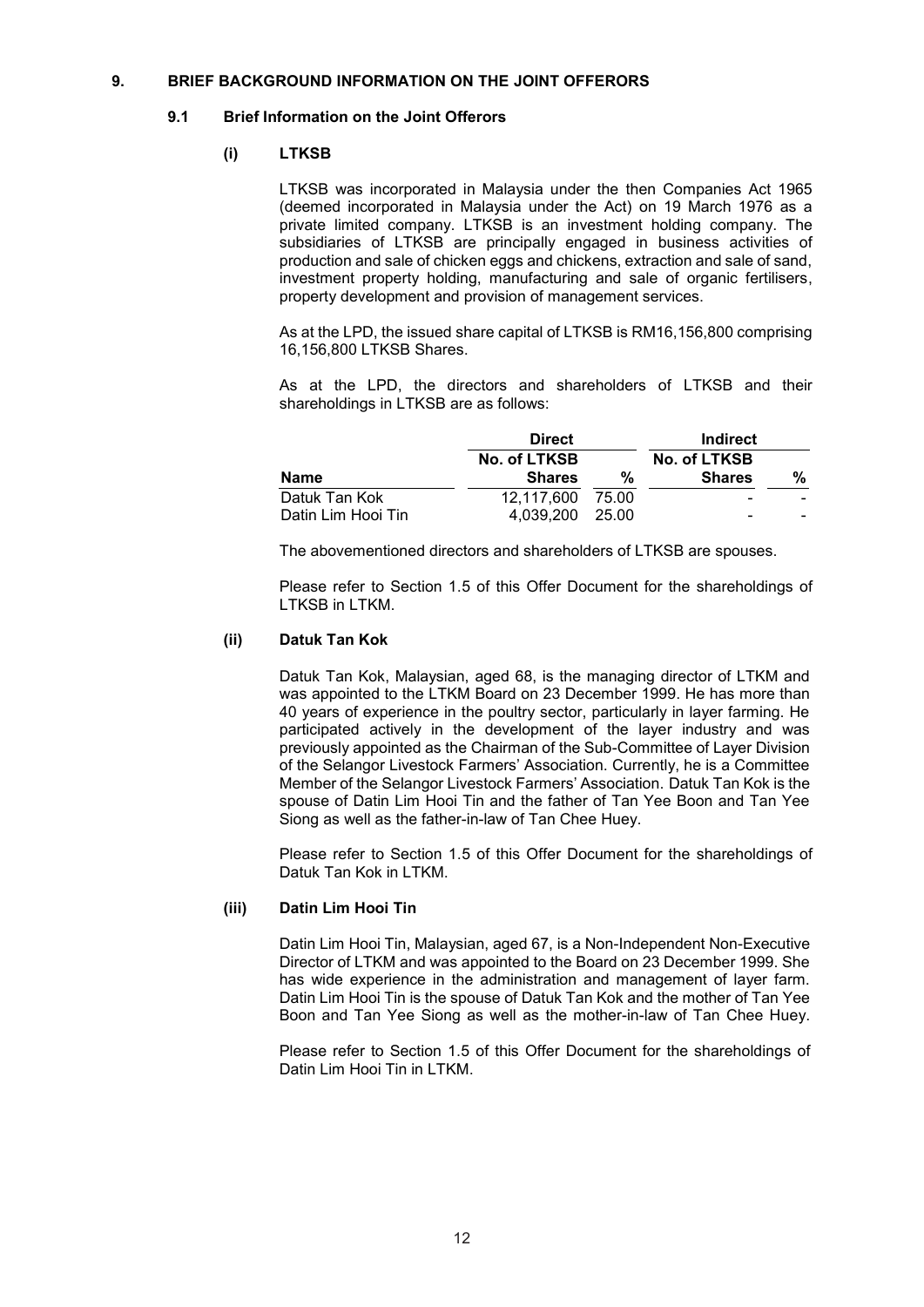## **(iv) YBJ Capital**

YBJ Capital was incorporated as a private limited company in Malaysia under the then Companies Act 1965 (deemed incorporated in Malaysia under the Act) on 23 December 2011. YBJ Capital is an investment holding company.

The issued share capital of YBJ Capital as at the LPD is RM1,000 comprising 1,000 ordinary shares in YBJ Capital.

As at the LPD, the directors and shareholders of YBJ Capital (all Malaysians) and their respective shareholdings are as follows:

|               | <b>Direct</b>         |       | Indirect              |                          |
|---------------|-----------------------|-------|-----------------------|--------------------------|
|               | Number of YBJ         |       | Number of YBJ         |                          |
| <b>Name</b>   | <b>Capital Shares</b> | %     | <b>Capital Shares</b> | %                        |
| Tan Yee Boon  | 600                   | 60.00 | -                     | $\overline{\phantom{0}}$ |
| Tan Chee Huey | 400                   | 40.00 |                       | $\overline{\phantom{0}}$ |

Please refer to Section 1.5 of this Offer Document for the shareholdings of YBJ Capital in LTKM.

#### **(v) Tan Yee Boon**

Tan Yee Boon, Malaysian, aged 41, is the son of Datuk Tan Kok and Datin Lim Hooi Tin. He is a Director of LTK Omega Plus Sdn Bhd, a wholly owned subsidiary of LTKM. He has over 15 years of experience in the poultry sector. Tan Yee Boon is the son of Datuk Tan Kok and Datin Lim Hooi Tin. Tan Yee Boon is the spouse of Tan Chee Huey and a sibling of Tan Yee Siong.

Please refer to Section 1.5 of this Offer Document for the shareholdings of Tan Yee Boon in LTKM.

#### **(vi) Tan Chee Huey**

Tan Chee Huey, Malaysian, aged 39, is an Executive Director of LTKM and was appointed to the Board on 24 February 2016. She graduated with a degree in Nutrition and Community Health (Hons.) from University of Putra Malaysia. Prior to joining LTKM, she was a Nutritionist in Mead Johnson Nutrition (Malaysia) Sdn Bhd. She joined the Group in 2007 and was later promoted to be the Corporate Affairs Manager of the LTKM. She is also involved in the management of the poultry operation. Tan Chee Huey is the spouse of Tan Yee Boon and the daughter-in-law of Datuk Tan Kok and Datin Lim Hooi Tin. Tan Chee Huey is the sister-in-law of Tan Yee Siong.

Please refer to Section 1.5 of this Offer Document for the shareholdings of Tan Chee Huey in LTKM.

#### **(vii) Tan Yee Siong**

Tan Yee Siong, Malaysian, aged 37, is a key account manager of LTK (Melaka) Sdn Bhd, a wholly-owned subsidiary of LTKM. He has over 10 years of experience in the poultry sector. Tan Yee Siong is the son of Datuk Tan Kok and Datin Lim Hooi Tin. Tan Yee Siong is a sibling of Tan Yee Boon and the brother-in-law of Tan Chee Huey.

Please refer to Section 1.5 of this Offer Document for the shareholdings of Tan Yee Siong in LTKM.

Please refer to Appendix III of this Offer Document for further information on the Joint **Offerors**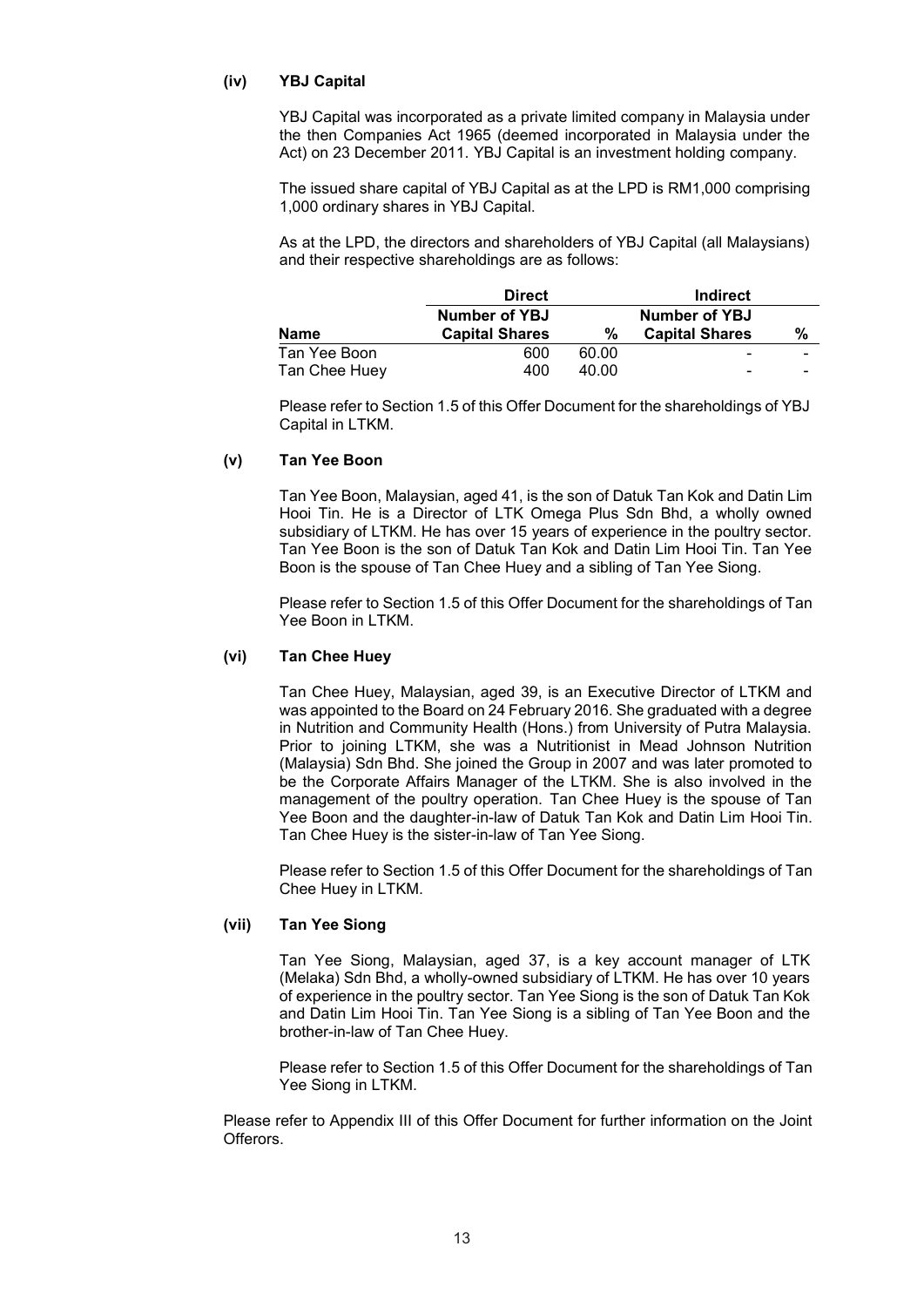### **10. BRIEF INFORMATION ON THE OFFEREE**

LTKM was incorporated in Malaysia under the Companies Act 1965 on 14 August 1997 as a private limited company and was subsequently listed on Main Market of Bursa Securities in the year 2000. LTKM is primarily engaged in investment holding. LTKM's subsidiaries are principally engaged in production and sale of chicken eggs and chickens, extraction and sale of sand, investment property holding, manufacturing and sale of organic fertilisers and property development.

The issued share capital of LTKM as at the LPD is RM65,052,003 comprising 130,104,006 LTKM Shares. Based on the audited consolidated financial statements of LTKM for the FYE 31 March 2019, the NA and PAT attributable to the owners of LTKM is approximately RM246.02 million and RM20.96 million, respectively.

## **11. RESPONSIBILITY STATEMENT**

The Joint Offerors have taken reasonable care to ensure the facts stated and opinions expressed in this Offer Document are fair and accurate and that no material facts have been omitted. This Offer Document has been seen and approved by the Joint Offerors and they severally and collectively accept full responsibility for the accuracy of the information contained in this Offer Document and confirm, after having made all reasonable enquiries, that to the best of their knowledge, opinions expressed in the document have been arrived at after due and careful consideration and there are no material facts not contained in this Offer Document, the omission of which would make any statement in this Offer Document false or misleading.

AmInvestment Bank acknowledges that based on all available information and to the best of its knowledge and belief, this Offer Document constitutes a full and true disclosure of all materials facts concerning the Offer.

#### **12. FURTHER INFORMATION**

For further information, your attention is drawn to the appendices of this Offer Document that form part of this Offer Document.

**YOU SHOULD CONSIDER THE CONTENTS OF THIS OFFER DOCUMENT IN ITS ENTIRETY, AS**  WELL AS THE INDEPENDENT ADVICE CIRCULAR TO BE ISSUED AND **RECOMMENDATIONS THEREIN, BEFORE DECIDING WHETHER TO ACCEPT OR NOT ACCEPT THE OFFER.**

**IF YOU WISH TO ACCEPT THE OFFER, YOU SHOULD COMPLETE AND SIGN THE ACCOMPANYING FORM OF ACCEPTANCE AND TRANSFER ACCORDING TO THE INSTRUCTIONS CONTAINED THEREIN.**

**YOU DO NOT NEED TO TAKE ANY ACTION IF YOU DECIDE NOT TO ACCEPT THE OFFER.**

Yours faithfully, for and on behalf of **AmInvestment Bank Berhad**

**FOONG YEIN FUN**<br>
Senior Vice President<br>
Senior Vice President<br>
Senior Vice President Corporate Finance Corporate Finance

Senior Vice President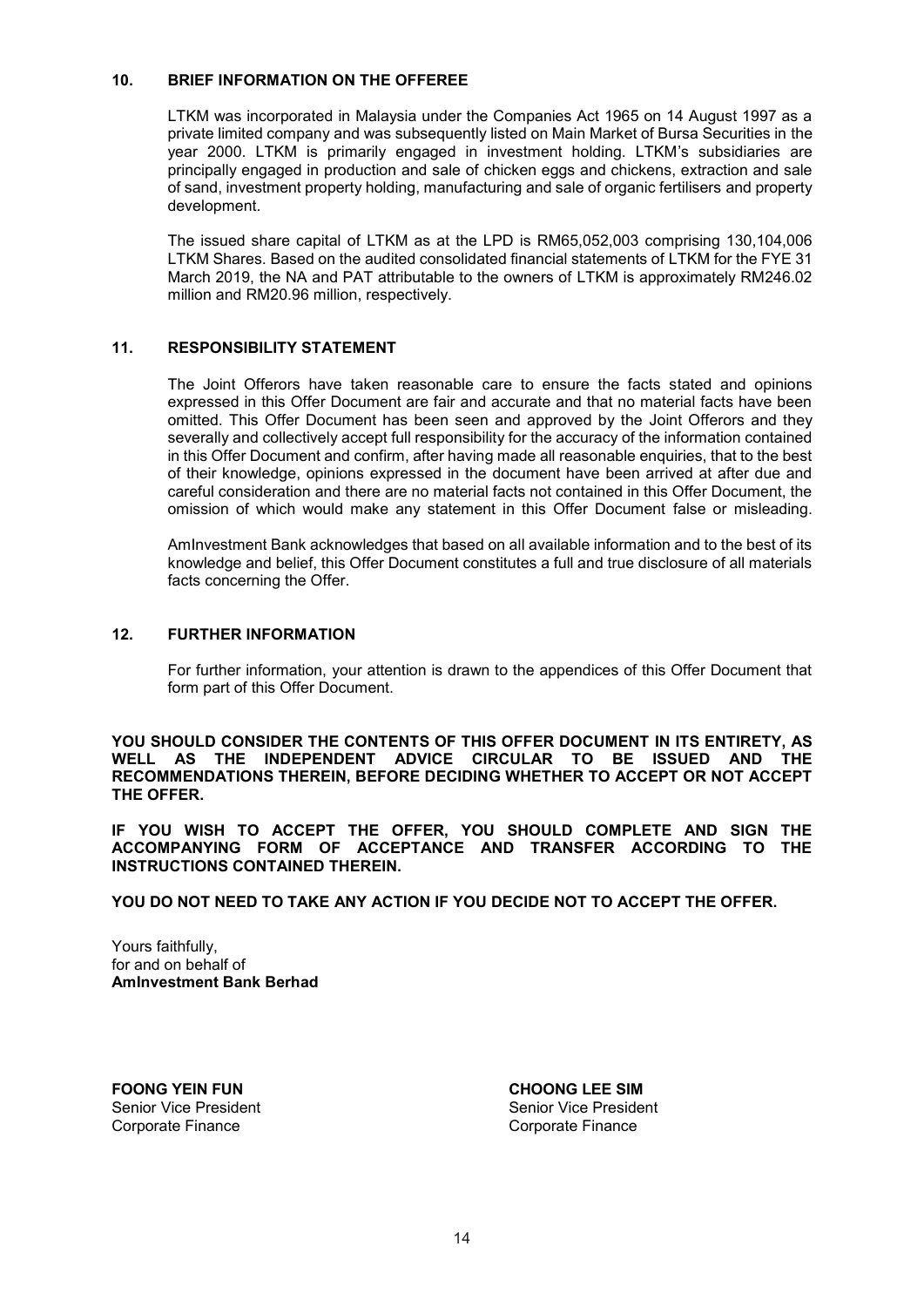### **OTHER TERMS AND CONDITIONS OF THE OFFER**

#### **1. WARRANTIES**

The Offer Shares are to be acquired on the basis that your acceptance of the Offer is made in accordance with the provisions in this Offer Document. Your acceptance will be deemed to constitute an irrevocable and unconditional warranty by you that the Offer Shares, to which the acceptance relates, are sold:

- (a) free from any moratoriums, claims, charges, liens, pledges, encumbrances, options, rights of pre-emption, third party rights and equities from the date of Valid Acceptance; and
- (b) together with all rights, benefits and entitlements attached thereto, including the right to all dividends, rights, allotments and/or distributions declared, paid or made on or after the date of the Notice.

Notwithstanding the above, save for the Dividend, if LTKM declares, makes or pays any dividend and/or other distribution on or after the date of the Notice, but prior to the Closing Date and the Holders are entitled to retain such dividend and/or distribution, the Offer Price shall be reduced by an amount equivalent to the net dividend and/or net distribution per LTKM Share which such Holders are entitled to retain.

Holders should take note that the Board had, on 3 July 2019, resolved to recommend the Dividend, subject to the approval of shareholders of LTKM at the forthcoming  $22^{nd}$  Annual General Meeting of LTKM to be held on 27 September 2019. The entitlement date is 4 October 2019 as announced by the Board on 26 July 2019. For avoidance of doubt, **no adjustment** will be made to the Offer Price in respect of the Dividend.

Holders may accept the Offer in respect of all or any part of their Offer Shares. The Joint Offerors will not pay fractions of a sen to Accepting Holders. Entitlement to the cash payment will be rounded down to the nearest whole sen.

#### **2. DURATION OF THE OFFER**

- 2.1 The Offer shall remain open for acceptances **until 5.00 p.m. (Malaysian time) on 3 September 2019**, being the First Closing Date, or such later date(s) as AmInvestment Bank may announce on behalf of the Joint Offerors, unless the Joint Offerors withdraw the Offer with the SC's written approval and in such event, every person shall be released from any obligations incurred under the Offer.
- 2.2 If the Offer is revised after the Posting Date, it will remain open for acceptances for a period of at least 14 days from the date of posting of the written notification of the revision to the Holders. Where any of the terms of the Offer are revised, the benefits of the revised Offer will be made available to the Holders who have previously accepted the Offer.
- 2.3 The Offer shall not be revised after 30 September 2019, being the next Market Day following the 46<sup>th</sup> day from the Posting Date.
- 2.4 Where the Offer has become or is declared unconditional as to acceptances on any day **ON OR BEFORE 30 September 2019**, being the next Market Day following the 46th day from the Posting Date, the Offer will remain open for acceptances for at least 14 days from the date on which the Offer becomes and is declared unconditional, which shall, in any event, be no later than 14 October 2019, being the next Market Day following the 60<sup>th</sup> day from the Posting Date.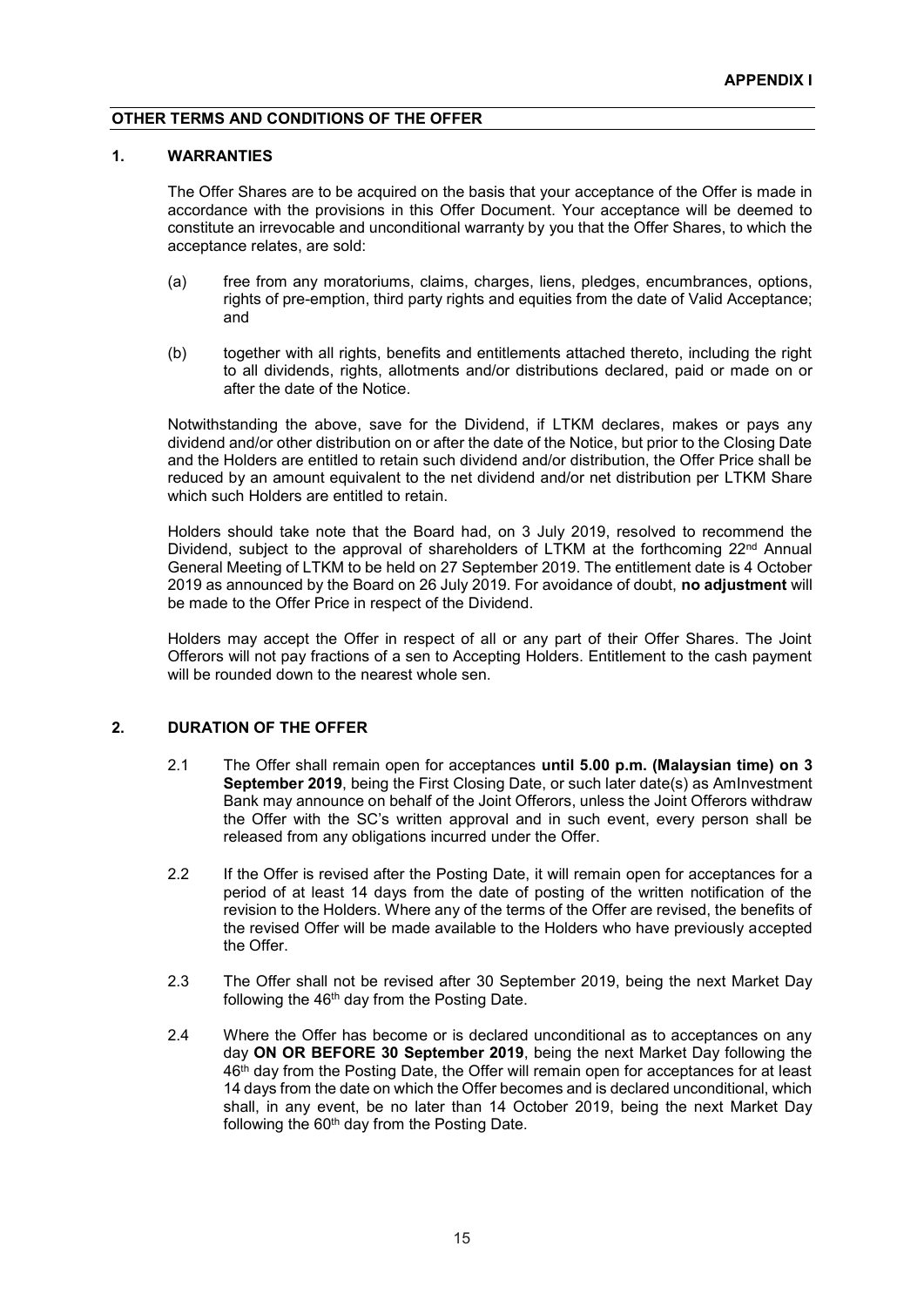#### **OTHER TERMS AND CONDITIONS OF THE OFFER** *(Cont'd)*

2.5 Where the Offer has become or is declared unconditional as to acceptances on any day AFTER 30 September 2019, being the next Market Day following the 46<sup>th</sup> day from the Posting Date, the Offer will remain open for acceptances for at least 14 days from the date on which the Offer becomes and is declared unconditional, which shall, in any event, be no later than 29 October 2019, being the next Market Day following the 74<sup>th</sup> day from the Posting Date.

Notwithstanding the above, the Offer shall be deemed to be closed prior to the expiry date as stated in the Offer Document when:

- (i) the Joint Offerors receive valid acceptance amounting to all of the Offer Shares;
- (ii) the Offer is no longer subject to any condition; and
- (iii) the Joint Offerors have made an announcement under Section 4.9(a) of this Notice.
- 2.6 Any extension of the date and time for acceptance of the Offer by the Joint Offerors will be announced by AmInvestment Bank, on behalf of the Joint Offerors, at least 2 days before the Closing Date. Such announcement will state the next closing date of the Offer. Notice of such extension will be posted to the Holders accordingly.
- 2.7 Where a competing take-over offer is made at any time between the Posting Date and the Closing Date, the Posting Date shall be deemed to be the date of which the offer document of the competing take-over offer was posted.

## **3. RIGHTS OF WITHDRAWAL BY AN ACCEPTING HOLDER**

- 3.1 Acceptance of the Offer by a Holder **SHALL BE IRREVOCABLE**. However, a Holder is entitled to withdraw his/her or its acceptance in the following circumstances:
	- (i) if the Joint Offerors fail to comply with any of the requirements set out in Section 5.1 below by the close of trading on Bursa Securities on the Relevant Day; or
	- (ii) an Accepting Holder is entitled to withdraw his/her or its acceptance after 21 days from the First Closing Date unless prior to such withdrawal, the Offer has become or is declared unconditional as to the Acceptance Condition.
- 3.2 Notwithstanding Section 3.1(i) above, the SC may terminate the above right of withdrawal not less than 8 days from:
	- (i) the date of which the Joint Offerors have complied with the requirements set out in Section 5.1 below; and
	- (ii) the Joint Offerors have confirmed, if such is the case, that the Offer is still unconditional as to the Acceptance Condition by the way of press notice and to the SC in writing.

However, the rights of any Accepting Holder who has already withdrawn his/her or its acceptance under Section 3.1 above shall not be prejudiced by the termination of such right of withdrawal by the SC.

#### **4. WITHDRAWAL OF THE OFFER BY THE JOINT OFFERORS**

The Joint Offerors can only withdraw the Offer with the prior written approval of the SC. In such event, every person will be released from all obligations incurred under the Offer.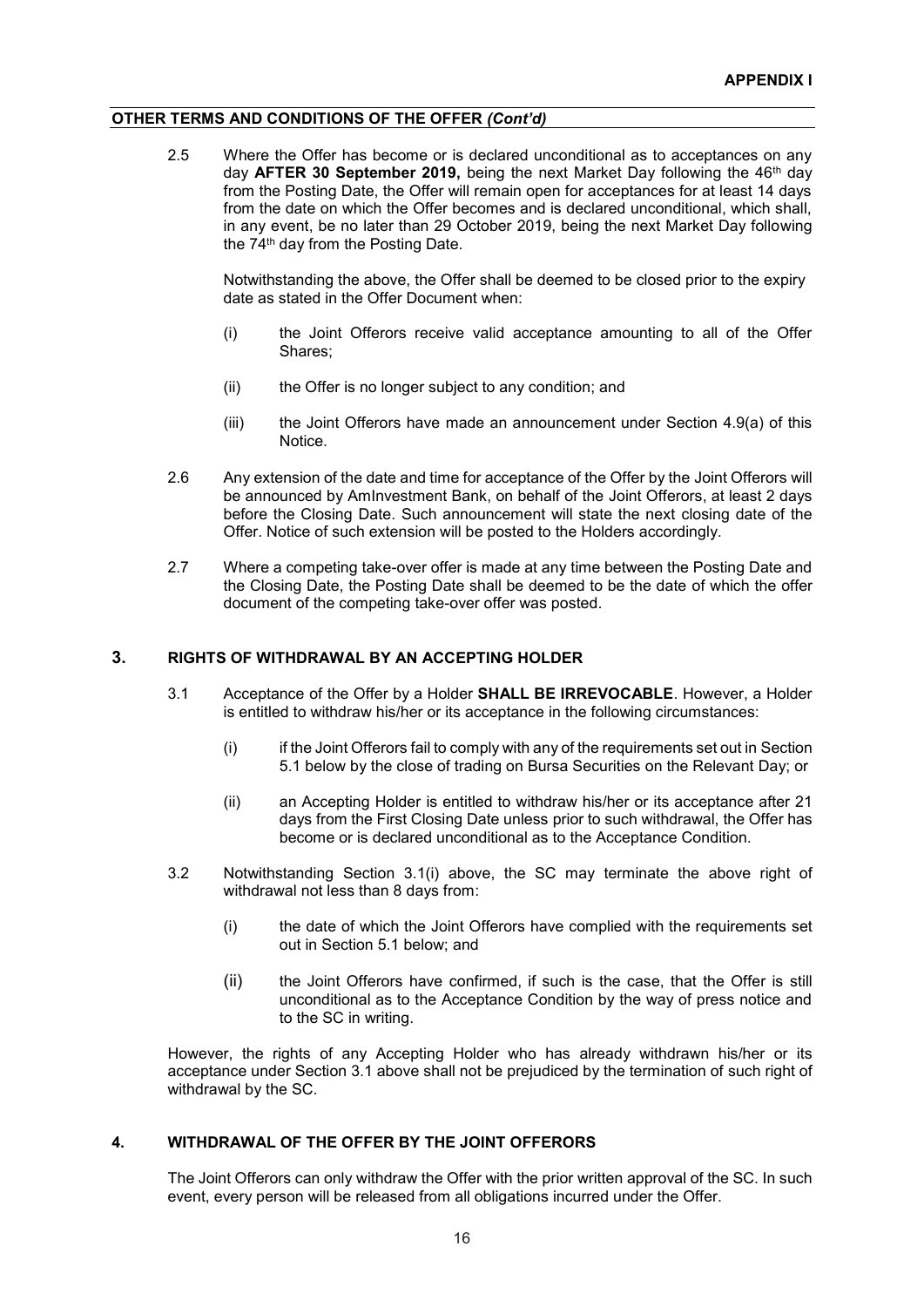## **OTHER TERMS AND CONDITIONS OF THE OFFER** *(Cont'd)*

## **5. ANNOUNCEMENT OF ACCEPTANCES**

- 5.1 The Joint Offerors shall inform the SC in writing and announce by press notice before 9.00 a.m. (Malaysian time) on the Relevant Day, the following information:
	- (i) the position of the Offer, that is, whether the Offer is closed, becomes or is declared unconditional as to the Acceptance Condition, revised or extended; and
	- (ii) the total number of the Offer Shares (together with the percentage of total number of the Offer Shares represented by such numbers):
		- (a) for which Valid Acceptances of the Offer have been received:
		- (b) held by the Joint Offerors as at the Posting Date; and
		- (c) acquired or agreed to be acquired by the Joint Offerors during the Offer Period but after the Posting Date,
- 5.2 In computing the acceptances of the Offer Shares for announcement purposes, the Joint Offerors may include or exclude acceptances which are not in all respects in order in all respects or which are subject to verification.
- 5.3 References to the making of an announcement or the giving of notice by the Joint Offerors shall include:
	- (i) the release of an announcement by AmInvestment Bank or the Joint Offerors' advertising agent(s) to the press; or
	- (ii) the delivery of or transmission by facsimile or Bursa LINK of an announcement to Bursa Securities.
- 5.4 An announcement made otherwise than to Bursa Securities shall be notified simultaneously to Bursa Securities, if applicable.

#### **6. GENERAL**

- 6.1 All communications, notices, documents and payments to be delivered or sent to you (or your designated agent(s) as you may direct) will be despatched by ordinary mail to your registered Malaysian address last maintained with Bursa Depository at your own risk. Non-Resident Holders with no registered Malaysian address maintained with Bursa Depository who wish to receive communications, notice and documents in relation to the Offer should ensure that they have their foreign mailing addresses changed to a registered Malaysian address. In any event, this Offer Document shall be made available on the website of Bursa Malaysia Berhad at www.bursamalaysia.com upon issuance.
- 6.2 Unless the contrary is proven, delivery of the communication, notice, document or payment shall be presumed to be effected by properly addressing, prepaying and posting by ordinary mail, as applicable, the communication, notice, document or payment and shall be presumed to have been effected at the time when the document would have been delivered in the ordinary course of the mail.
- 6.3 The Offer and all Valid Acceptances received will be construed under and governed by the laws of Malaysia. The courts of Malaysia will have exclusive jurisdiction in respect of any proceedings brought in relation to the Offer.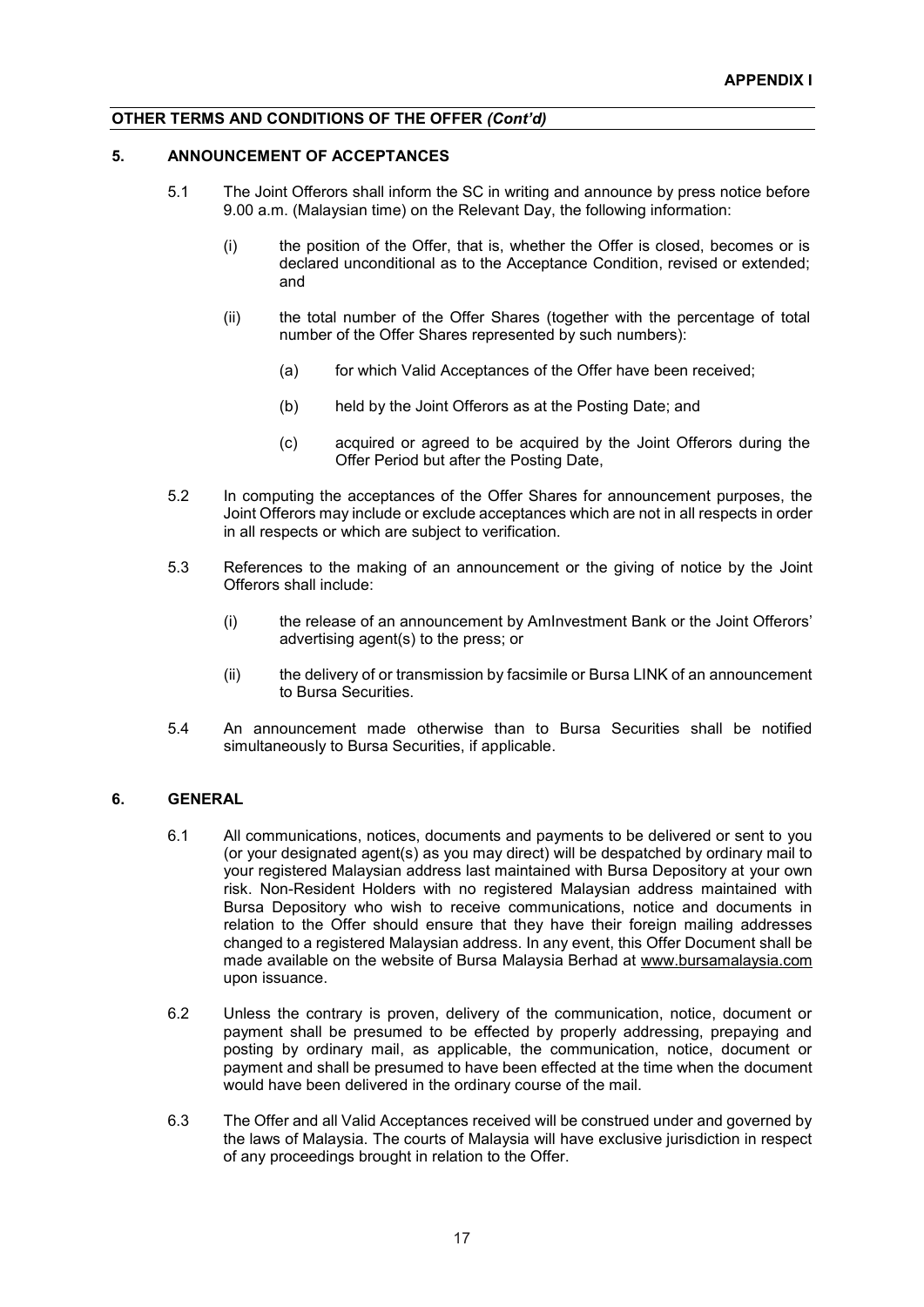## **OTHER TERMS AND CONDITIONS OF THE OFFER** *(Cont'd)*

- 6.4 You may accept the Offer in respect of all or part of your Offer Shares. Your acceptance shall not exceed your total holding of the Offer Shares, failing which the Joint Offerors have the right to treat such acceptances as invalid. Nevertheless, the Joint Offerors also reserve the right to treat any of your acceptances exceeding your total holding of the Offer Shares as valid for and to the extent of your total holding of the Offer Shares.
- 6.5 The Form of Acceptance and Transfer accompanying this Offer Document contains the following:
	- (i) provisions for the acceptance of the Offer and the transfer of the Offer Shares to the Joint Offerors and/or its appointed nominee(s);
	- (ii) instructions to complete the Form of Acceptance and Transfer; and
	- (iii) other matters incidental to the acceptance of the Offer and the transfer of the Offer Shares to the Joint Offerors and/or its appointed nominee(s).

No acknowledgement of the receipt of the Form of Acceptance and Transfer will be issued.

- 6.6 All costs and expenses of or incidental to the preparation and posting of this Offer Document (other than professional fees and other costs relating to the Offer incurred by LTKM) will be borne by the Joint Offerors. Malaysian stamp duty and Malaysian transfer fees, if any, resulting from the Valid Acceptances will also be borne by the Joint Offerors. Accepting Holders will, however, bear all costs and expenses incidental to their acceptance of the Offer other than the aforesaid costs, expenses, stamp duty and transfer fees to be borne by the Joint Offerors. For the avoidance of doubt, the payment of any transfer fees, taxes, duties, costs, expenses or other requisite payments due in a jurisdiction outside Malaysia or payment of any levy for the repatriation of capital or income tax shall not be borne by the Joint Offerors.
- 6.7 Accidental omission to despatch this Offer Document and the Form of Acceptance and Transfer to any Holder shall not invalidate the Offer in any way.

#### **7. PURCHASES IN THE OPEN MARKET**

Should the Joint Offerors or any of the PACs purchase or agree to purchase any of the Offer Shares during the Offer Period at a consideration that is higher than the Offer Price, the Joint Offerors shall increase the Offer Price to an amount not less than the highest price (excluding stamp duty and commission) of the Offer Shares paid or agreed to be paid by the Joint Offerors or any of the PACs for the Offer Shares during the Offer Period. In the event the Joint Offerors increase the Offer Price, Holders who have accepted the Offer prior to the revision in the Offer Price will be paid the revised offer price in cash.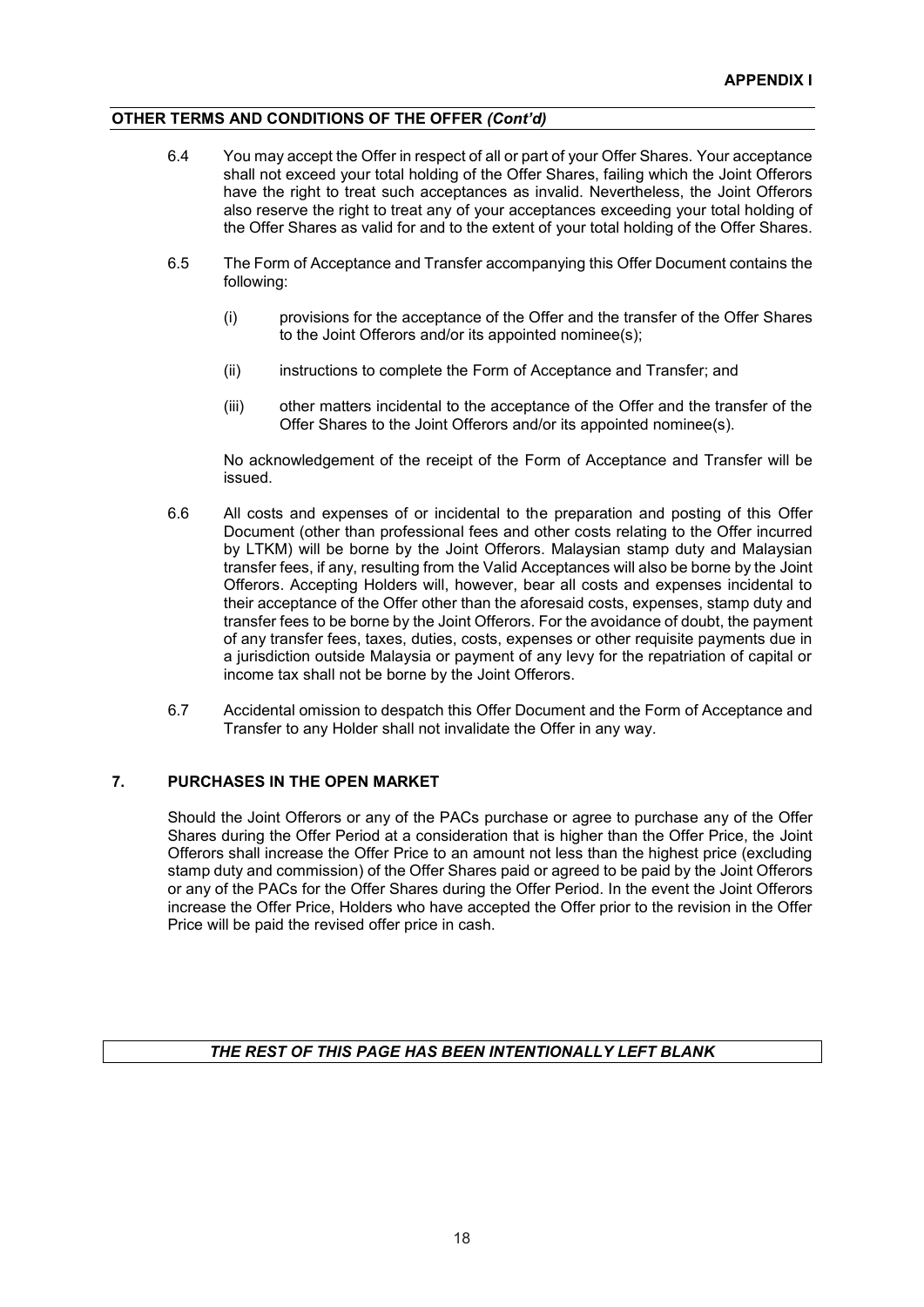#### **1. PROCEDURES FOR ACCEPTANCE**

1.1 Sections 1.1(i) to 1.1(iii) of this Appendix set out the steps required to be taken by you (either individuals or corporations) to accept the Offer.

### **(i) Step 1: Obtain transfer documents**

- (a) The Form of Acceptance and Transfer is enclosed with this Offer Document. You can also obtain a copy from the Share Registrar, whose contact details are set out in Section 1.10 of this Appendix. You may also download the Form of Acceptance and Transfer from the website of Bursa Malaysia Berhad at www.bursamalaysia.com.
- (b) Obtain the Bursa Depository Transfer Form (FTF010) from your ADA/ADM.

**Offer Shares purchased before** 

#### **(ii) Step 2: Complete the Transfer Documents**

| Offer Shares already credited into<br>your CDS account |                                                                                                                                         | the Closing Date but not yet<br>credited into your CDS account as<br>at the Closing Date <sup>(1)</sup> |
|--------------------------------------------------------|-----------------------------------------------------------------------------------------------------------------------------------------|---------------------------------------------------------------------------------------------------------|
| (a)                                                    | Complete and sign the Form of<br>Acceptance and Transfer <sup>(2)</sup> .                                                               | Complete and sign the Form of<br>Acceptance and Transfer <sup>(2)</sup> .                               |
| (b)                                                    | Complete and sign the Bursa<br>Depository Transfer Form<br>according to the instructions<br>printed on the reverse side of the<br>form. |                                                                                                         |

*Notes:*

- *(1) If you have purchased the Offer Shares before the Closing Date but the Offer Shares have yet to be credited into your CDS account as at the Closing Date, please obtain the contract note for the Offer Shares from your ADA/ADM as evidence of your beneficial ownership to the Offer Shares as at the Closing Date. You will need to forward the contract note for the Offer Shares to the Share Registrar and follow the procedures set out in Section 1.1(iii) of this Appendix if you wish to accept the Offer.*
- *(2) If you are a corporation, you must affix your common seal which must be witnessed in accordance with your Constitution or other regulations and signed on your behalf by an authorised officer or attorney in accordance with your Constitution or other regulations.*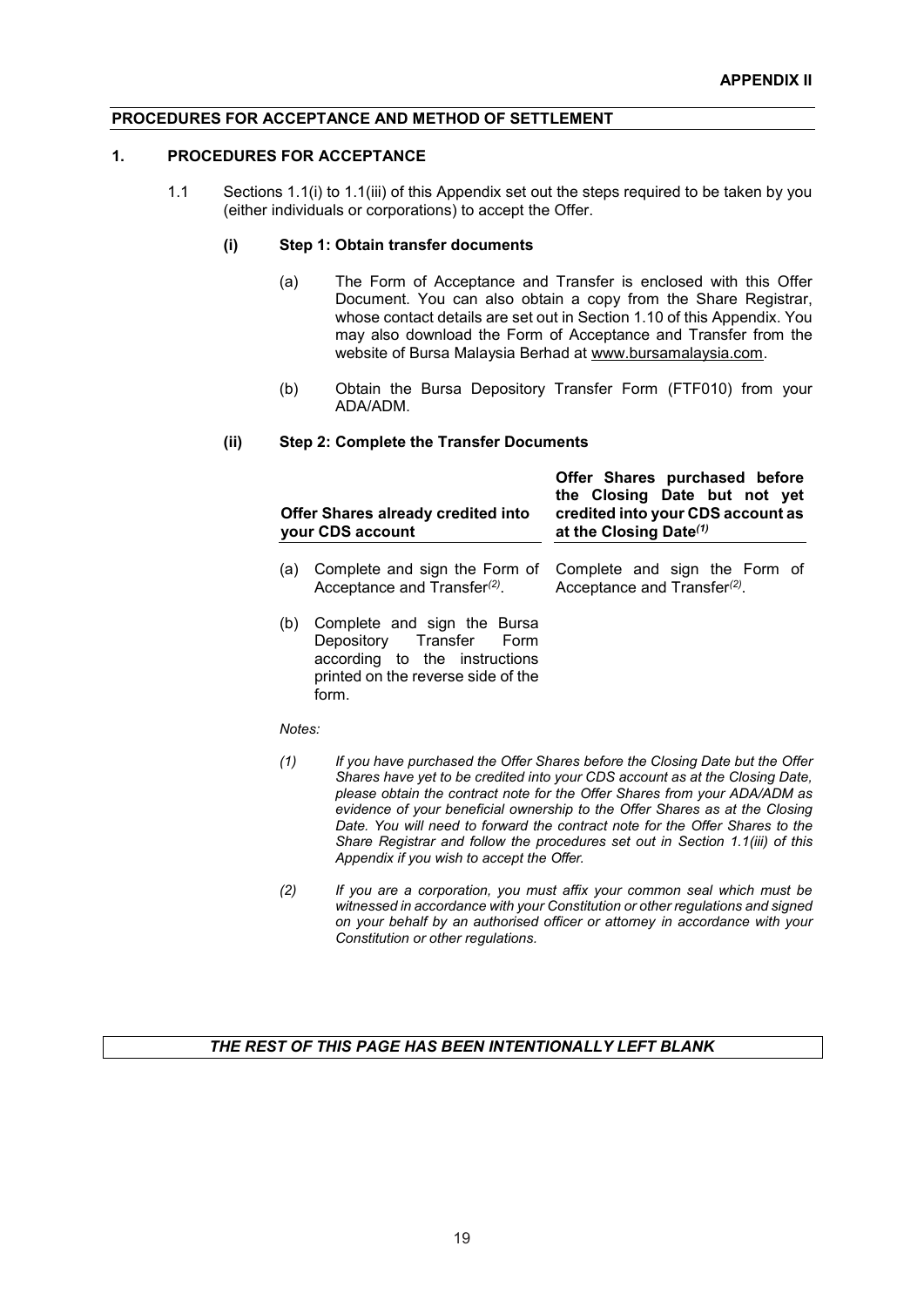#### **(iii) Step 3: Lodging of transfer documents**

**Offer Shares already credited into your CDS account**

- (a) Lodge the completed and signed Bursa Depository Transfer Form with your ADA/ADM on any Market Day prior to the Closing Date. The transfer request shall be submitted by 3.30 p.m. (Malaysian time) to effect the transfer on the same Market Day provided that the request for the transfer is in compliance with the directions and Rules of Bursa Depository.
- (b) Send the following to the Share (b) Once the Offer Shares have Registrar at the address shown in Section 1.10 of this Appendix by the Closing Date:
	- (aa) the completed and signed Form of Acceptance and Transfer; and
	- (bb) the Depositor's Copy of the Bursa Depository Transfer Form duly verified and acknowledged by your ADA/ADM.

**Offer Shares purchased before the Closing Date but not yet credited into your CDS account as at the Closing Date**

- (a) Lodge the completed and signed Form of Acceptance and Transfer and the contract note for the Offer Shares as evidence of beneficial ownership with the Share Registrar at the address shown in Section 1.10 of this<br>Appendix by 5.00 p.m. Appendix  $bv$  5.00 (Malaysian time) on the Closing Date.
- been credited into your CDS account, complete and sign the Bursa Depository Transfer Form according to the instructions printed on the reverse side of the form and lodge the completed and signed Bursa Depository<br>Transfer Form with your Transfer Form with ADA/ADM on any Market Day. The transfer request shall be submitted by 3.30 p.m. (Malaysian time) to effect the transfer on the same Market Day provided that the request for the transfer is in compliance with the directions and Rules of Bursa Depository.
- (c) Send the Depositor's Copy of the Bursa Depository Transfer Form, duly verified and acknowledged by your ADA/ADM to the Share Registrar at the address shown in Section 1.10 of this Appendix so as to arrive within 7 days from the Closing Date.

The Joint Offerors have the right to treat your acceptance as invalid if the Depositor's Copy of the Bursa Depository Transfer Form is not received by the Share Registrar within 7 days from the Closing Date.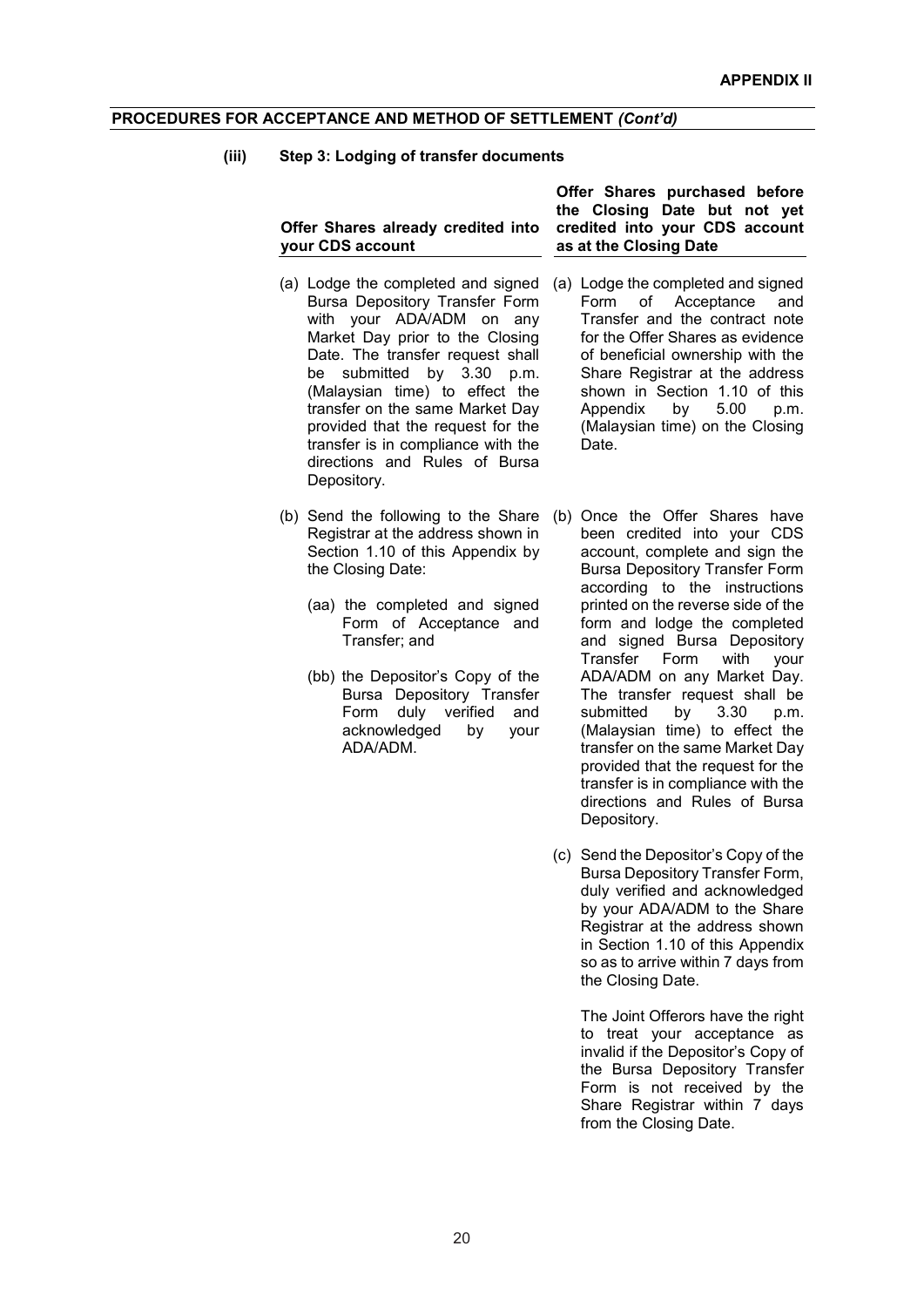- 1.2 If you intend to accept the Offer and if for any reason your Depositor's Copy of the Bursa Depository Transfer Form duly verified and acknowledged by your ADA/ADM or other documents of title or the relevant contract notes for the Offer Shares is/are not readily available or lost, you should nevertheless complete and send the Form(s) of Acceptance and Transfer to the Share Registrar at the address stated in Section 1.10 of this Appendix by 5.00 p.m. on the Closing Date and you should arrange to forward within 7 days from the Closing Date the Depositor's Copy of the Bursa Depository Transfer Form duly verified and acknowledged by your ADA/ADM and/or other document(s) of title to the Share Registrar.
- 1.3 In such event, the settlement of the consideration in respect of the acceptance of the Offer will not be despatched until the Depositor's Copy of the Bursa Depository Transfer Form is duly verified and acknowledged by your ADA/ADM and where applicable, other document(s) of title have been received within the aforesaid period of 7 days and are confirmed to be in order in all respects, failing which the Joint Offerors have the right to treat such acceptance as invalid.
- 1.4 You do not need to take any action if you decide not to accept the Offer.
- 1.5 No acknowledgement of the receipt of the Form of Acceptance and Transfer (or the Depositor's Copy of the Bursa Depository Transfer Form or other document(s) of title or the relevant contract note) will be issued. All acceptances and accompanying documents sent by post are at your own risk.
- 1.6 If you fail to comply with any of the terms or conditions set out in this Appendix or in the Form of Acceptance and Transfer, the Joint Offerors may, at its discretion, elect to consider whether or not you have accepted the Offer. The decision of the Joint Offerors is final and binding.
- 1.7 You may obtain additional copies of this Offer Document and the accompanying Form of Acceptance and Transfer from:
	- (a) the office of the Share Registrar during normal business hours, i.e. from 8.30 a.m. (Malaysian time) to 5.30 p.m. (Malaysian time), on Mondays to Fridays (excluding public holidays), from the Posting Date up to the Closing Date; or
	- (b) the website of Bursa Securities at www.bursamalaysia.com.
- 1.8 You should address all enquiries concerning the Offer to the Share Registrar at the address or contact details stated in Section 1.10 of this Appendix.
- 1.9 Under Section 14(1) of the SICDA, Bursa Securities has prescribed LTKM Shares as securities required to be deposited into the CDS. Therefore, all dealings in the Offer Shares that have been deposited into the CDS will be carried out in accordance with the SICDA and Rules of Bursa Depository.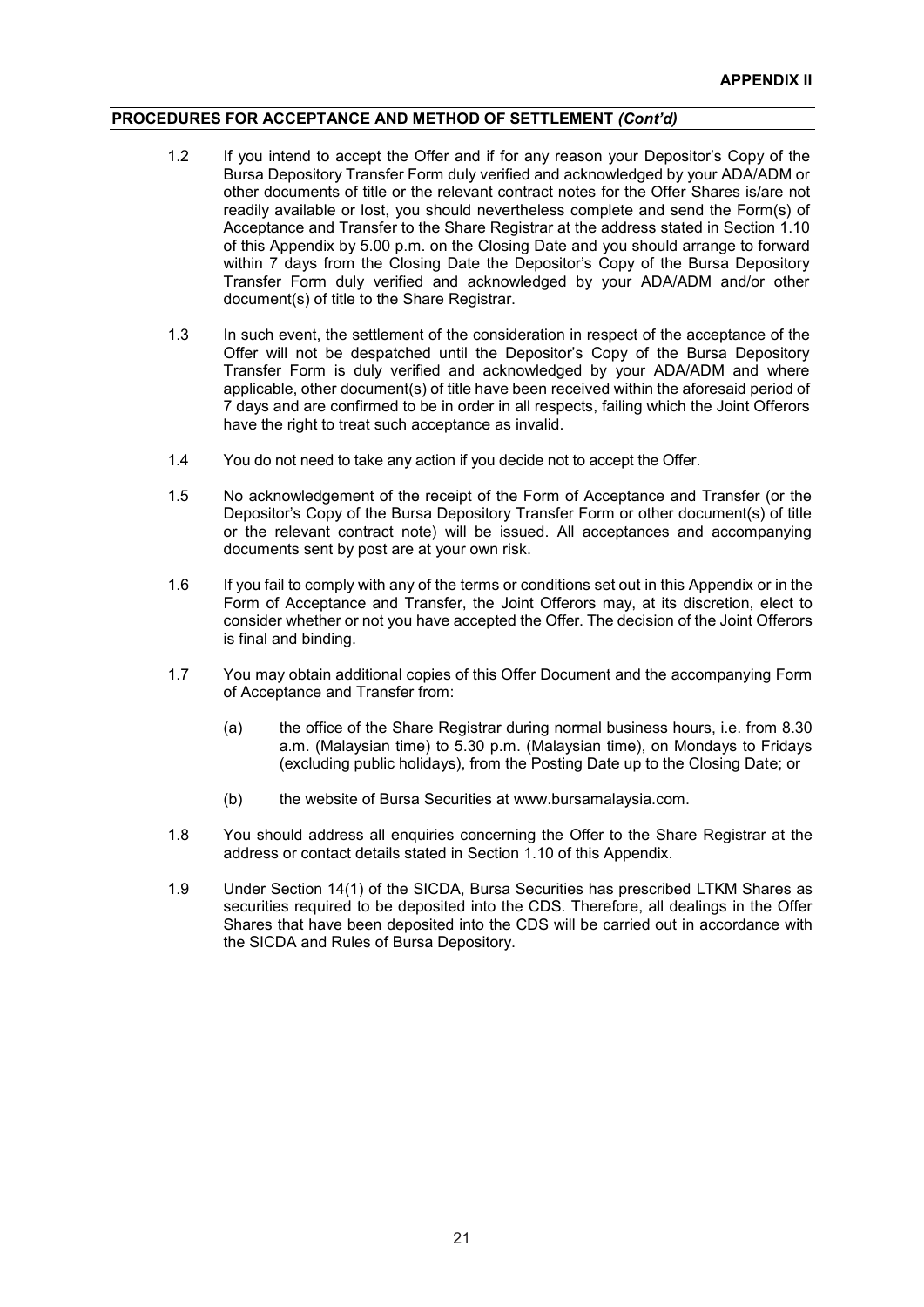1.10 The details of the Share Registrar, whose normal business hours are from 8.30 a.m. (Malaysian time) to 5.30 p.m. (Malaysian time) on Mondays to Fridays (excluding public holidays), are as follows:

#### **Tricor Investor & Issuing House Services Sdn Bhd (11324-H)**

Unit 32-01, Level 32, Tower A Vertical Business Suite Avenue 3, Bangsar South No. 8, Jalan Kerinchi 59200 Kuala Lumpur Wilayah Persekutuan Malaysia

Telephone no. : +(603) 2783 9299 Facsimile no. : +(603) 2783 9222

1.11 Invalid acceptances will be returned by ordinary mail at your own risk within 14 days after the Closing Date or, where applicable, within 14 days of receipt of the Depositor's Copy of the Bursa Depository Transfer Form duly verified by your ADA/ADM and/or other document(s) of title, whichever is later.

#### **2. METHOD OF SETTLEMENT**

2.1 Save for the Joint Offerors' rights to reduce the Offer Price as set out in Section 2.1 of the Offer Document and except with the consent of the SC, the Joint Offerors will settle the consideration in full in accordance with the terms of the Offer without regard to any lien, right of set-off, counter claim or other analogous rights to which the Joint Offerors may be entitled against the Accepting Holder. This, however, is without prejudice to the Joint Offerors' rights to make any claim against the Accepting Holder after such full settlement in respect of a breach of any of the warranties set out in Section 1 of the Appendix I of this Offer Document.

If the Joint Offerors deem your acceptance to be complete and valid in all respects in accordance with the terms and conditions set out in this Offer Document, settlement of the consideration for the Offer will be effected via remittance in the form of cheque(s), banker's draft(s) or cashier's order(s) which will be despatched by ordinary mail to you (or your designated agents, as you may direct) at your registered Malaysian address last maintained with Bursa Depository in respect of Valid Acceptances, at your own risk within 10 days from:

- (i) the date the Offer becomes or is declared wholly unconditional, if the Valid Acceptances are received during the period when the Offer is still conditional; or
- (ii) the date of the Valid Acceptances, if the Valid Acceptances are received during the period after the Offer is or has become or has been declared wholly unconditional.
- 2.2 Non-Resident Holders are advised that the settlement for the acceptance of the Offer will be made in RM. Non-Resident Holders who wish to convert the Offer Price received into foreign currency for repatriation may do so after payment of the appropriate fee and/or charges as levied by the respective financial institutions.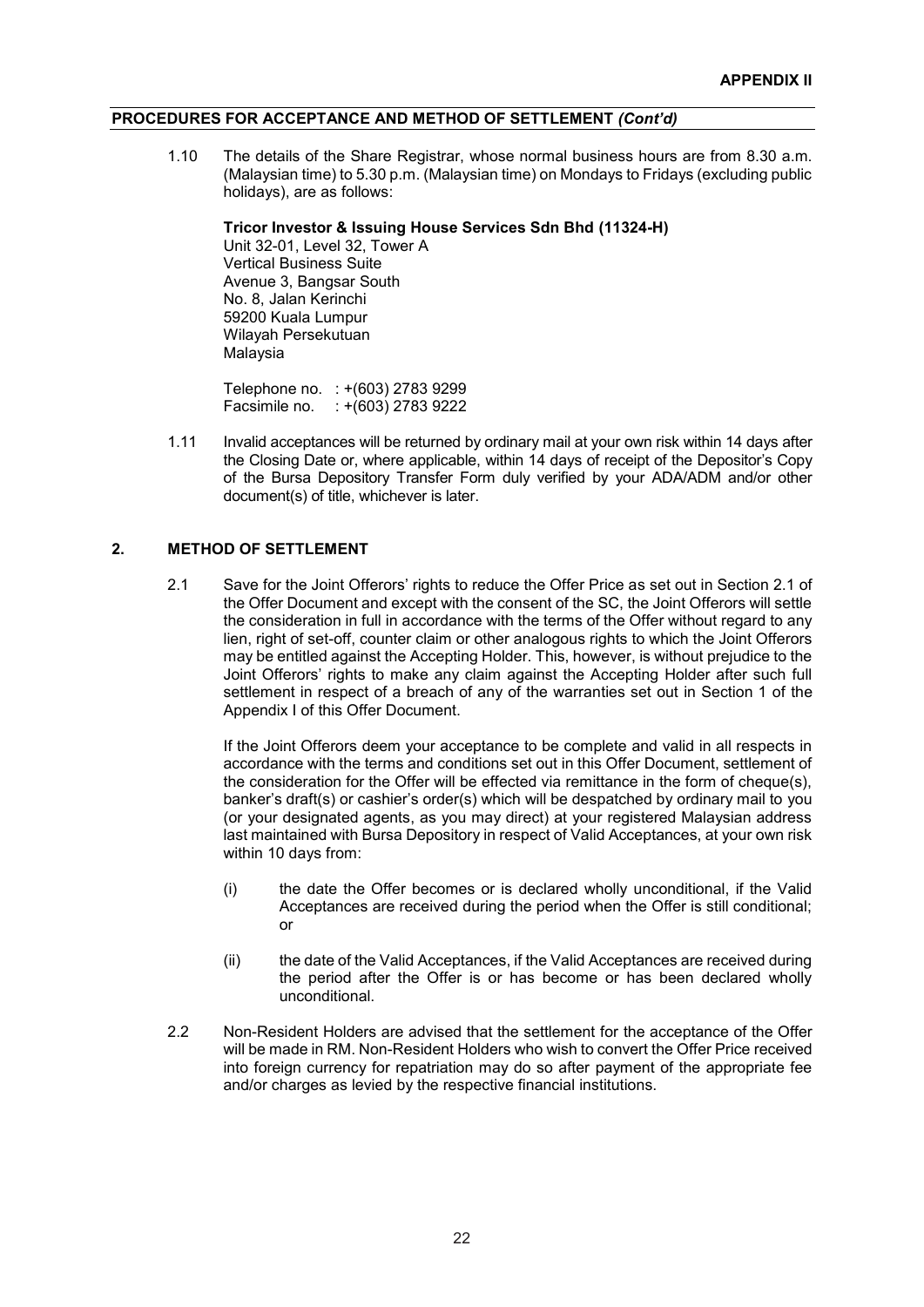#### **3. NON-RESIDENT HOLDER**

All references to "you" in this Section are to a Non-Resident Holder.

This Offer Document and all documents relating to the Offer have not been (and will not be) sent to the Non-Resident Holders who do not have an address in Malaysia. If you are a Non-Resident Holder and you wish to receive this Offer Document, you may provide an address in Malaysia to the Share Registrar for the delivery of the Offer Document. Non-Resident Holders may also collect this Offer Document from the Share Registrar. The Joint Offerors will not make or be bound to make any enquiry as to whether Non-Resident Holders have a registered address in Malaysia.

Details of the Share Registrar can be found in Section 1.10 of this Appendix.

#### **3.1 Responsibility of a Non-Resident Holder**

- (i) The making of the Offer to you may be affected by the laws or regulations of the relevant jurisdiction of your residence. You should keep yourself informed about and observe any applicable legal requirements in your relevant jurisdiction.
- (ii) The Offer is being made for all the Offer Shares and is being made in Malaysia, as well as any other jurisdiction where the Offer is capable of being lawfully made in compliance with local laws or regulations.
- (iii) You may not treat this Offer Document and/or the Form of Acceptance and Transfer and/or any other Offer related documentation as an invitation or offer to sell your securities or participate in the Offer in any jurisdiction other than Malaysia.
- (iv) If you wish to accept the Offer, you are solely responsible to satisfy yourself as to the full observance of the laws of your relevant jurisdiction and in Malaysia. You are also responsible for obtaining any governmental or other consents which may be required, and complying with the necessary formalities and legal and regulatory requirements.
- (v) You will also be responsible for the payment of any transfer fee or tax or other requisite payments due in such jurisdiction. The Joint Offerors, AmInvestment Bank and the Share Registrar shall be entitled to be fully indemnified and held harmless by you for any transfer fee or tax or other payments which you may be required to pay.
- (vi) You should consult your professional advisers in the relevant jurisdiction on compliance with legal and other applicable requirements. In accepting the Offer, you represent and warrant to the Joint Offerors, AmInvestment Bank and the Share Registrar the following:
	- (a) that you are in full observance of the laws of your relevant jurisdiction;
	- (b) that you have not received copies or originals of this Offer Document, the Form of Acceptance and Transfer or any other Offer related documentation in, into or from a Restricted Jurisdiction;
	- (c) that you have not, in connection with the Offer or the execution or delivery of the Form of Acceptance and Transfer, utilised, directly or indirectly, the mails or any means or instrumentality (including, without limitation, electronic mail, facsimile transmission, telex, telephone, internet or other form(s) of electronic communication) of interstate or foreign commerce of, or any facilities of a national securities exchange of, any Restricted Jurisdiction;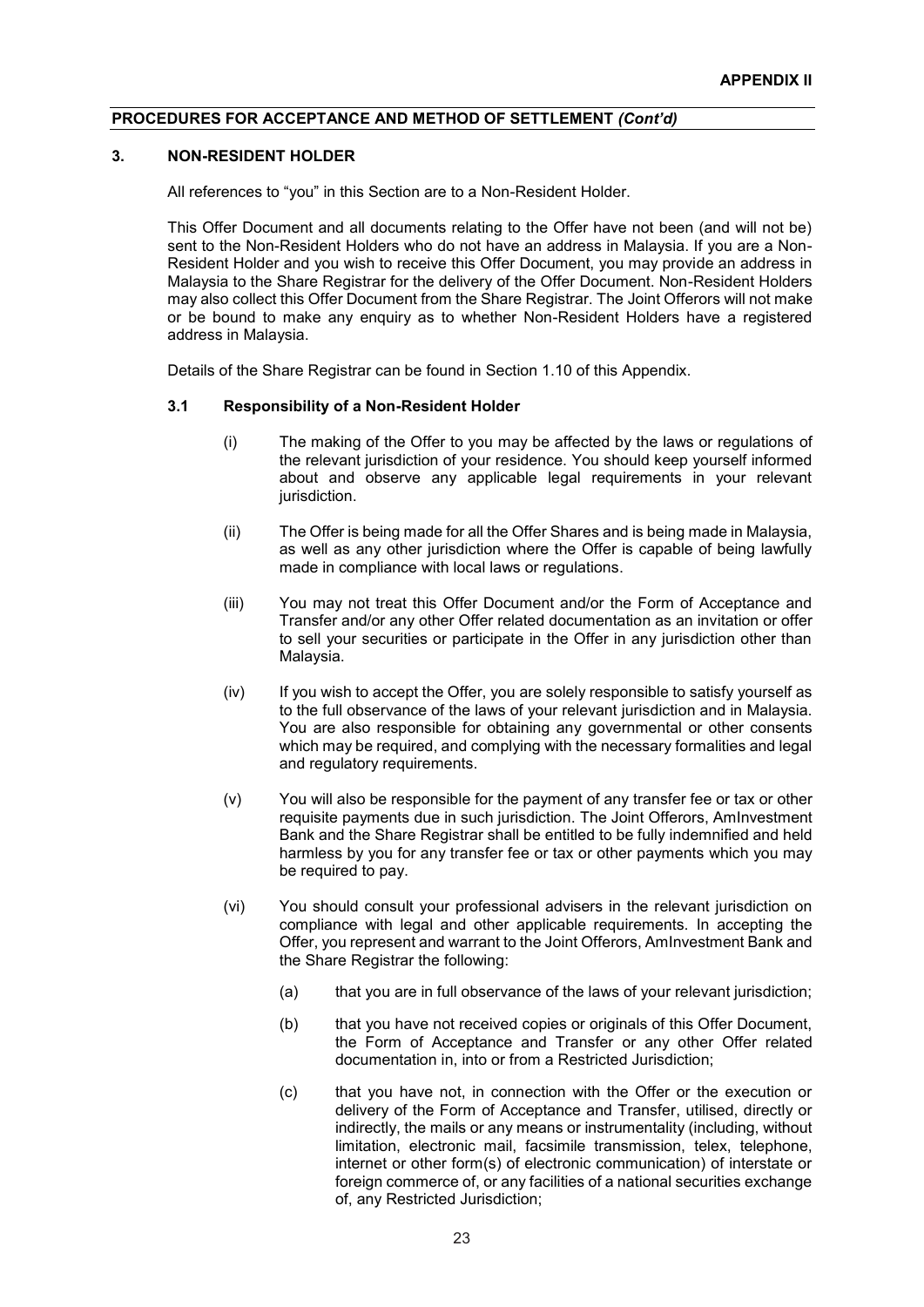- (d) that you are accepting the Offer from outside a Restricted Jurisdiction and are in full compliance with all necessary formalities and legal requirements of your relevant jurisdiction; and
- (e) that you would not cause the Joint Offerors, AmInvestment Bank and the Share Registrar to be in breach of the laws of your relevant jurisdiction.

#### **3.2 Treatment of Offer Document and/or the Form of Acceptance and Transfer in relation to a Non-Resident Holder**

- (i) The release, publication or distribution of this Offer Document, the Form of Acceptance and Transfer and any other Offer related documentation in any jurisdiction other than Malaysia may be affected by the laws or regulations of relevant jurisdictions. You should keep yourself informed about and observe any applicable legal requirements in your relevant jurisdiction.
- (ii) The Offer is not being extended, and will not be extended directly or indirectly, in or into, or by use of mails or any means or instrumentality (including, without limitation, electronic mail, facsimile transmission, telex, telephone, internet or other form of electronic communication) of interstate or foreign commerce of, or any facilities of a national securities exchange of, any Restricted Jurisdiction and will not be capable of acceptance by any such use, means, instrumentality or facility or from within such Restricted Jurisdiction (unless otherwise determined by the Joint Offerors). Accordingly, copies of this Offer Document, the Form of Acceptance and Transfer and any other Offer related documentation are not being, and must not be, directly or indirectly, mailed, transmitted or otherwise forwarded, distributed or sent in, into or from a Restricted Jurisdiction.
- (iii) You (including without limitation, your custodians, nominees and trustees) must not, in connection with the Offer, distribute or send this Offer Document, the Form of Acceptance and Transfer and/or any other Offer related documentation into any Restricted Jurisdiction. If you or your agent or nominee receives this Offer Document, the Form of Acceptance and Transfer and/or any other Offer related documentation in a Restricted Jurisdiction where it would or might be in contravention of local laws and regulations, the Offer may be deemed invalid and may not be accepted.
- (iv) Your acceptance may be invalid and disregarded unless you have fully complied with the laws of your relevant jurisdiction. If you forward this Offer Document, the Form of Acceptance and Transfer and/or any other Offer related documentation into any Restricted Jurisdiction, whether because of a contractual or legal obligation or otherwise, you must inform the recipient of the contents of this Section. The Joint Offerors reserve the right to reject a purported acceptance of the Offer from any Non-Resident Holder in any such Restricted Jurisdiction.

#### **3.3 The Joint Offerors' reservation of right over acceptance by a Non-Resident Holder**

The Joint Offerors reserve the right, at its absolute discretion, to treat any acceptance as invalid if it believes such acceptance may violate applicable legal or regulatory requirements. However, the Joint Offerors reserve the right to permit your acceptance of the Offer in circumstances where the Joint Offerors are satisfied that your acceptance will not constitute a breach of any securities or other relevant legislation or impose any obligation on the Joint Offerors not contemplated by the Offer.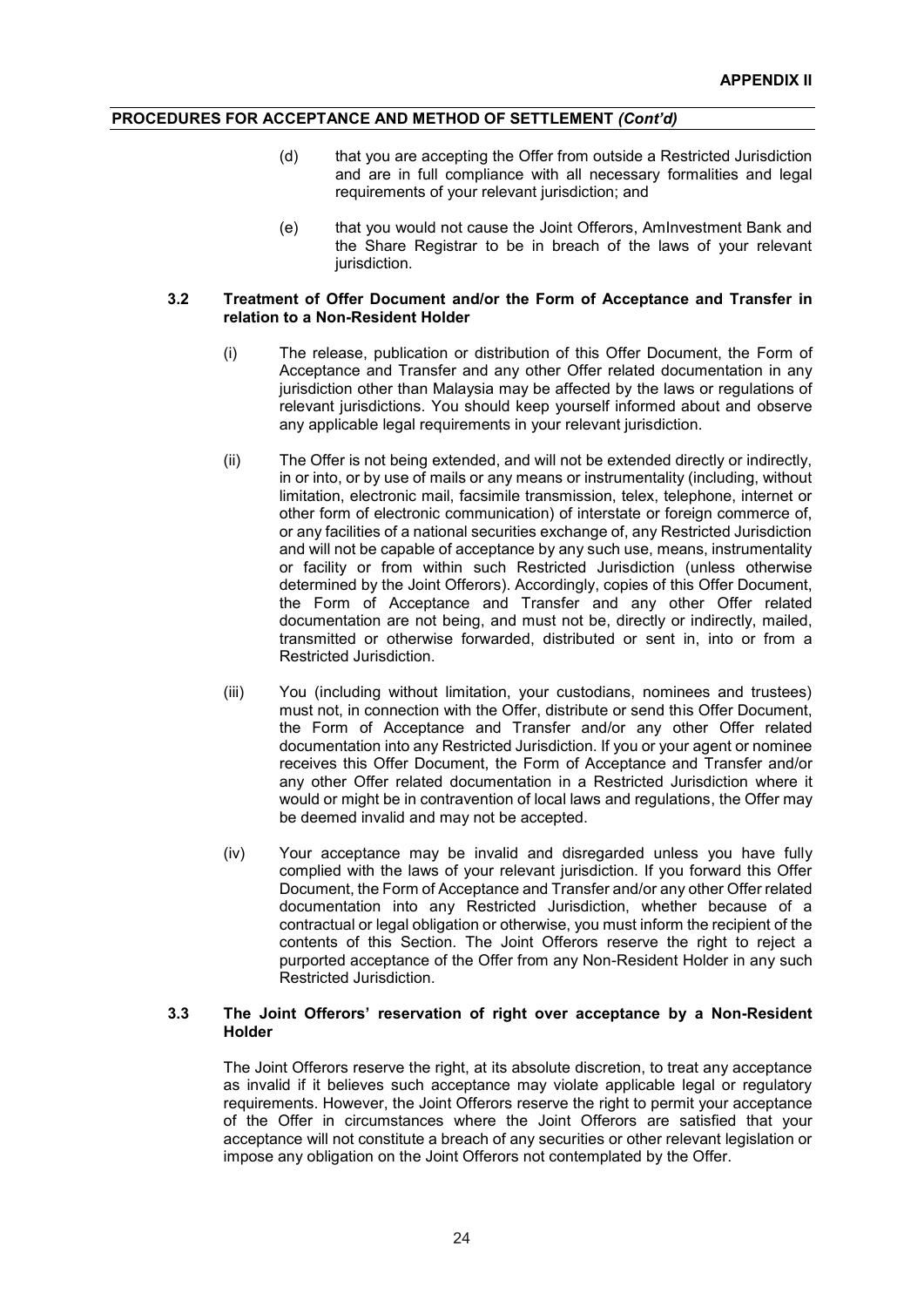#### **3.4 Procedures for acceptance**

Subject to Sections 3.1 to 3.3 of this Appendix, the procedures for acceptance of the Offer set out in Section 1 of this Appendix also apply to you.

#### **3.5 Method of settlement**

The method of settlement set out in Section 2 of this Appendix also applies to you if you have accepted the Offer and the settlement shall be made in RM.

**THIS OFFER IS MADE IN COMPLIANCE WITH THE LAWS OF MALAYSIA ONLY. AS SUCH, THIS OFFER DOCUMENT TOGETHER WITH THE FORM OF ACCEPTANCE AND TRANSFER ONLY COMPLY WITH THE LAWS OF MALAYSIA. THE JOINT OFFERORS, AMINVESTMENT BANK AND THE SHARE REGISTRAR SHALL NOT ACCEPT ANY RESPONSIBILITY OR LIABILITY IN THE EVENT THAT ANY ACCEPTANCE OF THE OFFER BY A NON-RESIDENT HOLDER IS OR SHALL BECOME ILLEGAL, UNENFORCEABLE, VOIDABLE OR VOID IN SUCH COUNTRIES OR JURISDICTIONS OUTSIDE MALAYSIA.**

**NON-RESIDENT HOLDERS SHOULD THEREFORE IMMEDIATELY CONSULT THEIR PROFESSIONAL ADVISERS IN RELATION TO THE OBSERVANCE OF THE ABOVE AND ANY OTHER APPLICABLE LAWS. NON-RESIDENT HOLDERS SHALL BE RESPONSIBLE FOR PAYMENT OF ANY FEE OR COMMISSION THAT MAY BE REQUIRED IN CONNECTION WITH THEIR ACCEPTANCE OF THE OFFER OR REMITTANCE OF ANY AMOUNT DUE TO THEM AND SHALL KEEP THE JOINT OFFERORS, AMINVESTMENT BANK AND THE SHARE REGISTRAR INDEMNIFIED FOR THE PAYMENT OF SUCH FEE OR COMMISSION. PLEASE REFER TO SECTION 3 OF THIS APPENDIX FOR FURTHER INFORMATION.**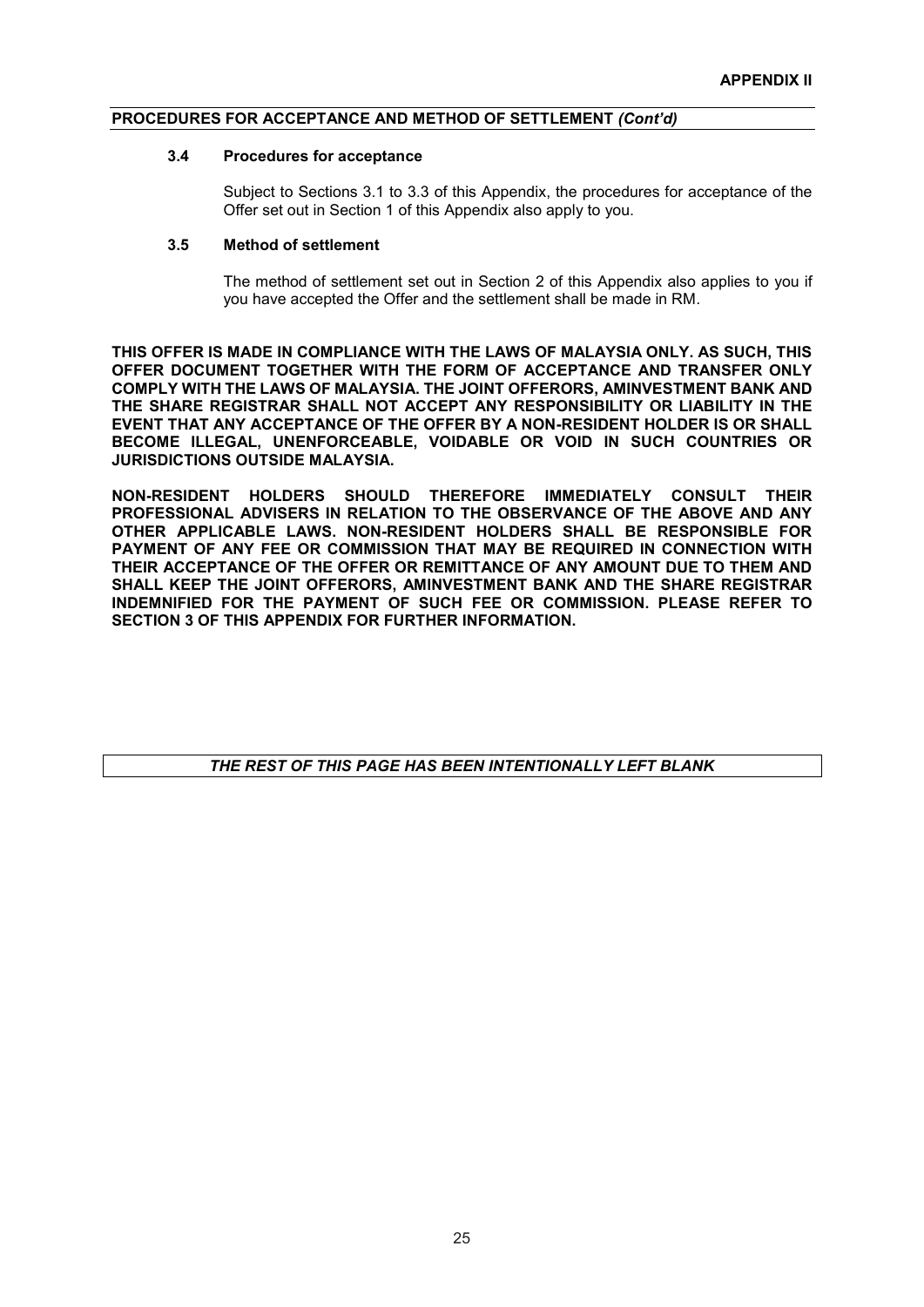## **INFORMATION ON THE JOINT OFFERORS**

#### **A. INFORMATION ON LTKSB**

#### **1. HISTORY AND BUSINESS**

LTKSB was incorporated in Malaysia under the then Companies Act 1965 (deemed incorporated in Malaysia under the Act) on 19 March 1976 as a private limited company. LTKSB is an investment holding company. The subsidiaries of LTKSB are principally engaged in business activities of production and sale of chicken eggs and chickens, extraction and sale of sand, investment property holding, manufacturing and sale of organic fertilisers, property development and provision of management services.

## **2. SHARE CAPITAL**

The issued share capital of LTKSB as at the LPD is RM16,156,800 comprising 16,156,800 LTKSB Shares.

## **3. SHAREHOLDERS AND DIRECTORS**

The shareholders and Directors of LTKSB as at the LPD are as follows:

|                    | <b>Direct</b>       |       |                     | Indirect |  |
|--------------------|---------------------|-------|---------------------|----------|--|
|                    | Number of           |       | Number of           |          |  |
| Name               | <b>LTKSB Shares</b> | %     | <b>LTKSB Shares</b> | %        |  |
| Datuk Tan Kok      | 12.117.600          | 75.00 | $\qquad \qquad$     | -        |  |
| Datin Lim Hooi Tin | 4.039.200           | 25.00 | -                   | -        |  |

## **4. SUBSIDIARIES AND ASSOCIATED COMPANY**

The details of the subsidiaries of LTKSB as at the LPD are as follows:

| Company                                              | <b>Country of</b><br>incorporation | <b>Principal activities</b>                                | <b>Effective</b><br>equity<br>interest |
|------------------------------------------------------|------------------------------------|------------------------------------------------------------|----------------------------------------|
|                                                      |                                    |                                                            | (%)                                    |
| LTKM<br>(Company No. 442942-H)                       | Malaysia                           | Investment holding and provision<br>of management services | 61.32                                  |
| <b>LTK Capital Sdn Bhd</b><br>(Company No. 746721-D) | Malaysia                           | Investment property holding                                | 100.00                                 |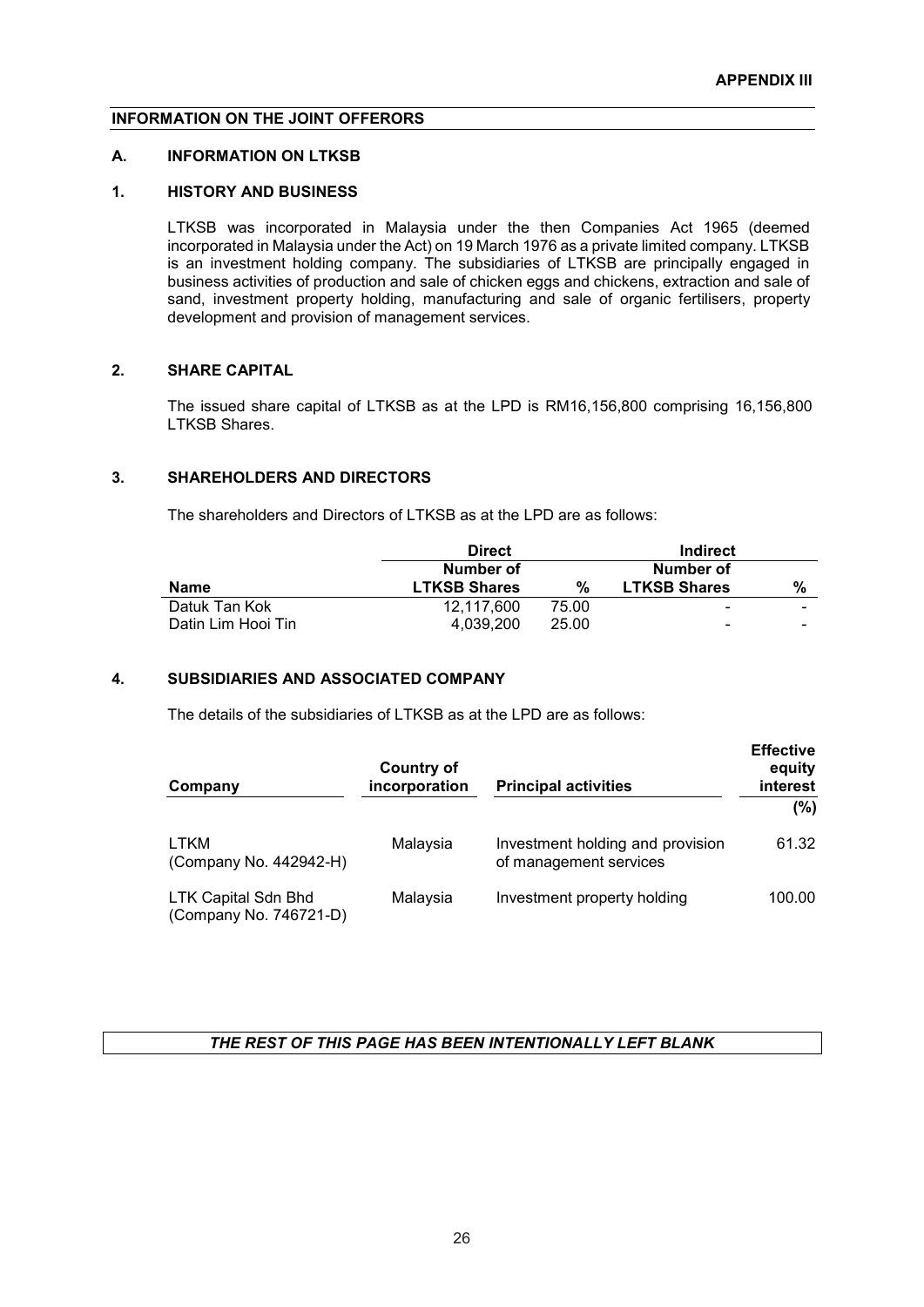The details of the subsidiaries of LTKM as at the LPD are as follows:

| Company                                                                              | <b>Country of</b><br>incorporation | <b>Principal activities</b>                         |          | <b>Effective</b><br>equity<br>interest<br>held by<br><b>LTKSB</b> |
|--------------------------------------------------------------------------------------|------------------------------------|-----------------------------------------------------|----------|-------------------------------------------------------------------|
|                                                                                      |                                    |                                                     |          | $(\% )$                                                           |
| LTK (Melaka) Sdn Bhd<br>(Company No. 156852-X)                                       | Malaysia                           | Production and sale of<br>chicken eggs and chickens |          | 61.32                                                             |
| LTK Omega Plus Sdn Bhd<br>(Company No. 504259-X)                                     | Malaysia                           | Extraction and sale of sand                         |          | 61.32                                                             |
| <b>LTK Development Sdn Bhd</b><br>(Company No. 557468-D)                             | Malaysia                           | Property development                                |          | 61.32                                                             |
| <b>LTK Properties Sdn Bhd</b><br>(Company No. 504227-T)                              | Malaysia                           | Investment<br>holding                               | property | 61.32                                                             |
| Lumi Jaya Sdn Bhd<br>(Company No. 855685-H)                                          | Malaysia                           | Property development                                |          | 61.32                                                             |
| Subsidiary of LTK (Melaka) Sdn Bhd                                                   |                                    |                                                     |          |                                                                   |
| LTK Bio-Fer Sdn Bhd<br>(Company No. 271978-M)                                        | Malaysia                           | Manufacturing and sale of<br>organic fertilisers    |          | 61.32                                                             |
| <b>Subsidiary of LTK Development Sdn Bhd</b>                                         |                                    |                                                     |          |                                                                   |
| Jarom Firstville Sdn Bhd                                                             | Malaysia                           | Property development                                |          | 61.32                                                             |
| (Company No. 1162206-H)<br>Firstville Development Sdn Bhd<br>(Company No. 1162217-A) | Malaysia                           | Dormant                                             |          | 61.32                                                             |

As at the LPD, LTKSB does not have any associated company.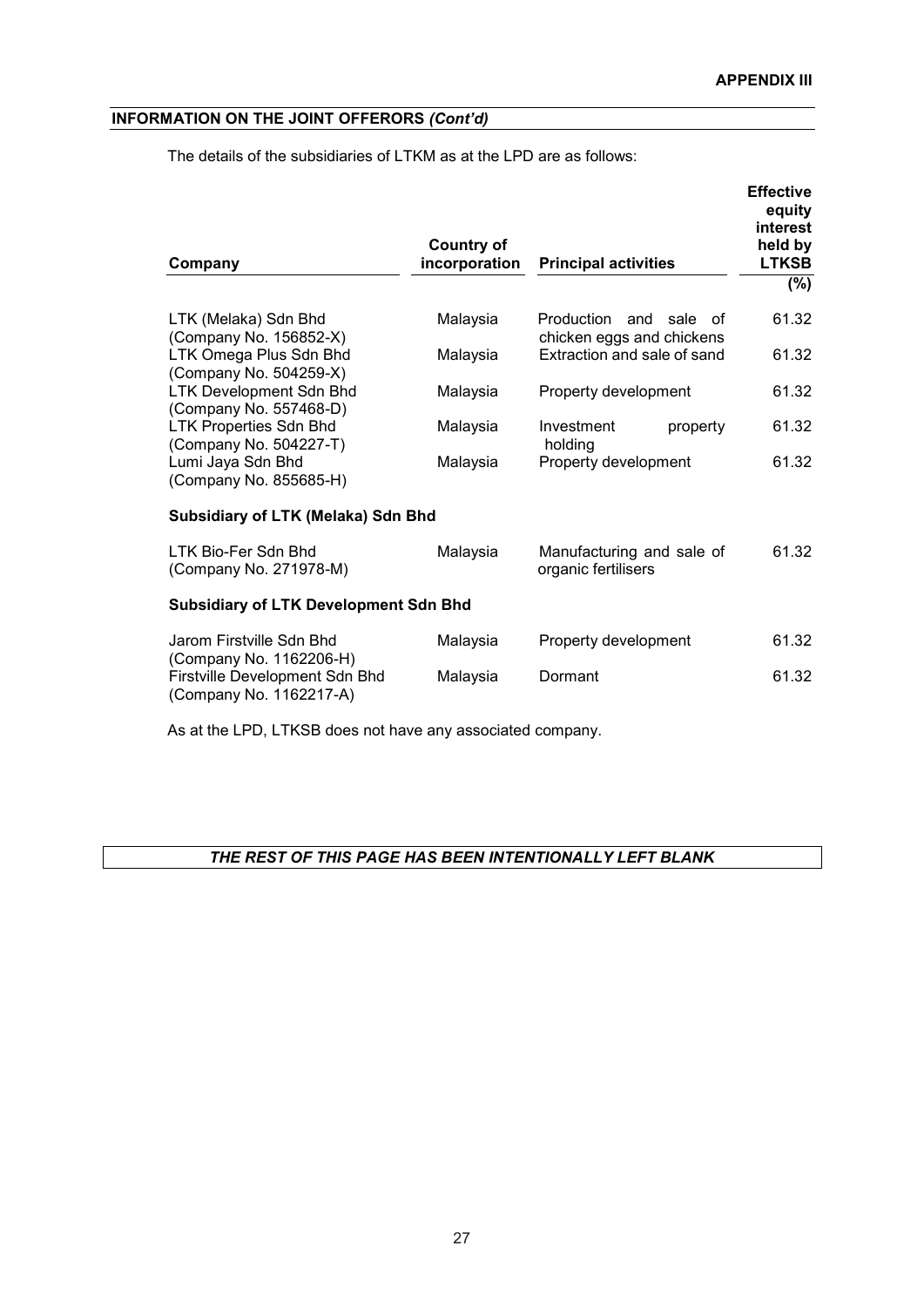## **5. PROFIT AND DIVIDEND RECORD**

A summary of the profit and dividend record of LTKSB based on its audited consolidated financial statements for the past 3 FYEs 2016 to 2018 are as follows:

|                                 | <b>Audited FYE 31 March</b> |                  |                |  |
|---------------------------------|-----------------------------|------------------|----------------|--|
|                                 | 2016                        | 2017             | 2018           |  |
|                                 | (RM'000)                    | (RM'000)         | (RM'000)       |  |
| Revenue                         | 169,114                     | 168,994          | 175,152        |  |
| <b>PBT</b><br><b>PAT</b>        | 17,640<br>12,216            | 19,806<br>13,474 | 7,258<br>3,170 |  |
| PAT attributable to the:        |                             |                  |                |  |
| - Owners of LTKSB               | 7,712                       | 8,652            | 1,935          |  |
| - Non-controlling interests     | 4,504                       | 4,822            | 1,235          |  |
|                                 | 12,216                      | 13,474           | 3,170          |  |
| Number of LTKSB Shares in issue | 16.156.800                  | 16.156.800       | 16,156,800     |  |
| Net EPS $(sen)^{(1)}$           | 47.73                       | 53.55            | 11.98          |  |
| Dividends per LTKSB Share (sen) | 6.19                        | 11.19            | 18.38          |  |

*Note:*

*(1) PAT attributable to the owners of LTKSB divided by the number of LTKSB Shares.*

There is no exceptional item in the audited consolidated financial statements of LTKSB for the past 3 FYEs 31 March 2016 to 31 March 2018.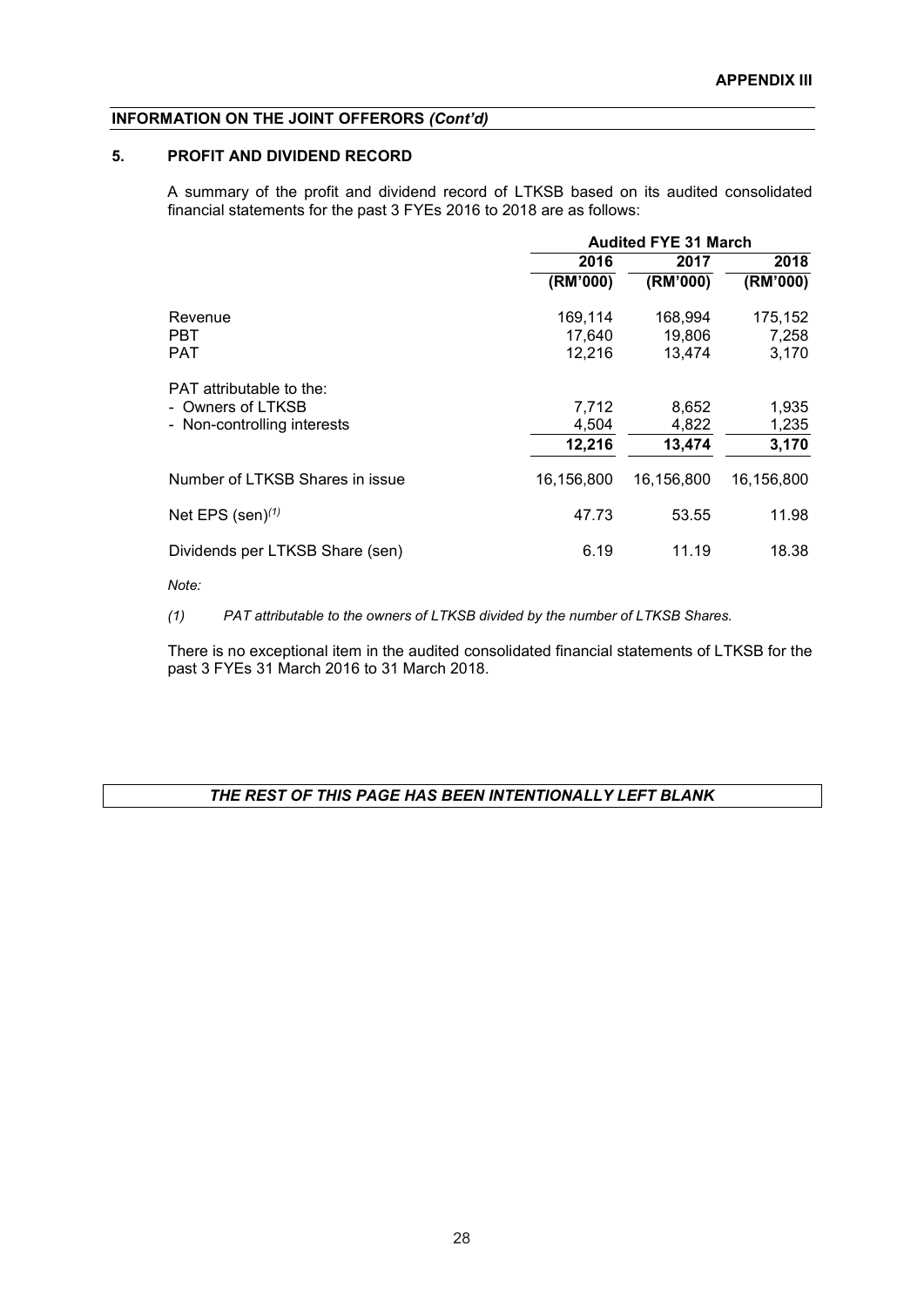## **6. STATEMENT OF ASSETS AND LIABILITIES**

The statement of assets and liabilities of LTKSB based on its audited consolidated financial statements for the past 3 FYEs 2016 to 2018 are as follows:

|                                                 |          | <b>Audited as at 31 March</b> |          |
|-------------------------------------------------|----------|-------------------------------|----------|
|                                                 | 2016     | 2017                          | 2018     |
|                                                 | (RM'000) | (RM'000)                      | (RM'000) |
| <b>ASSETS</b>                                   |          |                               |          |
| <b>Non-current assets</b>                       |          |                               |          |
| Property, plant and equipment                   | 122,155  | 128,701                       | 129,031  |
| Investment properties                           | 6,500    | 105,895                       | 105,895  |
| Land held for property development              | 23,074   | 33,758                        | 34,803   |
| Investment securities                           | 37,501   | 41,418                        | 33,117   |
| <b>Biological assets</b>                        | 338      | 325                           | 304      |
| <b>Total non-current assets</b>                 | 189,568  | 310,096                       | 303,150  |
| <b>Current assets</b>                           |          |                               |          |
| <b>Biological assets</b>                        | 13,563   | 14,321                        | 13,873   |
| Inventories                                     | 24,012   | 16,325                        | 19,925   |
| Trade and other receivables                     | 17,301   | 14,533                        | 14,733   |
| Tax recoverable                                 | 1,245    | 346                           | 332      |
| Prepayments                                     | 6,050    | 355                           | 236      |
| Cash and bank balances                          | 43,640   | 27,703                        | 32,335   |
| <b>Total current assets</b>                     | 105,813  | 73,583                        | 81,435   |
| Assets classified as held for sale              | 26,000   |                               |          |
| <b>TOTAL ASSETS</b>                             | 321,381  | 383,680                       | 384,584  |
| <b>EQUITY AND LIABILITIES</b>                   |          |                               |          |
| <b>Equity</b>                                   |          |                               |          |
| Share capital                                   | 16,157   | 16,157                        | 16,157   |
| Other reserves                                  |          | 811                           | 811      |
| <b>Share Premium</b>                            | 811      |                               |          |
| Asset revaluation reserve                       | 56,148   | 56,998                        | 56,988   |
| Available-for-sale reserve                      | 1,510    | 4,558                         | 673      |
| <b>ESOS</b> reserve                             |          |                               | 399      |
| Retained profits                                | 100,438  | 107,282                       | 106,248  |
| <b>Total shareholders' funds</b>                | 175,065  | 185,807                       | 181,277  |
| Non-controlling interests                       | 85,931   | 91,685                        | 89,206   |
| <b>TOTAL EQUITY</b>                             | 260,996  | 277,491                       | 270,483  |
| <b>Non-current liabilities</b>                  |          |                               |          |
| Loans and borrowings                            | 8,043    | 65,161                        | 62,563   |
| Deferred taxation                               | 8,950    | 8,250                         | 8,092    |
| <b>Total non-current liabilities</b>            | 16,993   | 73,411                        | 70,656   |
| <b>Current liabilities</b>                      |          |                               |          |
| Trade and other payables                        | 14,516   | 12,547                        | 12,875   |
| Loans and borrowings                            | 27,561   | 19,290                        | 28,563   |
| Dividend payable                                | 1,257    | 755                           | 1,473    |
|                                                 | 58       | 186                           | 535      |
| Tax payable<br><b>Total current liabilities</b> |          |                               |          |
|                                                 | 43,393   | 32,778                        | 43,445   |
| <b>TOTAL LIABILITIES</b>                        | 60,386   | 106,189                       | 114,101  |
| <b>TOTAL EQUITY AND LIABILITIES</b>             | 321,381  | 383,680                       | 384,584  |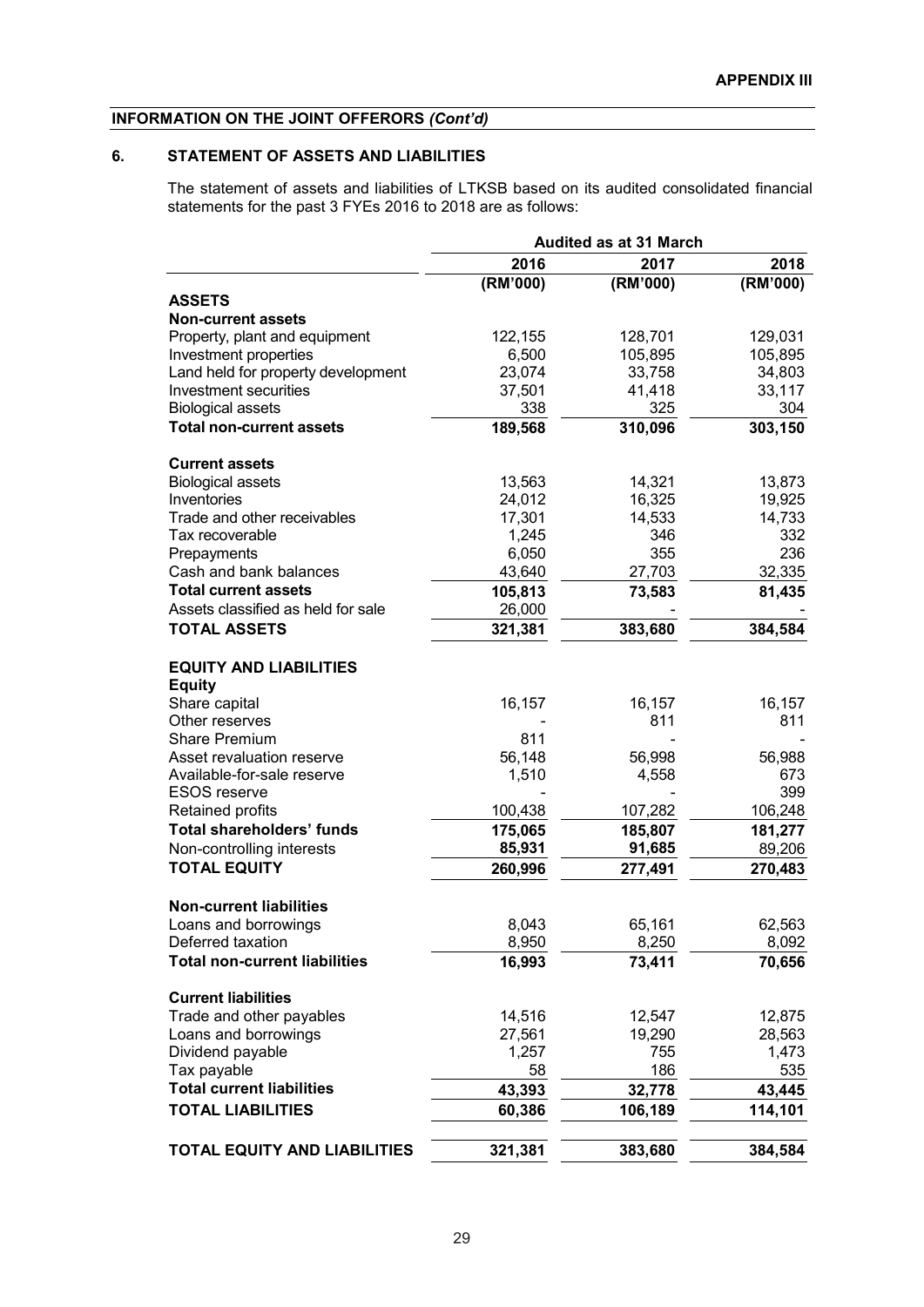## **7. MATERIAL CHANGES IN FINANCIAL POSITION**

As at the LPD, there is no material change in the financial position of LTKSB subsequent to its latest audited consolidated financial statements for the FYE 31 March 2018.

## **8. ACCOUNTING POLICIES**

Based on the audited consolidated financial statements of LTKSB for the FYEs 31 March 2016, 31 March 2017 and 31 March 2018, the consolidated financial statements have been prepared based on Financial Reporting Standards and the requirement of the Companies Act 1965 and the Act (where applicable) and there was no audit qualification for LTKSB's consolidated financial statements for the respective years under review.

There is no change in the accounting standards adopted by LTKSB, the change of which would result in a material variation to the comparable figures for the audited consolidated financial statements of LTKSB for the FYEs 31 March 2016, 31 March 2017 and 31 March 2018.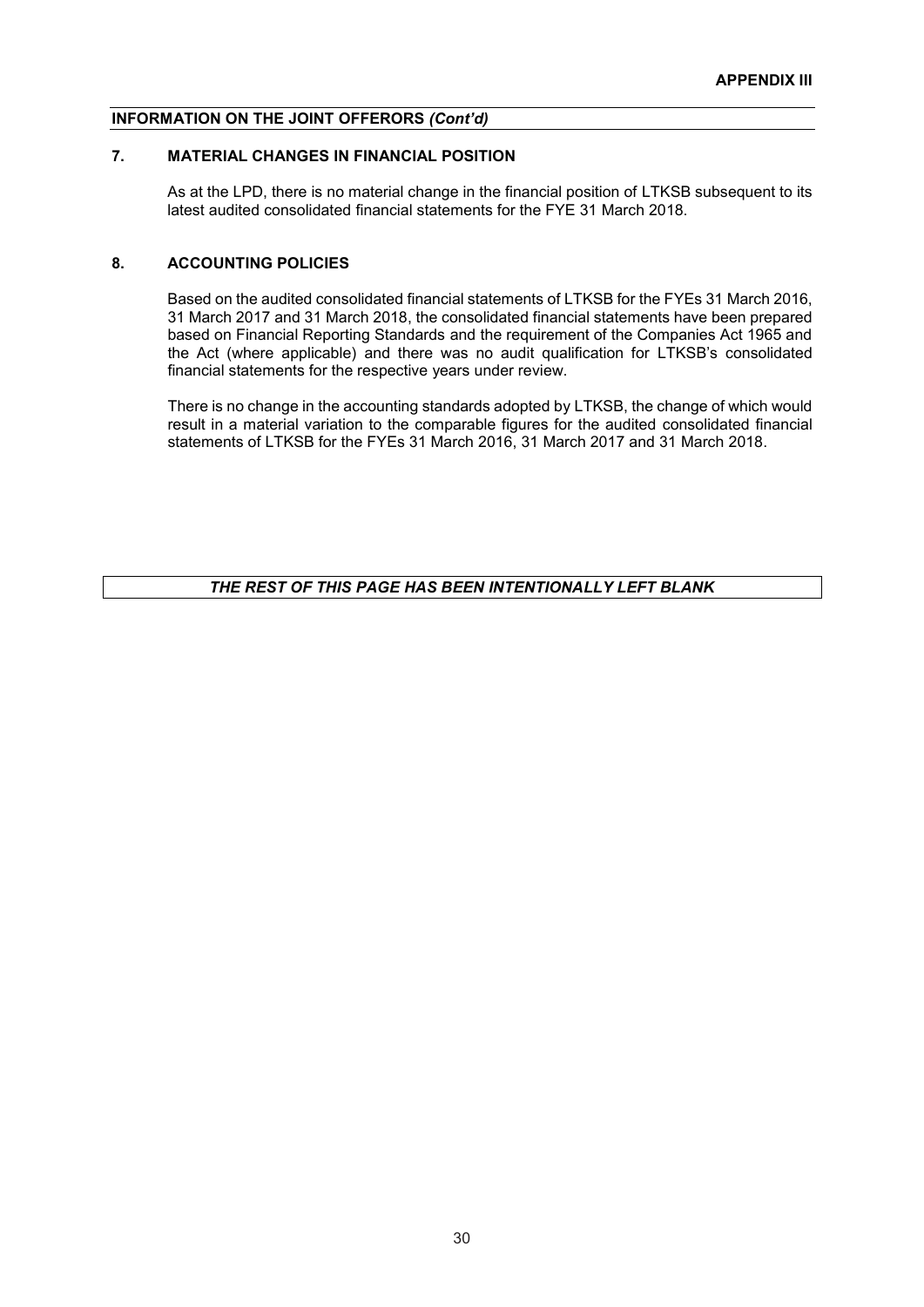#### **B. INFORMATION ON DATUK TAN KOK**

- (i) Full name : Datuk Tan Kok
- (ii) Nationality : Malaysian
- (iii) Occupation : Managing Director of LTKM and a director of LTKSB.
- (iv) The equity interest of Datuk Tan Kok in LTKSB and LTKM as at the LPD are as follows:

|              | <b>Direct</b>           |       |                         |       |
|--------------|-------------------------|-------|-------------------------|-------|
| Company      | <b>Number of Shares</b> | %     | <b>Number of Shares</b> | ℅     |
| <b>LTKSB</b> | 12.117.600              | 75.00 |                         |       |
| <b>LTKM</b>  | 3.458.116               | 2.66  | $(i)$ 84.440.906        | 64.90 |

*Note:*

*(i) Deemed interested by virtue of his shareholdings in LTKSB pursuant to Section 8(4) and Section 59(11)(c) of the Act for the LTKM Shares held by his children, Tan Yee Boon (including his shareholdings in YBJ Capital) and Tan Yee Siong.*

### **C. INFORMATION ON DATIN LIM HOOI TIN**

- (i) Full name : Datin Lim Hooi Tin
- (ii) Nationality : Malaysian
- (iii) Occupation : Non-Independent Non-Executive Director of LTKM and a director of LTKSB.
- (iv) The equity interest of Datin Lim Hooi Tin in LTKSB and LTKM as at the LPD are as follows:

|              | <b>Direct</b>           |       |                         |       |
|--------------|-------------------------|-------|-------------------------|-------|
| Company      | <b>Number of Shares</b> | %     | <b>Number of Shares</b> | %     |
| <b>LTKSB</b> | 4.039.200               | 25.00 | -                       |       |
| LTKM         | 600,000                 | 0.46  | $(i)$ 84,440,906        | 64.90 |

*Note:*

*(i) Deemed interested by virtue of her shareholdings in LTKSB pursuant to Section 8(4) and Section 59(11)(c) of the Act for the LTKM Shares held by her children, Tan Yee Boon (including his shareholdings in YBJ Capital) and Tan Yee Siong.*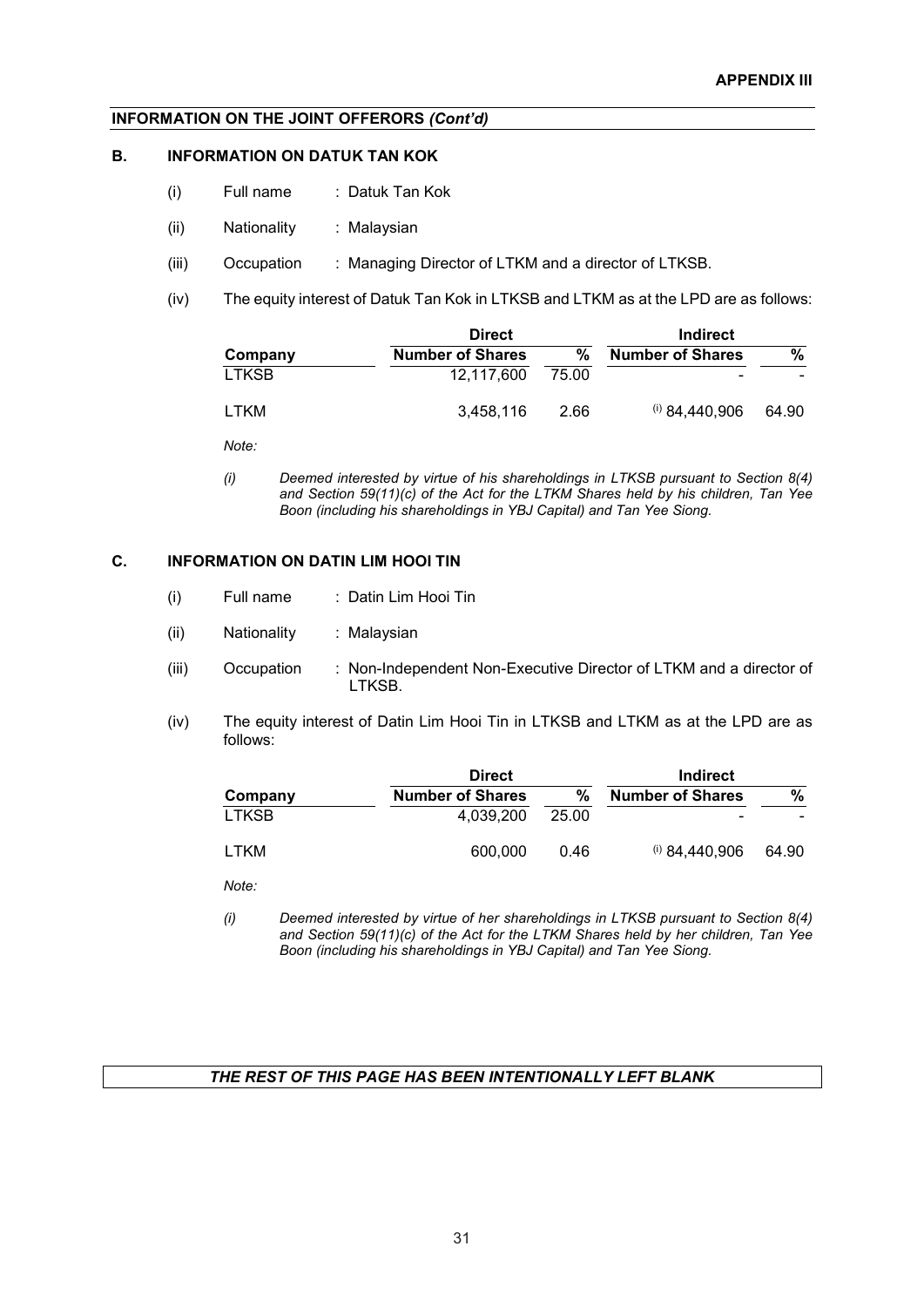#### **D. INFORMATION ON YBJ CAPITAL**

#### **1. HISTORY AND BUSINESS**

YBJ Capital was incorporated as a private limited company in Malaysia under the then Companies Act 1965 (deemed incorporated in Malaysia under the Act) on 23 December 2011. YBJ Capital is an investment holding company.

## **2. SHARE CAPITAL**

The issued share capital of YBJ Capital as at the LPD is RM1,000 comprising 1,000 ordinary shares in YBJ Capital.

#### **3. SHAREHOLDERS AND DIRECTORS**

The shareholders and Directors of YBJ Capital as at the LPD are as follows:

|               | <b>Direct</b>         |        | <b>Indirect</b>          |                          |
|---------------|-----------------------|--------|--------------------------|--------------------------|
|               | <b>Number of YBJ</b>  |        | <b>Number of YBJ</b>     |                          |
| Name          | <b>Capital Shares</b> | %      | <b>Capital Shares</b>    | %                        |
| Tan Yee Boon  | 600                   | 60.00% | -                        | $\overline{\phantom{0}}$ |
| Tan Chee Huey | 400                   | 40.00% | $\overline{\phantom{0}}$ | $\overline{\phantom{0}}$ |

## **4. SUBSIDIARY AND ASSOCIATED COMPANY**

As at the LPD, YBJ Capital does not have any subsidiary and associated company.

#### **5. PROFIT AND DIVIDEND RECORD**

A summary of the profit and dividend record of YBJ Capital based on its audited financial statements for the past 3 FYEs 31 March 2016 to 31 March 2018 are as follows:

|                                                                                    | <b>Audited FYE 31 March</b>       |                                    |                              |  |
|------------------------------------------------------------------------------------|-----------------------------------|------------------------------------|------------------------------|--|
|                                                                                    | 2016                              | 2017                               | 2018                         |  |
|                                                                                    | (RM)                              | (RM)                               | (RM)                         |  |
| Revenue<br><b>PBT</b><br><b>PAT</b>                                                | 67,468<br>(853,054)<br>(853, 054) | 109,356<br>(744,162)<br>(744, 162) | 87,565<br>775,001<br>774,993 |  |
| PAT attributable to the:<br>- Owners of YBJ Capital<br>- Non-controlling interests | (853, 054)                        | (744, 162)                         | 774,993                      |  |
|                                                                                    | (853,054)                         | (744,162)                          | 774,993                      |  |
| Number of YBJ Capital Shares in issue                                              | 1,000                             | 1,000                              | 1,000                        |  |
| Net EPS $(sen)^{(1)}$                                                              | (853.05)                          | (744.16)                           | 774.99                       |  |
| Dividends per YBJ Capital Share (sen)                                              |                                   |                                    |                              |  |

*Note:*

*(1) PAT attributable to the owners of YBJ Capital divided by the number of YBJ Capital Shares.*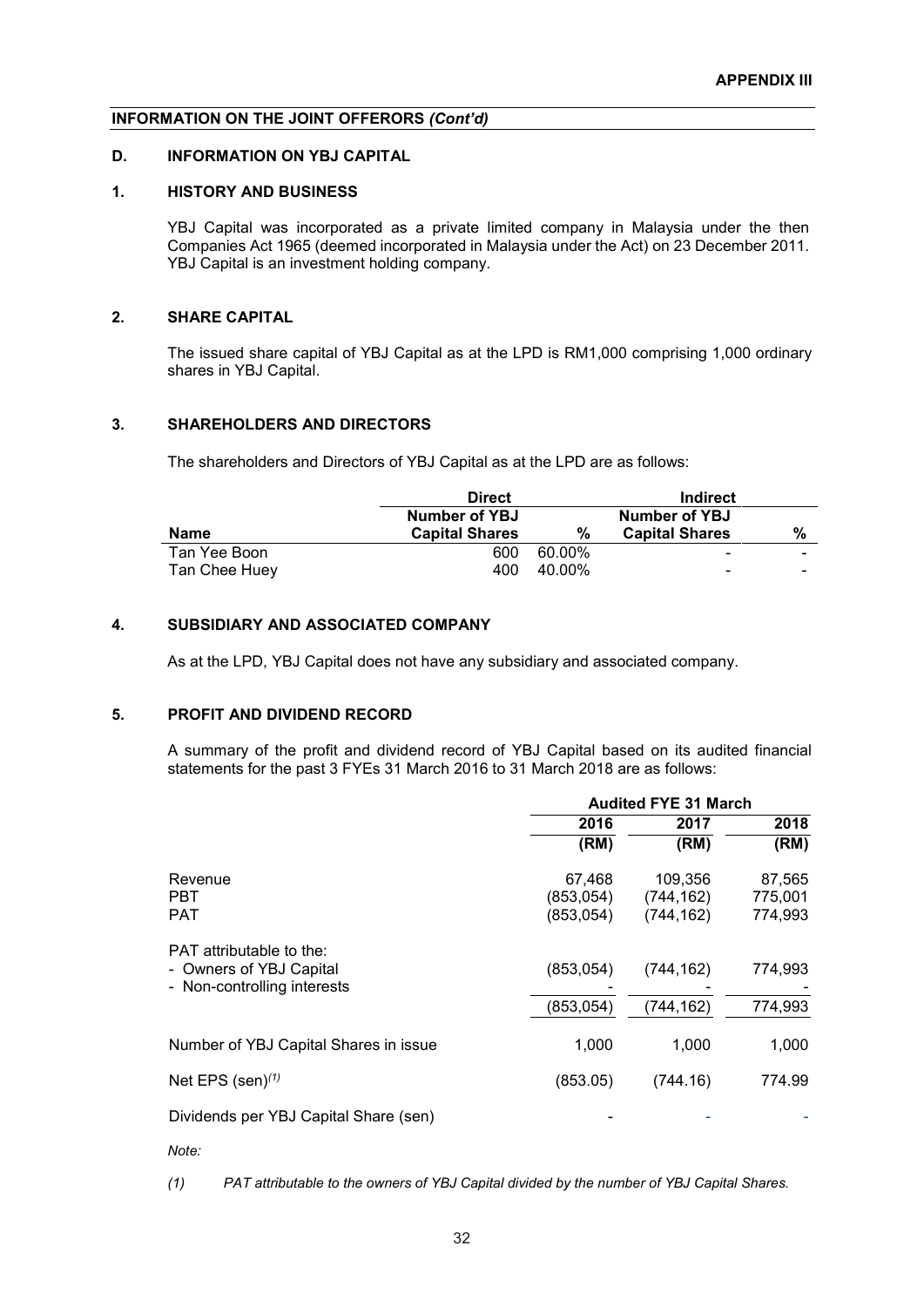There is no exceptional item in the audited financial statements of YBJ Capital for the past 3 FYEs 31 March 2016 to 31 March 2018.

### **6. STATEMENT OF ASSETS AND LIABILITIES**

The statement of assets and liabilities of YBJ Capital based on its audited financial statements for the past 3 FYEs 2016 to 2018 are as follows:

|                                       | <b>Audited as at 31 March</b> |           |           |  |
|---------------------------------------|-------------------------------|-----------|-----------|--|
|                                       | 2016                          | 2017      | 2018      |  |
|                                       | (RM)                          | (RM)      | (RM)      |  |
| <b>Non-Current Asset</b>              |                               |           |           |  |
| Investments                           | 4,269,270                     | 3,475,070 | 2,748,889 |  |
| <b>Current Asset</b>                  |                               |           |           |  |
| Sundry deposit                        |                               | 3,600     |           |  |
| Bank balance                          | 106,152                       | 170,771   | 136,501   |  |
|                                       | 106,152                       | 174,371   | 136,501   |  |
| <b>Total Asset</b>                    | 4,375,422                     | 3,649,441 | 2,885,390 |  |
| <b>Equity</b>                         |                               |           |           |  |
| Share capital                         | 1,000                         | 1,000     | 1,000     |  |
| Retained profits                      | 2,850,918                     | 2,106,756 | 2,881,749 |  |
|                                       | 2,851,918                     | 2,107,756 | 2,882,749 |  |
| <b>Current Liabilities</b>            |                               |           |           |  |
| Other payables and accruals           | 2,863                         | 21,044    | 2,640     |  |
| Amount due to a director              | 1,520,641                     | 1,520,641 |           |  |
| Provision for taxation                |                               |           | 1         |  |
| <b>Total Liabilities</b>              | 1,523,504                     | 1,541,685 | 2,641     |  |
| <b>Total Equity &amp; Liabilities</b> | 4,375,422                     | 3,649,441 | 2,885,390 |  |

## **7. MATERIAL CHANGES IN FINANCIAL POSITION**

As at the LPD, there is no material change in the financial position of YBJ Capital subsequent to its latest audited financial statements for the FYE 31 March 2018.

## **8. ACCOUNTING POLICIES**

Based on the audited financial statements of YBJ Capital for the FYEs 31 March 2016, 31 March 2017 and 31 March 2018, the financial statements have been prepared based on the Malaysian Private Entities Reporting Standard issued by the Malaysian Accounting Standards Board and the requirement of the Companies Act 1965 and the Act (where applicable) and there was no audit qualification for YBJ Capital's financial statements for the respective years under review.

There is no change in the accounting standards adopted by YBJ Capital, the change of which would result in a material variation to the comparable figures for the audited financial statements of YBJ Capital for the FYEs 31 March 2016, 31 March 2017 and 31 March 2018.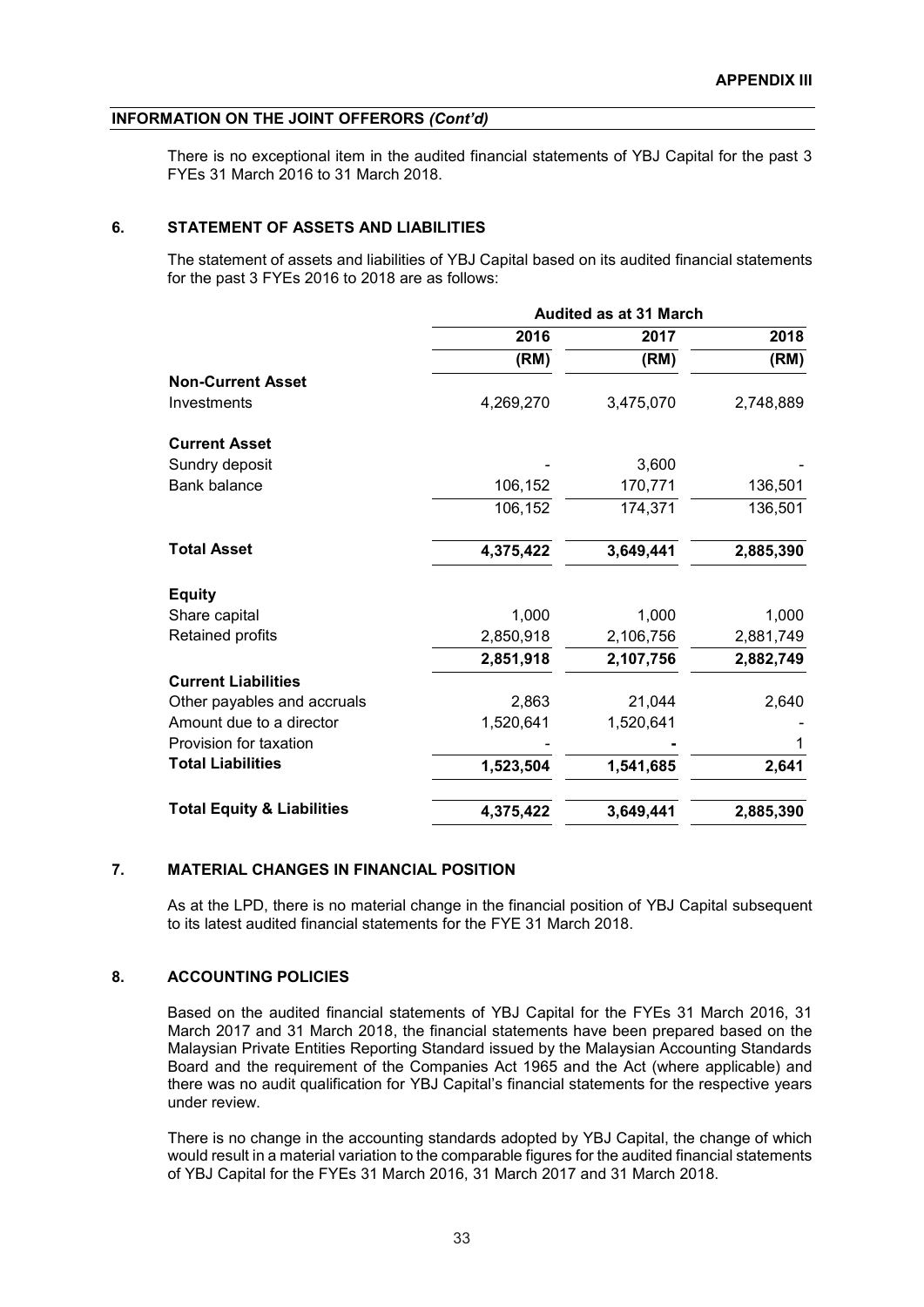## **E. INFORMATION ON TAN YEE BOON**

- (i) Full name : Tan Yee Boon
- (ii) Nationality : Malaysian
- (iii) Occupation : Director of LTK Omega Plus Sdn Bhd, a wholly owned subsidiary of LTKM and a director of YBJ Capital.
- (iv) The equity interest of Tan Yee Boon in YBJ Capital and LTKM as at the LPD are as follows:

|                    | <b>Direct</b>           |      | Indirect                |      |
|--------------------|-------------------------|------|-------------------------|------|
| Company            | <b>Number of Shares</b> | %    | <b>Number of Shares</b> | %    |
| <b>YBJ Capital</b> | 600                     | 60   |                         |      |
| LTKM               | 1,506,900               | 1.16 | $(i)$ 2,657,000         | 2.04 |

*Note:*

*(i) Deemed interested by virtue of his shareholdings in YBJ Capital pursuant to Section 8(4) and Section 59(11)(c) of the Act.* 

## **F. INFORMATION ON TAN CHEE HUEY**

- (i) Full name : Tan Chee Huey
- (ii) Nationality : Malaysian
- (iii) Occupation : Executive Director of LTKM and a director of YBJ Capital.
- (iv) The equity interest of Tan Chee Huey in YBJ Capital and LTKM as at the LPD are as follows:

|                    | <b>Direct</b>           |       |                         |      |
|--------------------|-------------------------|-------|-------------------------|------|
| Company            | <b>Number of Shares</b> | ℅     | <b>Number of Shares</b> | %    |
| <b>YBJ Capital</b> | 400                     | 40.00 |                         |      |
| <b>LTKM</b>        | 312,000                 | 0.24  | $(1)$ 4,163,900         | 3.20 |

*Note:*

*(i) Deemed interested by virtue of her shareholdings in YBJ Capital pursuant to Section 8(4) and Section 59(11)(c) of the Act for the LTKM Shares held by her spouse, Tan Yee Boon*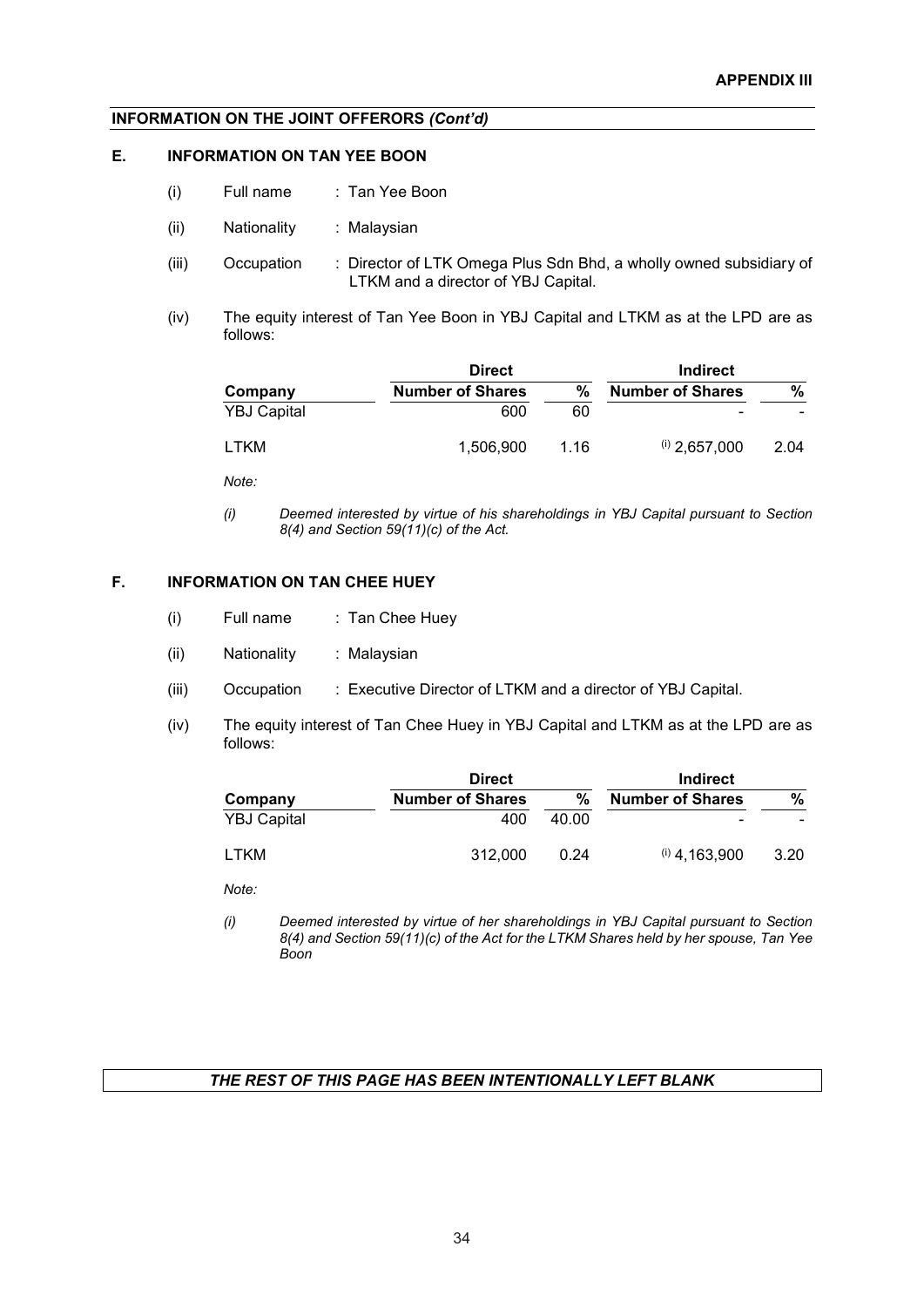## **G. INFORMATION ON TAN YEE SIONG**

- (i) Full name : Tan Yee Siong
- (ii) Nationality : Malaysian
- (iii) Occupation : Key account manager of LTK (Melaka) Sdn Bhd, a wholly owned subsidiary of LTKM.
- (iv) The equity interest of Tan Yee Siong in LTKM as at the LPD is as follows:

|         | <b>Direct</b>           |      | Indirect                |      |  |
|---------|-------------------------|------|-------------------------|------|--|
| Company | <b>Number of Shares</b> | %    | <b>Number of Shares</b> | %    |  |
| LTKM    | 492,000                 | 0.38 | $(i)$ 12,000            | 0.01 |  |

*Note:*

*(i) Deemed interested pursuant to Section 59(11)(c) of the Act for the LTKM Shares held by his spouse, Loh Wei Ling.*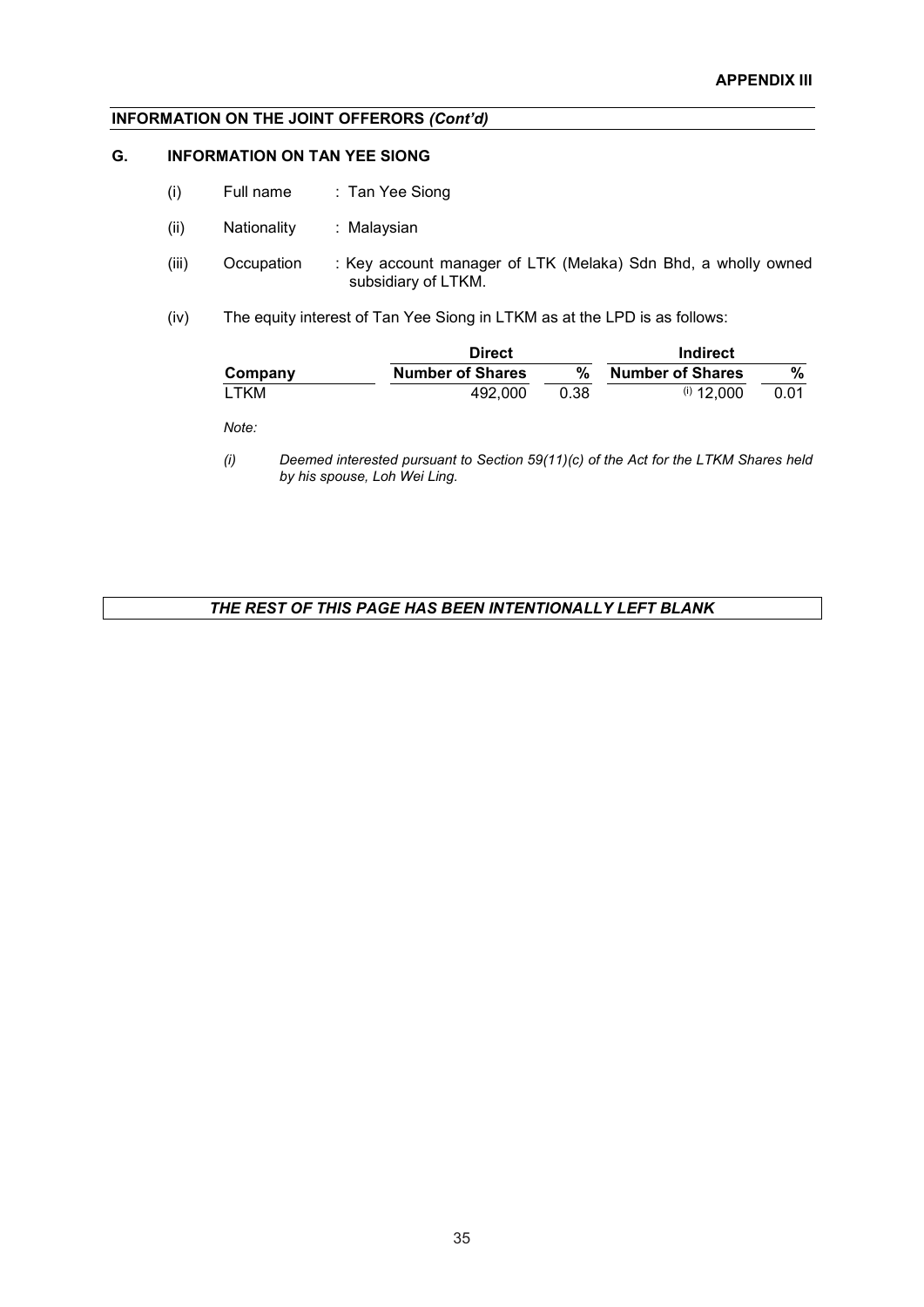#### **FURTHER INFORMATION**

#### **1. CONSENTS**

AmInvestment Bank, the Independent Adviser and the Share Registrar have given their written consents for the inclusion of their names in the form and context in which they appear in this Offer Document and have not subsequently withdrawn their consents prior to the posting of this Offer Document.

## **2. DISCLOSURE OF INTERESTS AND DEALINGS**

#### **2.1 By the Joint Offerors and the PACs**

Save as disclosed below, based on LTKM's Record of Depositors as at the LPD, the Joint Offerors and the PACs do not have any interest, direct or indirect, in LTKM:

|                              | <b>Direct</b>                |           | <b>Indirect</b>              |       |
|------------------------------|------------------------------|-----------|------------------------------|-------|
| <b>Name</b>                  | No. of LTKM<br><b>Shares</b> | %         | No. of LTKM<br><b>Shares</b> | %     |
| <b>Joint Offerors</b>        |                              |           |                              |       |
| <b>LTKSB</b>                 | 79,785,006                   | 61.32     |                              |       |
| Datuk Tan Kok                | 3,458,116                    | 2.66      | $(i)$ 84,440,906             | 64.90 |
| Datin Lim Hooi Tin           | 600,000                      | 0.46      | (ii) 84,440,906              | 64.90 |
| <b>YBJ Capital</b>           | 2,657,000                    | 2.04      |                              |       |
| Tan Yee Boon                 | 1,506,900                    | 1.16      | (iii) 2,657,000              | 2.04  |
| Tan Yee Siong                | 492,000                      | 0.38      | $(iv)$ 12,000                | 0.01  |
| Tan Chee Huey                | 312,000                      | 0.24      | $(9)$ 4, 163, 900            | 3.20  |
| <b>Total</b>                 | 88,811,022                   | 68.26     |                              |       |
| <b>PACs</b>                  |                              |           |                              |       |
| Tan Chong @ Tan Chin Lok     | 181,400                      | 0.14      |                              |       |
| Lim Keng Huat @ Lim Kian Hua | 42,000                       | 0.03      |                              |       |
| Fua Gua Song                 | 68,000                       | 0.05      |                              |       |
| Loh Wei Ling                 | 12,000                       | 0.01      | $(vi)$ 492,000               | 0.38  |
| Wee Siyu Kee                 | 12,000                       | 0.01      |                              |       |
| <b>Tan Chee Kiat</b>         | 5,000                        | $(vii)$ _ |                              |       |
| <b>Total</b>                 | 320,400                      | 0.24      |                              |       |

*Notes:*

- *(i) Deemed interested by virtue of his shareholdings in LTKSB pursuant to Section 8(4) and Section 59(11)(c) of the Act for the LTKM Shares held by his children, Tan Yee Boon (including his shareholdings in YBJ Capital) and Tan Yee Siong.*
- *(ii) Deemed interested by virtue of her shareholdings in LTKSB pursuant to Section 8(4) and Section 59(11)(c) of the Act for the LTKM Shares held by her children, Tan Yee Boon (including his shareholdings in YBJ Capital) and Tan Yee Siong.*
- *(iii) Deemed interested by virtue of his shareholdings in YBJ Capital pursuant to Section 8(4) and Section 59(11)(c) of the Act.*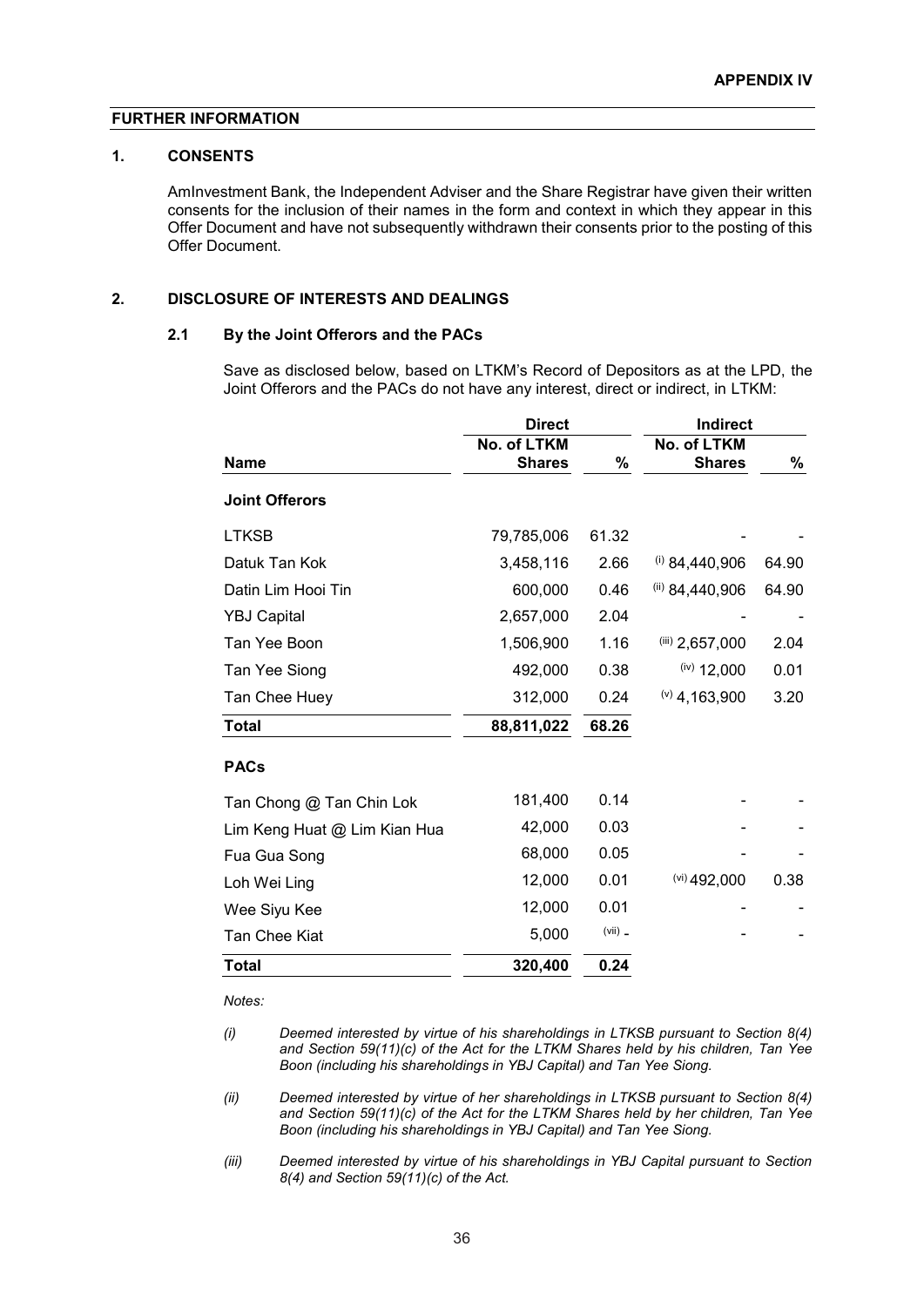**Number of ESOS Options held** 

## **FURTHER INFORMATION** *(Cont'd)*

- *(iv) Deemed interested pursuant to Section 59(11)(c) of the Act for the LTKM Shares held by his spouse, Loh Wei Ling.*
- *(v) Deemed interested by virtue of her shareholdings in YBJ Capital pursuant to Section 8(4) and Section 59(11)(c) of the Act for LTKM Shares held by her spouse, Tan Yee Boon.*
- *(vi) Deemed interested pursuant to Section 59(11)(c) of the Act for LTKM Shares held by her spouse, Tan Yee Siong.*
- *(vii) Negligible.*

# **ESOS Options**

| <b>Joint Offerors</b> |        |
|-----------------------|--------|
| Datuk Tan Kok         | 60,000 |
| Datin Lim Hooi Tin    | 60,000 |
| Tan Yee Boon          | 40,000 |
| Tan Yee Siong         | 40,000 |
| Tan Chee Huey         | 40,000 |
| <b>PACs</b>           |        |
| Loh Wei Ling          | 40,000 |
|                       |        |

#### **2.2 By the directors of the LTKSB and YBJ Capital**

Save as disclosed below, based on LTKM's Record of Depositors as at the LPD, the directors of the LTKSB and YBJ Capital do not have any interest, direct or indirect, in LTKM:

### **(i) LTKSB**

|                    | <b>Direct</b>                |      | <b>Indirect</b>              |       |
|--------------------|------------------------------|------|------------------------------|-------|
| Name               | No. of LTKM<br><b>Shares</b> | %    | No. of LTKM<br><b>Shares</b> | ℅     |
| Datuk Tan Kok      | 3.458.116                    | 2.66 | $(i)$ 84,440,906             | 64.90 |
| Datin Lim Hooi Tin | 600,000                      | 0.46 | $^{(ii)}$ 84.440.906         | 64.90 |

*Notes:*

- *(i) Deemed interested by virtue of his shareholdings in LTKSB pursuant to Section 8(4) and Section 59(11)(c) of the Act for the LTKM shares held by his children, Tan Yee Boon (including his shareholdings in YBJ Capital) and Tan Yee Siong.*
- *(ii) Deemed interested by virtue of her shareholdings in LTKSB pursuant to Section 8(4) and Section 59(11)(c) of the Act for the LTKM shares held by her children, Tan Yee Boon (including his shareholdings in YBJ Capital) and Tan Yee Siong.*

| <b>ESOS Options</b> |                                    |
|---------------------|------------------------------------|
| Name                | <b>Number of ESOS Options held</b> |
| Datuk Tan Kok       | 60.000                             |
| Datin Lim Hooi Tin  | 60.000                             |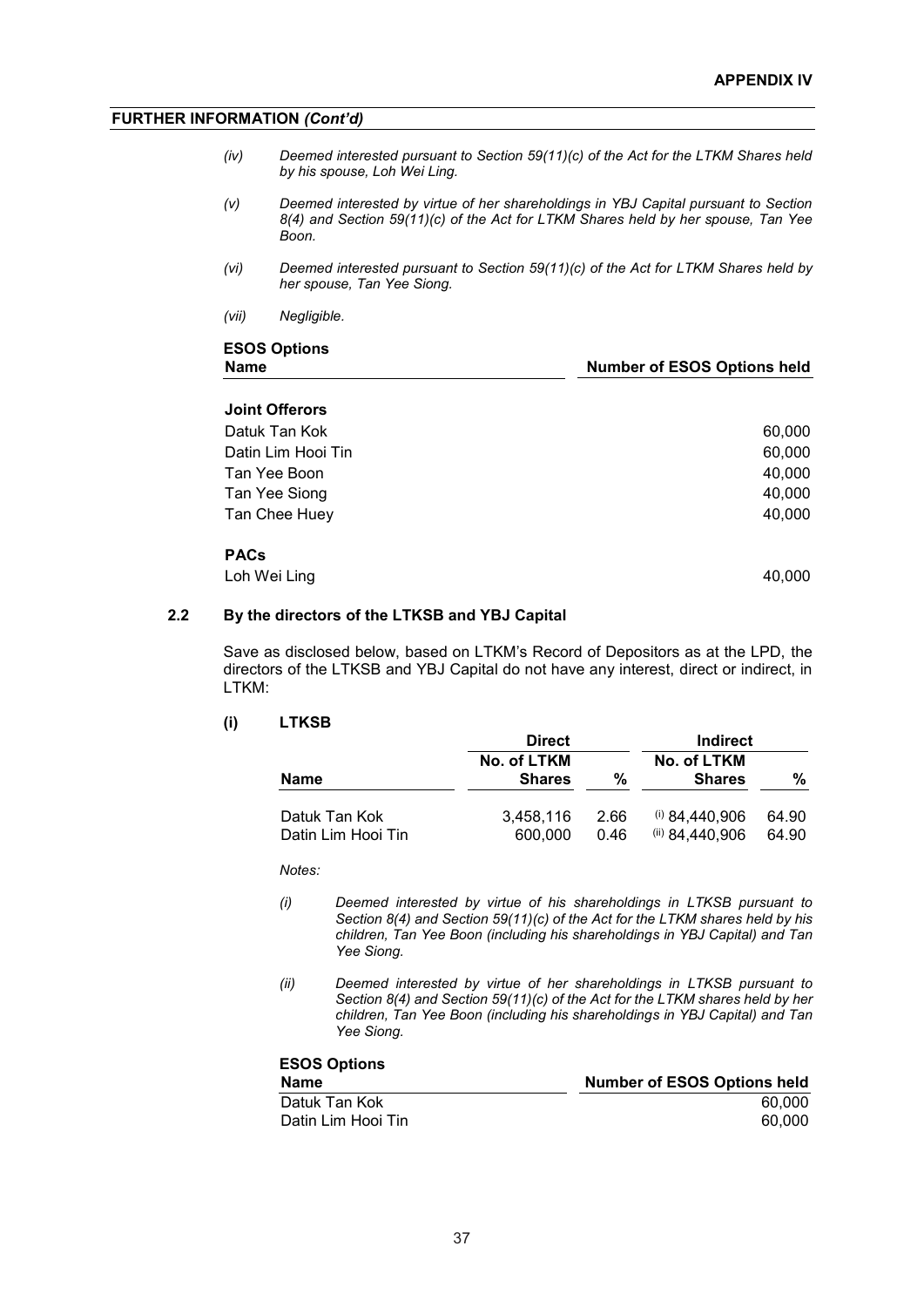### **FURTHER INFORMATION** *(Cont'd)*

#### **(ii) YBJ Capital**

|                               | <b>Direct</b>                |              |                                        | Indirect     |  |
|-------------------------------|------------------------------|--------------|----------------------------------------|--------------|--|
| Name                          | No. of LTKM<br><b>Shares</b> | %            | No. of LTKM<br><b>Shares</b>           | %            |  |
| Tan Yee Boon<br>Tan Chee Huey | 1.506.900<br>312,000         | 1.16<br>0.24 | $(i)$ 2,657,000<br>$(iii)$ 4, 163, 900 | 2.04<br>3.20 |  |

*Notes:*

- *(i) Deemed interested by virtue of his shareholdings YBJ Capital pursuant to Section 8(4) and Section 59(11)(c) of the Act.*
- *(ii) Deemed interested by virtue of her shareholdings YBJ Capital pursuant to Section 8(4) and Section 59(11)(c) of the Act for the LTKM Shares held by her spouse, Tan Yee Boon.*

| <b>ESOS Options</b> |                                    |
|---------------------|------------------------------------|
| Name                | <b>Number of ESOS Options held</b> |
| Tan Chee Huey       | 40.000                             |
| Tan Yee Boon        | 40.000                             |

#### **2.3 By persons who have irrevocably committed to accept or reject the Offer**

As at the LPD, the Joint Offerors and the PACs have not received any irrevocable undertaking from any Holder to accept or reject the Offer.

#### **2.4 By persons with whom the Joint Offerors and the PACs have any arrangement over the Offer Shares**

As at the LPD, the Joint Offerors and the PACs have not entered into any arrangement with any persons, including any arrangement involving rights over shares, any indemnity arrangement, and any agreement or understanding, formal or informal, of whatever nature, relating to the Offer Shares which may be an inducement to deal or to refrain from dealing with the Offer Shares.

### **2.5 By persons with whom the Joint Offerors and the PACs have borrowed or lent Offer Shares**

As at the LPD, the Joint Offerors and the PACs have not borrowed or lent any LTKM Shares from or to any Holder.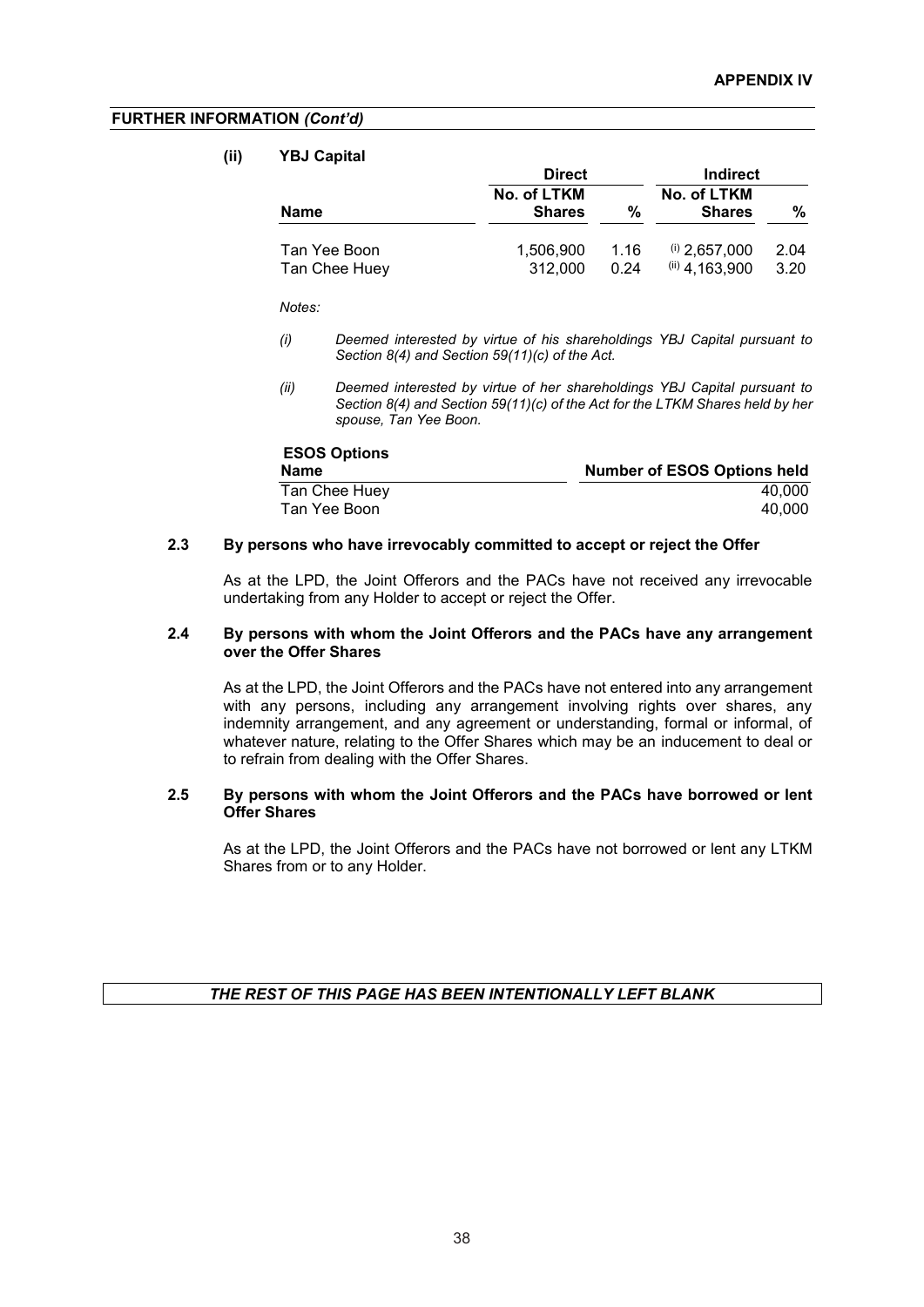#### **FURTHER INFORMATION** *(Cont'd)*

#### **2.6 Dealings in LTKM Shares**

Save as disclosed below, the Joint Offerors and the PACs, as well as the directors of the LTKSB have not dealt in LTKM Shares during the 6-month period prior to the commencement of the Offer Period up to the LPD:

| <b>Name</b>                 | <b>Transaction</b><br>date | Nature of<br>transaction   | No. of<br><b>LTKM</b><br><b>Shares</b> | %         | $(1)$ Average<br>price per<br><b>LTKM Share</b> |
|-----------------------------|----------------------------|----------------------------|----------------------------------------|-----------|-------------------------------------------------|
|                             |                            |                            |                                        |           | (RM)                                            |
| Tan Chong @<br>Tan Chin Lok | 11 March 2019              | market<br>Open<br>purchase | 41,000                                 | 0.03      | 1.191                                           |
| Tan Chong @<br>Tan Chin Lok | 13 March 2019              | Open<br>market<br>purchase | 5,400                                  | $(2)$ $-$ | 1.200                                           |
| Tan Yee Boon                | 20 March 2019              | market<br>Open<br>purchase | 5,000                                  | $(2)$ _   | 1.200                                           |
| Tan Chong @<br>Tan Chin Lok | 20 March 2019              | market<br>Open<br>purchase | 5,000                                  | $(2)$ $-$ | 1.200                                           |
| Tan Yee Boon                | 18 June 2019               | market<br>Open<br>purchase | 13,000                                 | 0.01      | 1.020                                           |
| <b>YBJ Capital</b>          | 21 June 2019               | market<br>Open<br>purchase | 23,000                                 | 0.02      | 1.000                                           |

*Notes:*

- *(1) Excluding brokerage and other incidental costs.*
- *(2) Negligible.*

## **3. GENERAL DISCLOSURES**

- (a) As at the LPD, there are no benefits which will be given to any director of the Offeree as the compensation for the loss of office or otherwise in connection with the Offer.
- (b) As at the LPD, there is no agreement, arrangement or understanding that exists between the Joint Offerors or the PACs and any of the directors or past directors of LTKM (being such person who was, during the period of 6 months prior to the commencement of the Offer Period, a director of LTKM), or any of the shareholders or past shareholders of LTKM (being such person who was, during the period of 6 months prior to the commencement of the Offer Period, a shareholder of LTKM), having any connection with or dependence upon the Offer.
- (c) As at the LPD, there is no agreement, arrangement or understanding entered into by the Joint Offerors or the PACs whereby any Offer Shares pursuant to the Offer will be transferred to any other person(s) from or after the date of this Offer Document.
- (d) All the Offer Shares validly accepted under the Offer will be credited into LTKSB's CDS account.